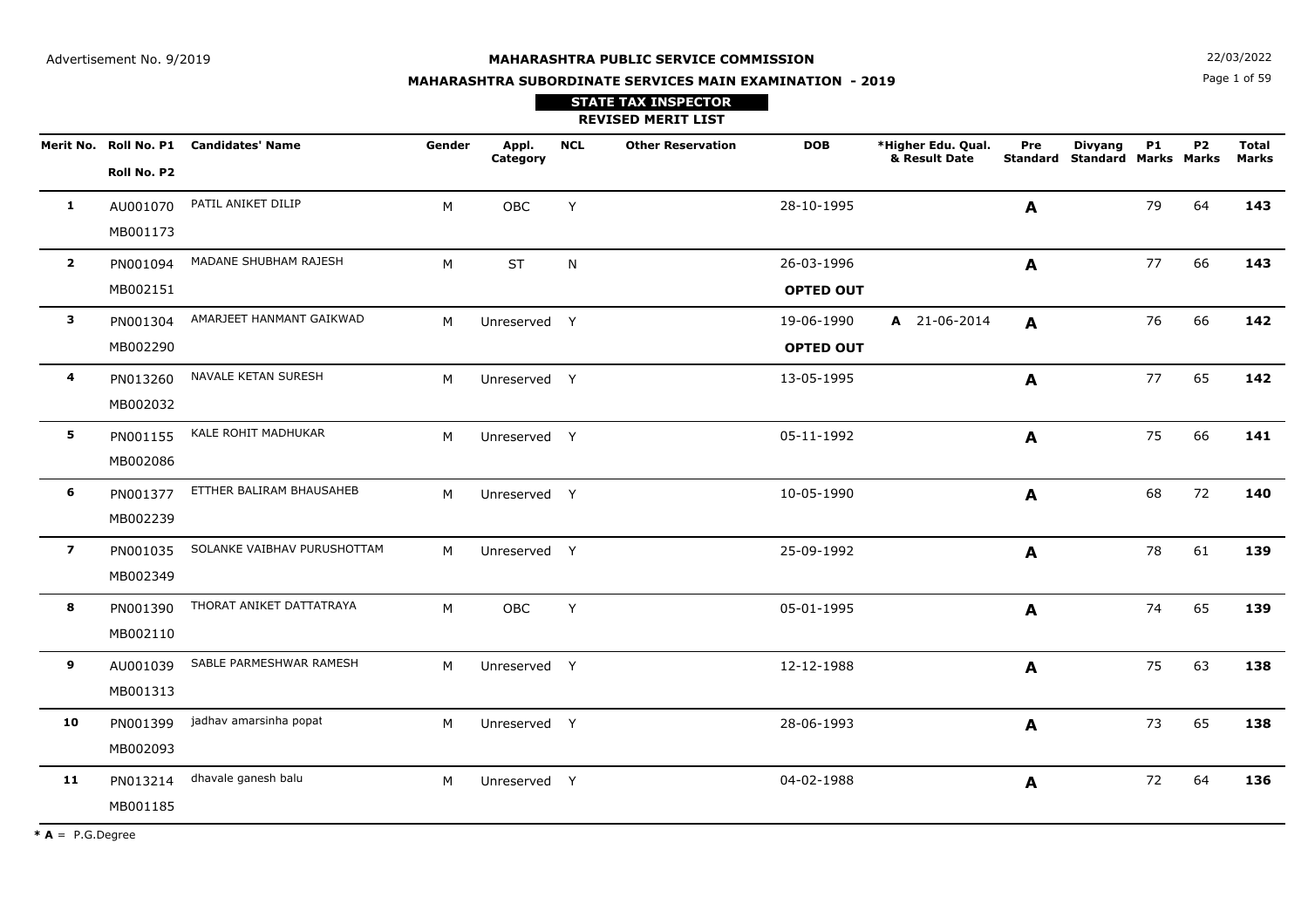**N**  $22/03/2022$ 

# **MAHARASHTRA SUBORDINATE SERVICES MAIN EXAMINATION - 2019**

Page 2 of 59

|    |                      |                                        |                |                   |            | <b>STATE TAX INSPECTOR</b><br><b>REVISED MERIT LIST</b> |                                |                                     |     |                                                 |           |           |                       |
|----|----------------------|----------------------------------------|----------------|-------------------|------------|---------------------------------------------------------|--------------------------------|-------------------------------------|-----|-------------------------------------------------|-----------|-----------|-----------------------|
|    | Roll No. P2          | Merit No. Roll No. P1 Candidates' Name | Gender         | Appl.<br>Category | <b>NCL</b> | <b>Other Reservation</b>                                | <b>DOB</b>                     | *Higher Edu. Qual.<br>& Result Date | Pre | <b>Divyang</b><br>Standard Standard Marks Marks | <b>P1</b> | <b>P2</b> | <b>Total</b><br>Marks |
| 12 | MB002144             | PN001417 KULKARNI ABHIJIT PRAKASH      | M              | Unreserved N      |            |                                                         | 26-06-1991                     |                                     | A   |                                                 | 73        | 63        | 136                   |
| 13 | PN013246<br>MB002210 | KOKATE AJAY VILASRAO                   | M              | Unreserved Y      |            |                                                         | 03-01-1993<br><b>OPTED OUT</b> |                                     | A   |                                                 | 77        | 59        | 136                   |
| 14 | MB001137             | PN001011 HARALE VITTHAL GANPAT         | M              | NT(C)             | Y          |                                                         | 25-11-1989                     | A 19-07-2014                        | A   |                                                 | 69        | 66        | 135                   |
| 15 | PN001034<br>MB002127 | BURANGE VAIBHAV UTTAM                  | M              | Unreserved Y      |            |                                                         | 20-05-1992                     | A 06-02-2018                        | A   |                                                 | 73        | 62        | 135                   |
| 16 | MB002124             | AU001049 ANANT DHONDU KATARE           | M <sub>1</sub> | Unreserved Y      |            |                                                         | 11-06-1990                     |                                     | A   |                                                 | 76        | 59        | 135                   |
| 17 | MB001108             | MB002351 GAIKWAD VIJAY SUDAM           | M <sub>1</sub> | Unreserved Y      |            |                                                         | 05-02-1995                     |                                     | A   |                                                 | 75        | 60        | 135                   |
| 18 | MB001297             | AU001054 HAMNE ABHIMANYU SUBHASHRAO    | M              | Unreserved Y      |            |                                                         | 18-08-1988                     | A 08-05-2012                        | A   |                                                 | 69        | 65        | 134                   |
| 19 | AU001013<br>MB001151 | NIKAM SWAPNIL KACHARU                  | M              | Unreserved N      |            |                                                         | 27-10-1990                     |                                     | A   |                                                 | 67        | 67        | 134                   |
| 20 | PN001096<br>MB002217 | KAD SHRIRAM JANARDHAN                  | M              | OBC               | Y          |                                                         | 17-01-1991                     |                                     | A   |                                                 | 72        | 62        | 134                   |
| 21 | AU004354<br>MB001081 | RATHI PANKAJ BHAGIRATH                 | M              | Unreserved N      |            |                                                         | 20-03-1991                     |                                     | A   |                                                 | 68        | 66        | 134                   |
| 22 | PN001334<br>MB002014 | FARKANDE RAM SHAHAJIRAO                | M              | Unreserved Y      |            |                                                         | 10-07-1993                     |                                     | A   |                                                 | 73        | 61        | 134                   |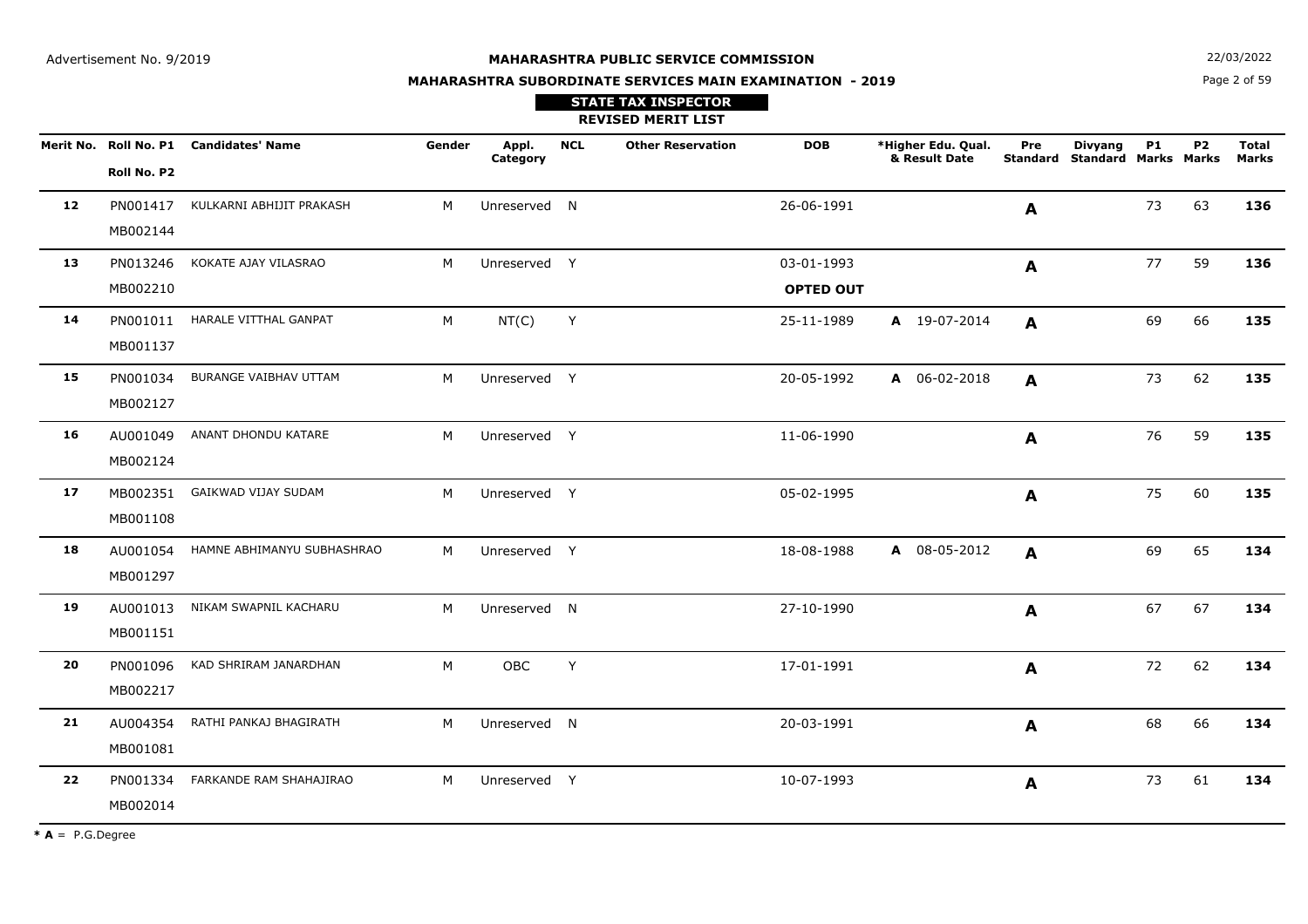**STATE TAX INSPECTOR**

**MAHARASHTRA SUBORDINATE SERVICES MAIN EXAMINATION - 2019**

**N**  $22/03/2022$ 

Page 3 of 59

|    |                      |                                        |        |                   |            | <b>REVISED MERIT LIST</b> |                                |                                     |              |                                                        |           |                |                              |
|----|----------------------|----------------------------------------|--------|-------------------|------------|---------------------------|--------------------------------|-------------------------------------|--------------|--------------------------------------------------------|-----------|----------------|------------------------------|
|    | Roll No. P2          | Merit No. Roll No. P1 Candidates' Name | Gender | Appl.<br>Category | <b>NCL</b> | <b>Other Reservation</b>  | <b>DOB</b>                     | *Higher Edu. Qual.<br>& Result Date | Pre          | <b>Divyang</b><br><b>Standard Standard Marks Marks</b> | <b>P1</b> | P <sub>2</sub> | <b>Total</b><br><b>Marks</b> |
| 23 | PN001027<br>MB002020 | LAD VIJAY POPAT                        | M      | Unreserved Y      |            |                           | 29-07-1993                     |                                     | A            |                                                        | 73        | 61             | 134                          |
| 24 | PN013258<br>MB002164 | KALE SHUBHAM SANJAY                    | М      | SC                | N          |                           | 28-12-1994                     |                                     | J            |                                                        | 75        | 59             | 134                          |
| 25 | PN001424<br>MB001015 | DHAVALE ASHISH DILIP                   | M      | Unreserved Y      |            |                           | 19-10-1995                     |                                     | $\mathbf{A}$ |                                                        | 71        | 63             | 134                          |
| 26 | PN001392<br>MB002170 | MUKUL MUKUNDRAO VITEKAR                | M      | Unreserved N      |            |                           | 22-11-1995<br><b>OPTED OUT</b> |                                     | A            |                                                        | 76        | 58             | 134                          |
| 27 | PN001384<br>MB001257 | NAWALE ARUN SHIVAJI                    | M      | Unreserved N      |            |                           | 22-11-1985                     | A 02-08-2011                        | A            |                                                        | 72        | 61             | 133                          |
| 28 | PN001029<br>MB001156 | KALE VIJAY ASHOK                       | M      | OBC               | Y          |                           | 19-06-1991                     |                                     | A            |                                                        | 69        | 64             | 133                          |
| 29 | PN013239<br>MB002222 | Baheti Amol Omprakash                  | M      | Unreserved N      |            |                           | 23-05-1992                     |                                     | A            |                                                        | 62        | 71             | 133                          |
| 30 | PN001133<br>MB002005 | SHAIKH SAMEER NABAB                    | M      | Unreserved N      |            |                           | 25-05-1993                     |                                     | A            |                                                        | 74        | 59             | 133                          |
| 31 | PN001192<br>MB001211 | THORAT PRATIK CHANDRAKANT              | M      | Unreserved Y      |            |                           | 30-07-1994                     |                                     | A            |                                                        | 72        | 61             | 133                          |
| 32 | PN001277<br>MB002064 | DESHMUKH MAHESH SANTOSH                | M      | Unreserved N      |            |                           | 10-03-1997<br><b>OPTED OUT</b> |                                     | A            |                                                        | 74        | 59             | 133                          |
| 33 | PN001418<br>MB002328 | PAKHARE ABHIJIT GAHININATH             | М      | NT(D)             | Y          |                           | 30-06-1997<br><b>OPTED OUT</b> |                                     | A            |                                                        | 69        | 64             | 133                          |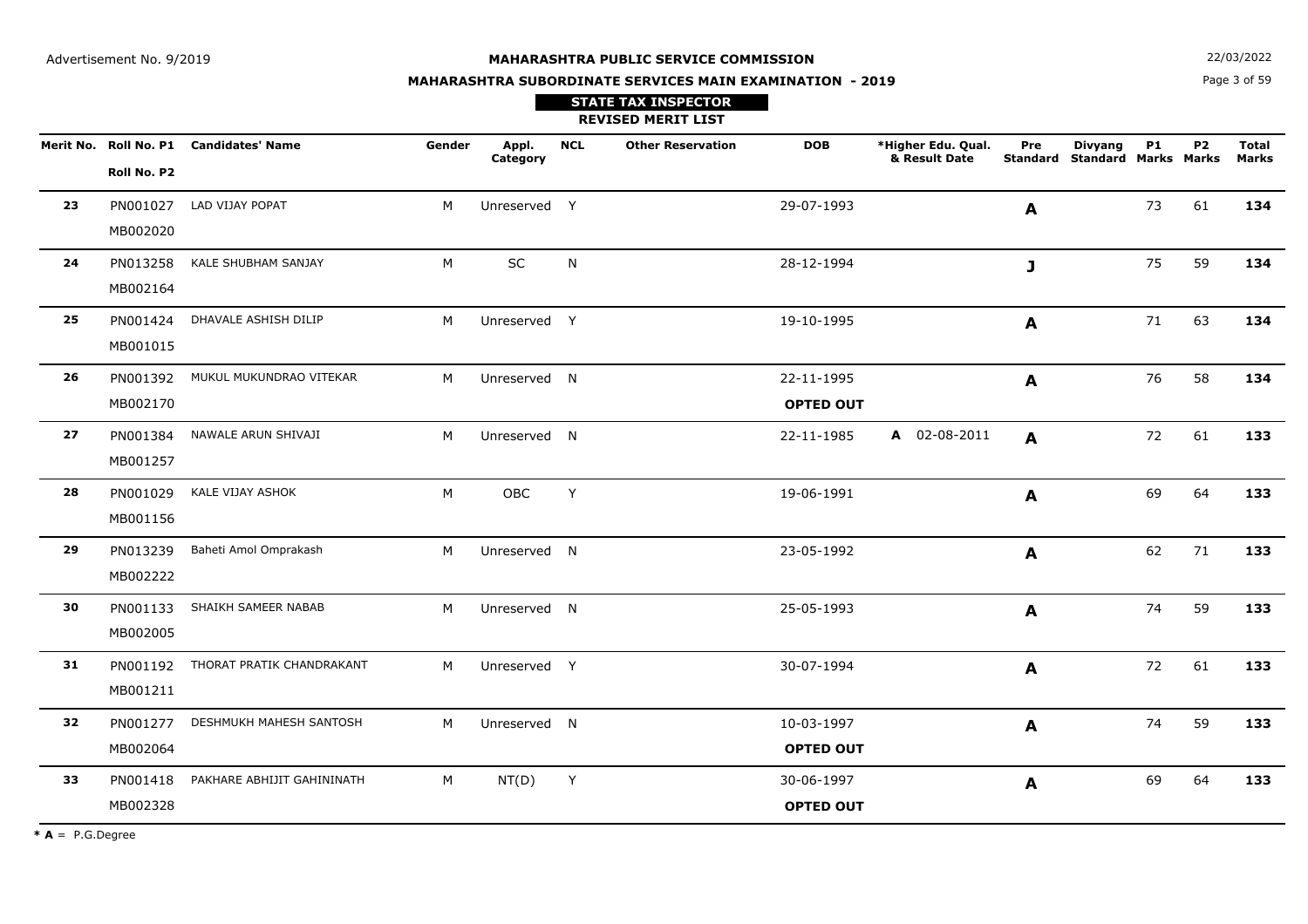**N**  $22/03/2022$ **MAHARASHTRA SUBORDINATE SERVICES MAIN EXAMINATION - 2019**

Page 4 of 59

|    |                      |                                        |        |                   |            | <b>STATE TAX INSPECTOR</b><br><b>REVISED MERIT LIST</b> |            |                                     |              |                                                 |           |           |                       |
|----|----------------------|----------------------------------------|--------|-------------------|------------|---------------------------------------------------------|------------|-------------------------------------|--------------|-------------------------------------------------|-----------|-----------|-----------------------|
|    | Roll No. P2          | Merit No. Roll No. P1 Candidates' Name | Gender | Appl.<br>Category | <b>NCL</b> | <b>Other Reservation</b>                                | <b>DOB</b> | *Higher Edu. Qual.<br>& Result Date | Pre          | <b>Divyang</b><br>Standard Standard Marks Marks | <b>P1</b> | <b>P2</b> | <b>Total</b><br>Marks |
| 34 | PN001361<br>MB002077 | CHINDHE AMOL LAXMAN                    | M      | NT(C)             | Y          |                                                         | 03-07-1991 |                                     | A            |                                                 | 75        | 57        | 132                   |
| 35 | PN001291<br>MB002268 | KANDHARKAR OMKAR SUDHIRRAO             | M      | Unreserved N      |            |                                                         | 13-10-1993 |                                     | A            |                                                 | 77        | 55        | 132                   |
| 36 | MB001312             | AU001042 SABLE MANGESH DASHARATH       | M      | Unreserved Y      |            |                                                         | 07-05-1995 |                                     | A            |                                                 | 67        | 65        | 132                   |
| 37 | PN001131<br>MB002062 | Sandip Sukhadev Kadam                  | M      | Unreserved Y      |            |                                                         | 02-06-1988 | A 09-09-2016                        | $\mathbf{A}$ |                                                 | 79        | 52        | 131                   |
| 38 | PN001108<br>MB002148 | KORATKAR SHASHANK SHIVAJIRAO           | M      | Unreserved Y      |            |                                                         | 05-12-1985 |                                     | A            |                                                 | 70        | 61        | 131                   |
| 39 | PN001012<br>MB001024 | Patil Vishwajeet Vijay                 | M      | Unreserved Y      |            |                                                         | 28-10-1992 |                                     | A            |                                                 | 67        | 64        | 131                   |
| 40 | AU001048<br>MB002335 | KAWDE RAVI HANUMANT                    | M      | Unreserved Y      |            |                                                         | 20-05-1995 |                                     | A            |                                                 | 74        | 57        | 131                   |
| 41 | PN001265<br>MB001219 | MASKE ONKAR BALKRISHNA                 | M      | Unreserved Y      |            |                                                         | 20-10-1996 |                                     | A            |                                                 | 74        | 57        | 131                   |
| 42 | PN001053<br>MB001175 | chavan swapnil pandurang               | M      | Unreserved Y      |            |                                                         | 05-07-1989 |                                     | A            |                                                 | 65        | 65        | 130                   |
| 43 | PN013219<br>MB001274 | KALDATE KALYAN ASARAM                  | M      | Unreserved Y      |            |                                                         | 11-12-1989 |                                     | A            |                                                 | 72        | 58        | 130                   |
| 44 | PN001253<br>MB001282 | NALAWADE JYOTIRAM LAHU                 | M      | Unreserved Y      |            |                                                         | 02-10-1990 |                                     | A            |                                                 | 65        | 65        | 130                   |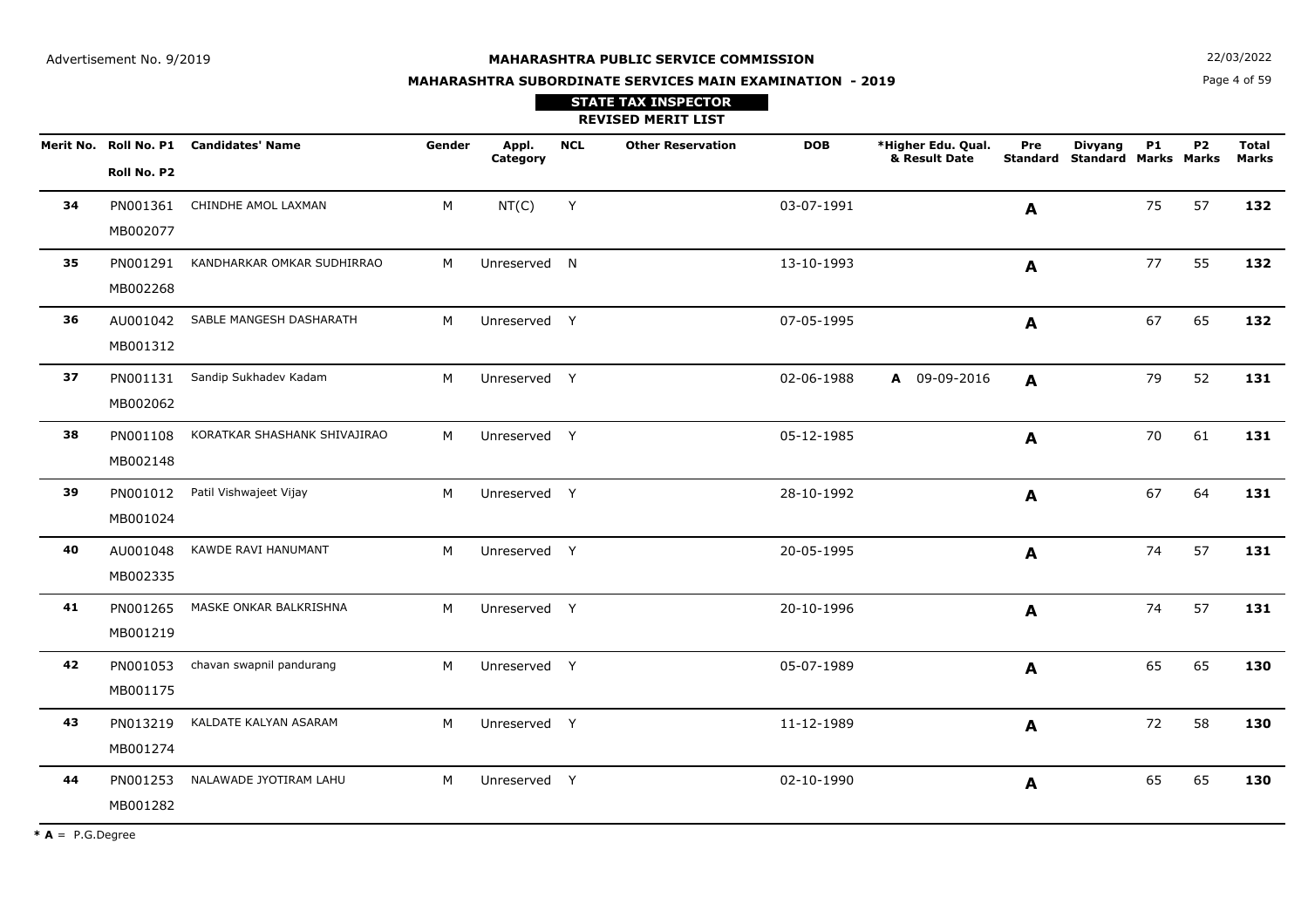**STATE TAX INSPECTOR**

**MAHARASHTRA SUBORDINATE SERVICES MAIN EXAMINATION - 2019**

**N**  $22/03/2022$ 

Page 5 of 59

|    |                      |                                        |        |                   |            | <b>REVISED MERIT LIST</b> |                                |                                     |              |                                                        |           |                |                       |
|----|----------------------|----------------------------------------|--------|-------------------|------------|---------------------------|--------------------------------|-------------------------------------|--------------|--------------------------------------------------------|-----------|----------------|-----------------------|
|    | Roll No. P2          | Merit No. Roll No. P1 Candidates' Name | Gender | Appl.<br>Category | <b>NCL</b> | <b>Other Reservation</b>  | <b>DOB</b>                     | *Higher Edu. Qual.<br>& Result Date | Pre          | <b>Divyang</b><br><b>Standard Standard Marks Marks</b> | <b>P1</b> | P <sub>2</sub> | <b>Total</b><br>Marks |
| 45 | PN001194<br>MB002065 | JAGTAP PRASHANT POPATRAO               | M      | Unreserved Y      |            |                           | 24-10-1992                     |                                     | A            |                                                        | 67        | 63             | 130                   |
| 46 | PN001196<br>MB001026 | DHORE PRASHANT SHRIKRISHNA             | M      | OBC               | Y          |                           | 07-07-1993<br><b>OPTED OUT</b> |                                     | A            |                                                        | 69        | 61             | 130                   |
| 47 | PN001201<br>MB001201 | JADHAV PRAMOD BAPURAO                  | M      | OBC               | Y          |                           | 27-09-1994                     |                                     | A            |                                                        | 73        | 57             | 130                   |
| 48 | PN001203<br>MB002163 | SAVANT PRAMOD NIVRUTTI                 | M      | OBC               | Y          |                           | 19-07-1988<br><b>OPTED OUT</b> | A 20-08-2013                        | $\mathbf{A}$ |                                                        | 60        | 69             | 129                   |
| 49 | AU001016<br>MB002229 | SHINDE KRISHNA LAXMANRAO               | M      | OBC               | Y          |                           | 25-06-1986                     | A 14-08-2014                        | A            |                                                        | 67        | 62             | 129                   |
| 50 | AU004347<br>MB001068 | Lande Amol Chandrabhan                 | M      | Unreserved N      |            |                           | 08-02-1988                     | A 26-11-2015                        | A            |                                                        | 70        | 59             | 129                   |
| 51 | PN001071<br>MB002056 | Patil Suhas Anand                      | M      | Unreserved Y      |            |                           | 25-05-1990                     |                                     | A            |                                                        | 73        | 56             | 129                   |
| 52 | PN001177<br>MB002041 | Dhamdhere Rahul Kailas                 | M      | Unreserved Y      |            |                           | 21-04-1991                     |                                     | A            |                                                        | 62        | 67             | 129                   |
| 53 | PN001321<br>MB001089 | <b>GHULE ASHA DADABHAU</b>             | F.     | <b>OBC</b>        | Y          | Female                    | 23-03-1992                     |                                     | B            |                                                        | 65        | 64             | 129                   |
| 54 | PN001292<br>MB001174 | KOLEKAR ISHWAR BABAN                   | M      | NT(C)             | Y          |                           | 20-04-1992                     |                                     | A            |                                                        | 68        | 61             | 129                   |
| 55 | PN001198<br>MB002069 | SANKPAL PRASAD TUKARAM                 | M      | Unreserved Y      |            |                           | 27-03-1993                     |                                     | A            |                                                        | 68        | 61             | 129                   |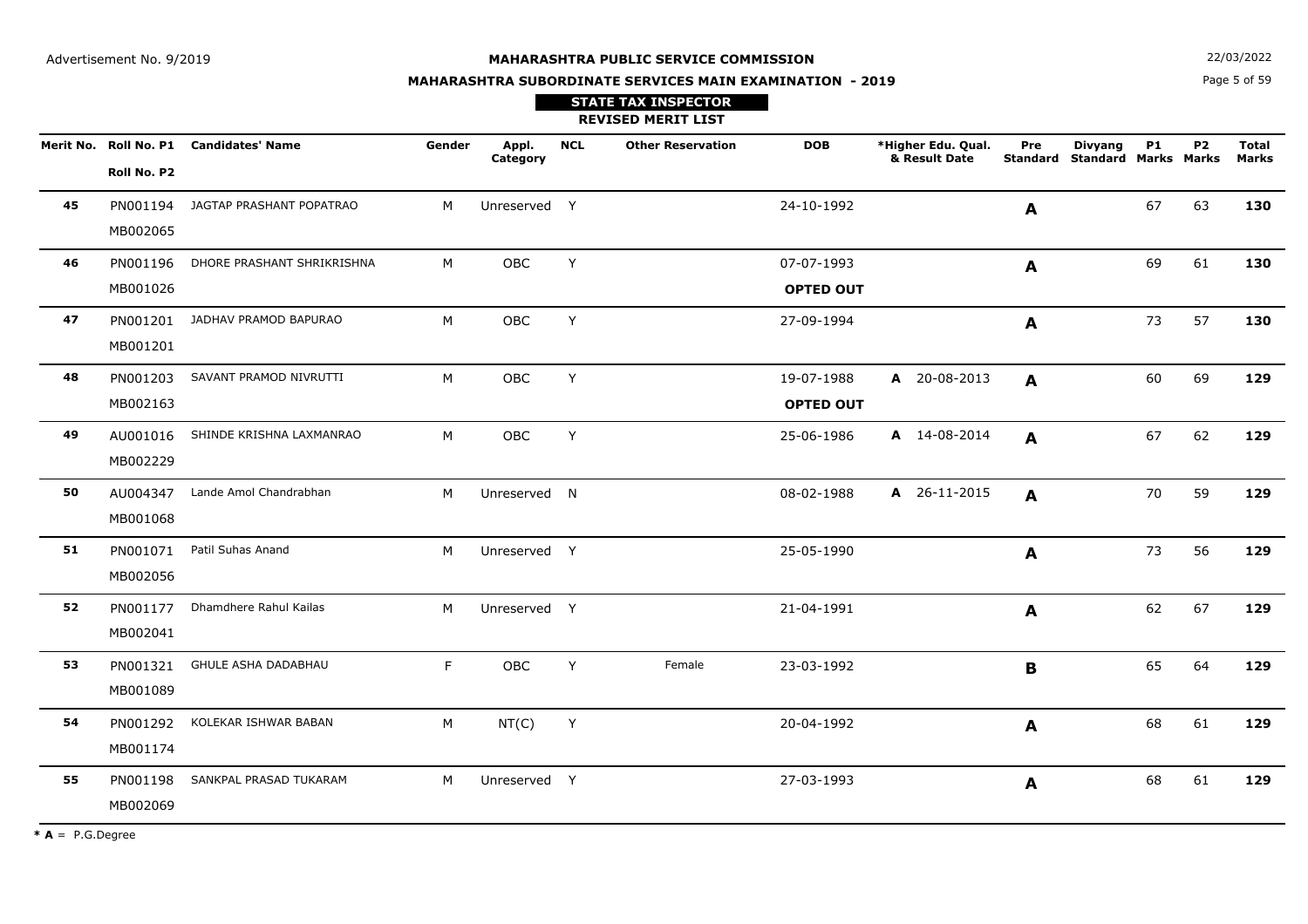Page 6 of 59**N**  $22/03/2022$ 

# **MAHARASHTRA SUBORDINATE SERVICES MAIN EXAMINATION - 2019**

**REVISED MERIT LIST STATE TAX INSPECTOR**

|    |             | Merit No. Roll No. P1 Candidates' Name | Gender | Appl.<br>Category | <b>NCL</b> | <b>Other Reservation</b>                    | <b>DOB</b>       | *Higher Edu. Qual.<br>& Result Date | Pre          | <b>Divyang</b><br><b>Standard Standard Marks Marks</b> | <b>P1</b> | P <sub>2</sub> | <b>Total</b><br><b>Marks</b> |
|----|-------------|----------------------------------------|--------|-------------------|------------|---------------------------------------------|------------------|-------------------------------------|--------------|--------------------------------------------------------|-----------|----------------|------------------------------|
|    | Roll No. P2 |                                        |        |                   |            |                                             |                  |                                     |              |                                                        |           |                |                              |
| 56 | PN013250    | patil nutan namdev                     | F.     | Unreserved Y      |            | Female                                      | 15-06-1993       |                                     | B            |                                                        | 75        | 54             | 129                          |
|    | MB002271    |                                        |        |                   |            |                                             | <b>OPTED OUT</b> |                                     |              |                                                        |           |                |                              |
| 57 | PN001158    | BHABAD RAVINDRA BALASAHEB              | M      | NT(D)             | Y          |                                             | 26-02-1995       |                                     | A            |                                                        | 67        | 62             | 129                          |
|    | MB002226    |                                        |        |                   |            |                                             | <b>OPTED OUT</b> |                                     |              |                                                        |           |                |                              |
| 58 | PN001095    | BAHAKAR SHUBHAM SHANKARRAO             | М      | OBC               | Y          |                                             | 30-06-1995       |                                     | A            |                                                        | 69        | 60             | 129                          |
|    | MB001111    |                                        |        |                   |            |                                             |                  |                                     |              |                                                        |           |                |                              |
| 59 | PN001357    | DEBADWAR AMOL GOVIND                   | M      | Unreserved N      |            |                                             | 05-05-1988       | A 15-07-2014                        | A            |                                                        | 68        | 60             | 128                          |
|    | MB002316    |                                        |        |                   |            |                                             |                  |                                     |              |                                                        |           |                |                              |
| 60 | PN001241    | NILESH                                 | M      | Unreserved Y      |            |                                             | 21-11-1992       |                                     | A            |                                                        | 69        | 59             | 128                          |
|    | MB002018    |                                        |        |                   |            |                                             |                  |                                     |              |                                                        |           |                |                              |
| 61 | PN001146    | khutwad sachin shankar                 | M      | Unreserved Y      |            |                                             | 17-02-1993       |                                     | A            |                                                        | 72        | 56             | 128                          |
|    | MB001197    |                                        |        |                   |            |                                             |                  |                                     |              |                                                        |           |                |                              |
| 62 |             | MB001010 ANUSE SHAMA GANPAT            | F.     | NT(C)             | Y          | Female                                      | 19-08-1995       |                                     | $\mathbf B$  |                                                        | 74        | 54             | 128                          |
|    | MB002278    |                                        |        |                   |            |                                             |                  |                                     |              |                                                        |           |                |                              |
| 63 | PN001373    | BHADANE PRATIK SANJAY                  | M      | <b>OBC</b>        | Y          |                                             | 13-01-1996       |                                     | $\mathbf{A}$ |                                                        | 74        | 54             | 128                          |
|    | MB001192    |                                        |        |                   |            |                                             |                  |                                     |              |                                                        |           |                |                              |
| 64 |             | MB001001 SHINDE YOGRAJ VISHWAS         | M      | Unreserved Y      |            |                                             | 22-01-1996       |                                     | $\mathbf{A}$ |                                                        | 65        | 63             | 128                          |
|    | MB002357    |                                        |        |                   |            |                                             |                  |                                     |              |                                                        |           |                |                              |
| 65 | PN013011    | MORE BIPIN BABANRAO                    | M      | Unreserved N      |            | Divyang Locomotor<br>Disability or Cerebral | 21-05-1988       |                                     | N            | QUALIFY 72                                             |           | 55             | 127                          |
|    | MB002406    |                                        |        |                   |            | Palsy                                       | <b>OPTED OUT</b> |                                     |              |                                                        |           |                |                              |
| 66 | PN001237    | NETAJI PURUSHOTTAM RAYAJI              | M      | Unreserved Y      |            |                                             | 15-09-1989       |                                     | A            |                                                        | 77        | 50             | 127                          |
|    | MB001056    |                                        |        |                   |            |                                             |                  |                                     |              |                                                        |           |                |                              |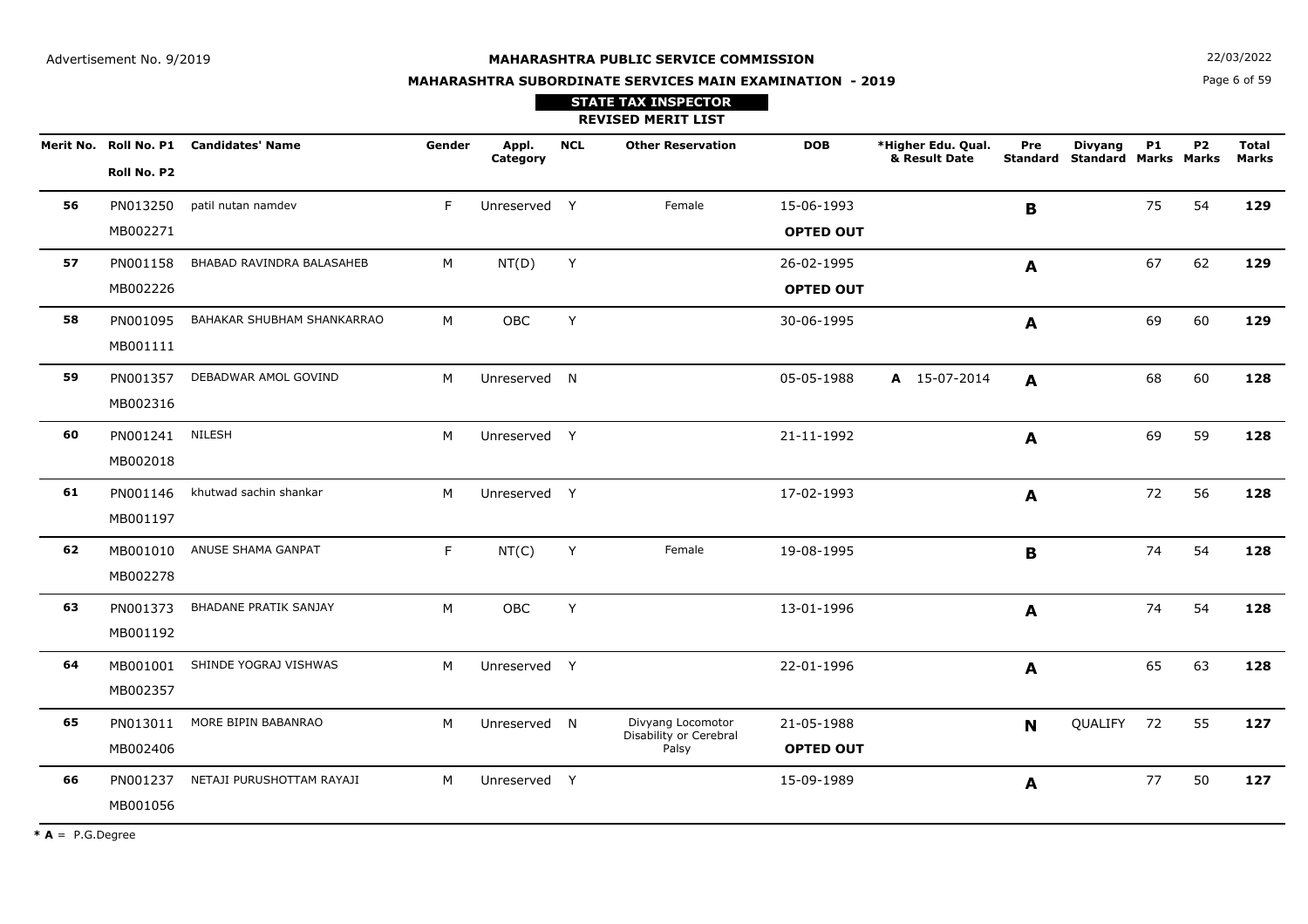Page 7 of 59**N**  $22/03/2022$ 

# **MAHARASHTRA SUBORDINATE SERVICES MAIN EXAMINATION - 2019**

**REVISED MERIT LIST STATE TAX INSPECTOR**

|    |             | Merit No. Roll No. P1 Candidates' Name      | Gender | Appl.<br>Category | <b>NCL</b> | <b>Other Reservation</b> | <b>DOB</b>       | *Higher Edu. Qual.<br>& Result Date | Pre              | <b>Divyang</b><br>Standard Standard Marks Marks | <b>P1</b> | P <sub>2</sub> | <b>Total</b><br><b>Marks</b> |
|----|-------------|---------------------------------------------|--------|-------------------|------------|--------------------------|------------------|-------------------------------------|------------------|-------------------------------------------------|-----------|----------------|------------------------------|
|    | Roll No. P2 |                                             |        |                   |            |                          |                  |                                     |                  |                                                 |           |                |                              |
| 67 | MB001052    | KAWARE PRASHANT PRAKASHAPPA                 | M      | OBC               | Y          |                          | 06-12-1991       |                                     | $\mathbf{A}$     |                                                 | 72        | 55             | 127                          |
|    | MB002264    |                                             |        |                   |            |                          |                  |                                     |                  |                                                 |           |                |                              |
| 68 | MB002342    | RAUT AJAY SHANKAR                           | M      | OBC               | Y          |                          | 10-04-1992       |                                     | $\blacktriangle$ |                                                 | 65        | 62             | 127                          |
|    | MB002066    |                                             |        |                   |            |                          |                  |                                     |                  |                                                 |           |                |                              |
| 69 | AU004356    | TATIKONDALWAR NANDESHWAR<br><b>ASHOKRAO</b> | M      | <b>SBC</b>        | Y          |                          | 28-08-1992       |                                     | $\mathbf{J}$     |                                                 | 73        | 54             | 127                          |
|    | MB002214    |                                             |        |                   |            |                          |                  |                                     |                  |                                                 |           |                |                              |
| 70 | PN001052    | Ghadage Swapnil Prakash                     | M      | Unreserved Y      |            |                          | 04-07-1993       |                                     | $\mathbf{A}$     |                                                 | 73        | 54             | 127                          |
|    | MB002001    |                                             |        |                   |            |                          |                  |                                     |                  |                                                 |           |                |                              |
| 71 | PN001107    | BHILARE SHEKHAR SHAMRAO                     | М      | Unreserved Y      |            |                          | 26-05-1994       |                                     | A                |                                                 | 69        | 58             | 127                          |
|    | MB002245    |                                             |        |                   |            |                          |                  |                                     |                  |                                                 |           |                |                              |
| 72 |             | PN001118 SATVAN RAVI INDALSING              | M      | DT(A)             | Y          |                          | 03-05-1995       |                                     | A                |                                                 | 73        | 54             | 127                          |
|    | MB002371    |                                             |        |                   |            |                          | <b>OPTED OUT</b> |                                     |                  |                                                 |           |                |                              |
| 73 |             | PN001028 JADHAV VIJAY DATTATRAY             | M      | Unreserved Y      |            |                          | 19-01-1996       |                                     | A                |                                                 | 73        | 54             | 127                          |
|    | MB002187    |                                             |        |                   |            |                          |                  |                                     |                  |                                                 |           |                |                              |
| 74 |             | PN013212 PRAVIN SHIVAYOGI WALI              | M      | Unreserved N      |            |                          | 23-06-1986       | A 14-02-2012                        | $\mathbf{A}$     |                                                 | 65        | 61             | 126                          |
|    | MB002106    |                                             |        |                   |            |                          |                  |                                     |                  |                                                 |           |                |                              |
| 75 |             | MB002329 PRASHANT GORAKSH KHEDKAR           | M      | <b>SBC</b>        | Y          |                          | 17-02-1982       |                                     | $\mathbf{J}$     |                                                 | 68        | 58             | 126                          |
|    | MB002312    |                                             |        |                   |            |                          |                  |                                     |                  |                                                 |           |                |                              |
| 76 |             | MB001028 BAGAL MANGESH KISAN                | M      | Unreserved Y      |            |                          | 10-03-1984       |                                     | $\mathbf{A}$     |                                                 | 65        | 61             | 126                          |
|    | MB001170    |                                             |        |                   |            |                          |                  |                                     |                  |                                                 |           |                |                              |
| 77 |             | NG002267 JANJAL ACHAL PRAKASH               | M      | $\sf SC$          | N          |                          | 17-08-1985       |                                     | $\mathbf{J}$     |                                                 | 75        | 51             | 126                          |
|    | MB001149    |                                             |        |                   |            |                          |                  |                                     |                  |                                                 |           |                |                              |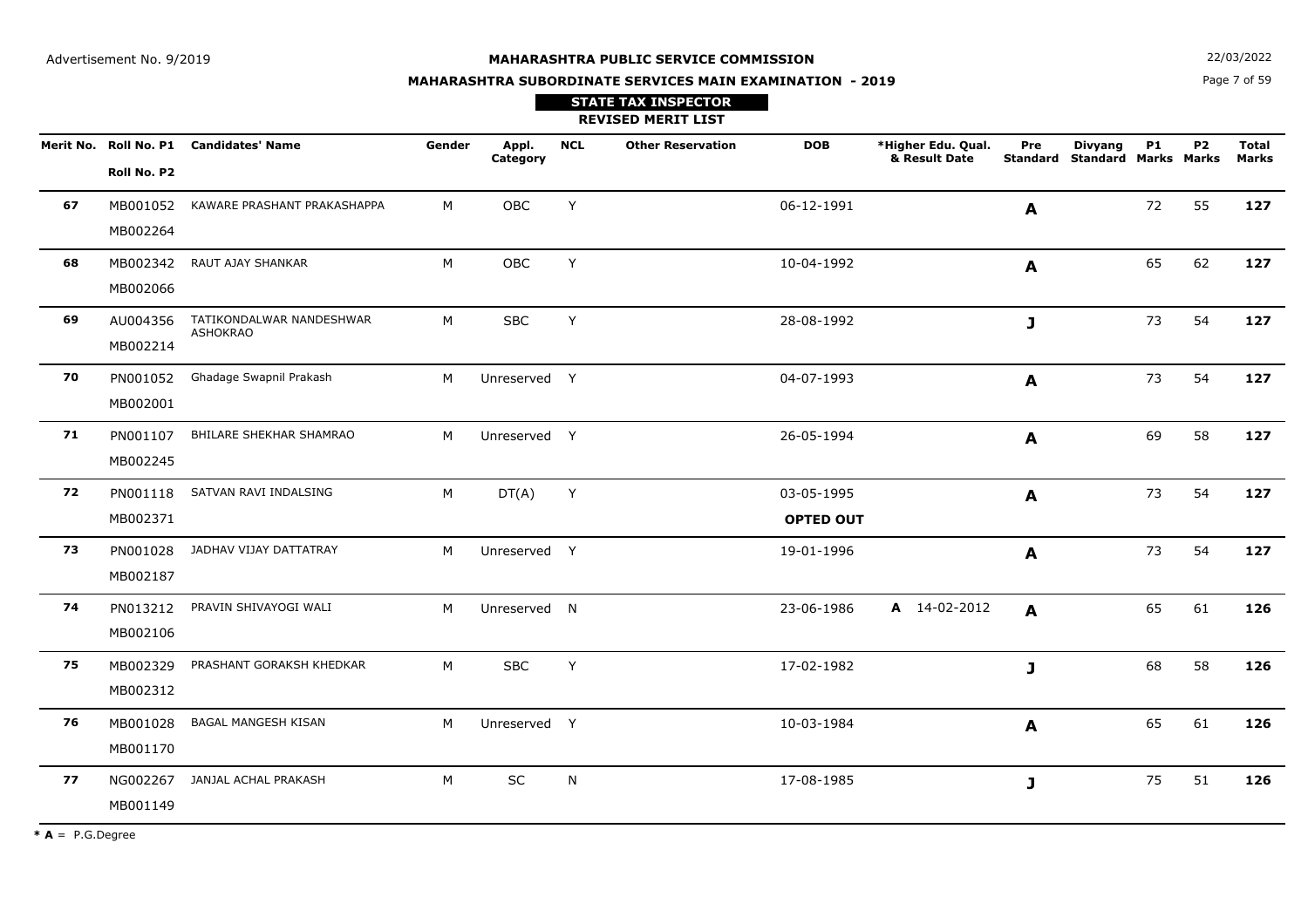**STATE TAX INSPECTOR**

**MAHARASHTRA SUBORDINATE SERVICES MAIN EXAMINATION - 2019**

**N**  $22/03/2022$ 

Page 8 of 59

|    |                      |                                        |        |                   |            | <b>REVISED MERIT LIST</b> |            |                                     |              |                                                 |           |           |                              |
|----|----------------------|----------------------------------------|--------|-------------------|------------|---------------------------|------------|-------------------------------------|--------------|-------------------------------------------------|-----------|-----------|------------------------------|
|    | Roll No. P2          | Merit No. Roll No. P1 Candidates' Name | Gender | Appl.<br>Category | <b>NCL</b> | <b>Other Reservation</b>  | <b>DOB</b> | *Higher Edu. Qual.<br>& Result Date | Pre          | <b>Divyang</b><br>Standard Standard Marks Marks | <b>P1</b> | <b>P2</b> | <b>Total</b><br><b>Marks</b> |
| 78 | PN001104<br>MB002263 | SAWANT SHITAL SANTAJIRAO               | F.     | Unreserved Y      |            | Female                    | 23-10-1988 |                                     | B            |                                                 | 72        | 54        | 126                          |
| 79 | PN001275<br>MB001191 | TAKALE MAHESH MAHADEO                  | M      | Unreserved Y      |            |                           | 17-04-1991 |                                     | $\mathbf{A}$ |                                                 | 72        | 54        | 126                          |
| 80 | PN013232<br>MB002010 | DHUMAL RAHUL ANNASAHEB                 | M      | Unreserved Y      |            |                           | 24-06-1991 |                                     | A            |                                                 | 69        | 57        | 126                          |
| 81 | PN001358<br>MB001168 | Darade Dipak Jagannath                 | M      | NT(D)             | Y          |                           | 02-10-1991 |                                     | A            |                                                 | 67        | 59        | 126                          |
| 82 | PN001258<br>MB002076 | THORAVE MAHESH SHAMRAO                 | M      | Unreserved Y      |            |                           | 17-01-1992 |                                     | A            |                                                 | 64        | 62        | 126                          |
| 83 | PN013238<br>MB001186 | KAKADE NILESH MARUTI                   | M      | NT(C)             | Y          |                           | 24-04-1992 |                                     | A            |                                                 | 61        | 65        | 126                          |
| 84 | PN001404<br>MB002017 | SALUNKHE AKSHAY RAMESH                 | M      | Unreserved Y      |            |                           | 09-07-1992 |                                     | A            |                                                 | 69        | 57        | 126                          |
| 85 | PN001300<br>MB002380 | KAKAD VIJAY DADARAO                    | M      | NT(D)             | Υ          |                           | 01-01-1993 |                                     | A            |                                                 | 72        | 54        | 126                          |
| 86 | PN001262<br>MB002249 | PATIL MAYUR DHANRAJ                    | M      | OBC               | Y          |                           | 12-10-1993 |                                     | A            |                                                 | 72        | 54        | 126                          |
| 87 | PN001140<br>MB002236 | KADAM SAGAR YASHWANT                   | M      | <b>OBC</b>        | Y          |                           | 28-01-1994 |                                     | A            |                                                 | 65        | 61        | 126                          |
| 88 | PN013254<br>MB001246 | SHINDE PALLAVI SIDRAM                  | F      | Unreserved Y      |            | Female                    | 17-06-1994 |                                     | $\mathbf B$  |                                                 | 74        | 52        | 126                          |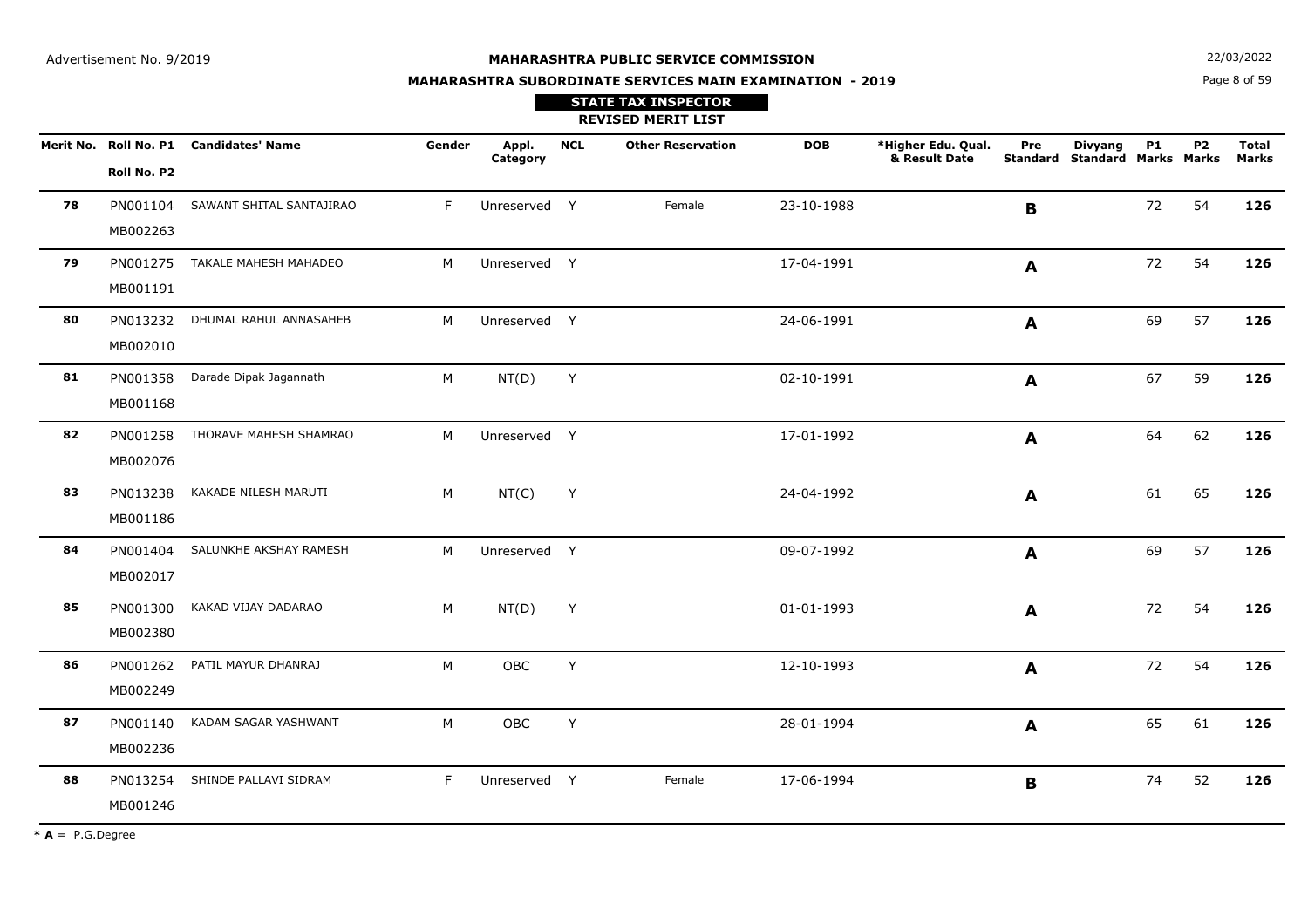**STATE TAX INSPECTOR**

**MAHARASHTRA SUBORDINATE SERVICES MAIN EXAMINATION - 2019**

**N**  $22/03/2022$ 

Page 9 of 59

|    |                      |                                        |        |                   |            | <b>REVISED MERIT LIST</b> |            |                                     |              |                                                 |           |           |                       |
|----|----------------------|----------------------------------------|--------|-------------------|------------|---------------------------|------------|-------------------------------------|--------------|-------------------------------------------------|-----------|-----------|-----------------------|
|    | Roll No. P2          | Merit No. Roll No. P1 Candidates' Name | Gender | Appl.<br>Category | <b>NCL</b> | <b>Other Reservation</b>  | <b>DOB</b> | *Higher Edu. Qual.<br>& Result Date | Pre          | <b>Divyang</b><br>Standard Standard Marks Marks | <b>P1</b> | <b>P2</b> | <b>Total</b><br>Marks |
| 89 | PN001187<br>MB002282 | RANDIVE PRAVIN UMAKANT                 | M      | Unreserved Y      |            |                           | 11-10-1994 |                                     | A            |                                                 | 69        | 57        | 126                   |
| 90 | PN013213<br>MB002173 | BHALKE AMOL RAGHUNATHRAO               | M      | Unreserved Y      |            |                           | 15-05-1987 | A 26-02-2014                        | A            |                                                 | 62        | 63        | 125                   |
| 91 | PN001116<br>MB002178 | Holkar Sayali Mugutrao                 | F.     | OBC               | Y          | Female                    | 19-09-1989 |                                     | $\mathbf B$  |                                                 | 70        | 55        | 125                   |
| 92 | MB001019<br>MB001120 | Phatangare Prashant Tukaram            | M      | Unreserved N      |            |                           | 22-04-1990 |                                     | $\mathbf{A}$ |                                                 | 72        | 53        | 125                   |
| 93 | MB001037             | PN001112 Jangde Gaurav Ashok           | M      | OBC               | Y          |                           | 10-06-1990 |                                     | $\mathbf{A}$ |                                                 | 73        | 52        | 125                   |
| 94 | PN001242<br>MB002128 | BARGE NILESH RAMCHANDRA                | M      | Unreserved Y      |            |                           | 14-03-1991 |                                     | A            |                                                 | 70        | 55        | 125                   |
| 95 | NG001017<br>MB001043 | RAJE SAKET SHRIKANT                    | M      | Unreserved N      |            |                           | 27-10-1992 |                                     | A            |                                                 | 68        | 57        | 125                   |
| 96 | PN001422<br>MB001301 | <b>GHORPADE ABHAY ASHOK</b>            | M      | Unreserved Y      |            |                           | 15-03-1993 |                                     | A            |                                                 | 67        | 58        | 125                   |
| 97 | PN013249<br>MB001165 | KHADE MANISHA DHANAJI                  | F      | NT(D)             | Y          | Female                    | 04-06-1993 |                                     | B            |                                                 | 68        | 57        | 125                   |
| 98 | PN013251<br>MB001292 | VAISHNAVI DILIP PUJARI                 | F      | OBC               | Y          | Female                    | 03-07-1993 |                                     | B            |                                                 | 69        | 56        | 125                   |
| 99 | PN001036<br>MB001184 | NAVGHARE VAIBHAV PANDURANG             | M      | OBC               | Υ          |                           | 26-03-1997 |                                     | A            |                                                 | 69        | 56        | 125                   |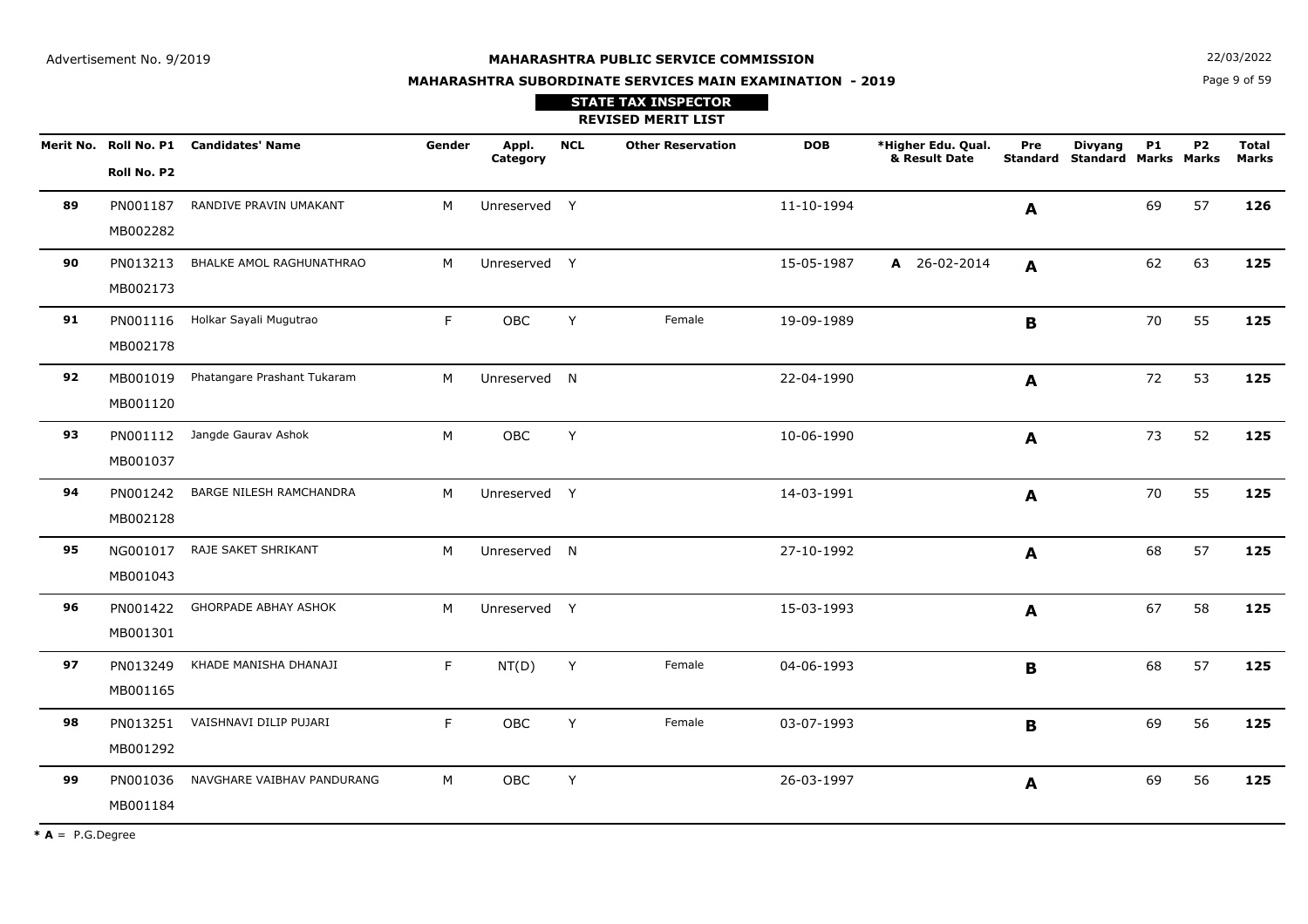**MAHARASHTRA SUBORDINATE SERVICES MAIN EXAMINATION - 2019**

**N**  $22/03/2022$ 

Page 10 of 59

|     |                      |                                        |        |                   |            | <b>STATE TAX INSPECTOR</b><br><b>REVISED MERIT LIST</b> |            |                                     |     |                                                 |           |           |                              |
|-----|----------------------|----------------------------------------|--------|-------------------|------------|---------------------------------------------------------|------------|-------------------------------------|-----|-------------------------------------------------|-----------|-----------|------------------------------|
|     | Roll No. P2          | Merit No. Roll No. P1 Candidates' Name | Gender | Appl.<br>Category | <b>NCL</b> | <b>Other Reservation</b>                                | <b>DOB</b> | *Higher Edu. Qual.<br>& Result Date | Pre | <b>Divyang</b><br>Standard Standard Marks Marks | <b>P1</b> | <b>P2</b> | <b>Total</b><br><b>Marks</b> |
| 100 | PN001060<br>MB002374 | SHANKARE SURESH NAGNATH                | M      | Unreserved N      |            |                                                         | 03-05-1986 | A 06-07-2009                        | A   |                                                 | 73        | 51        | 124                          |
| 101 | PN001202<br>MB002089 | BHAPKAR PRAMOD JAYWANT                 | M      | Unreserved Y      |            |                                                         | 30-11-1988 | A 01-07-2016                        | A   |                                                 | 65        | 59        | 124                          |
| 102 | PN013007<br>MB002403 | SALUNKHE JAGDISH BABAN                 | M      | Unreserved Y      |            | Divyang Blindness or<br>Low Vision                      | 11-12-1981 |                                     | A   | QUALIFY                                         | 64        | 60        | 124                          |
| 103 | MB001004<br>MB002258 | godse vaibhav kisan                    | M      | Unreserved Y      |            |                                                         | 09-08-1986 |                                     | A   |                                                 | 69        | 55        | 124                          |
| 104 | AU004348<br>MB002123 | dhekale uma sadashiv                   | F.     | NT(C)             | Y          | Female                                                  | 11-05-1988 |                                     | B   |                                                 | 66        | 58        | 124                          |
| 105 | PN001022<br>MB001097 | KOLEKAR VILAS SHIVAJI                  | M      | NT(C)             | Y          |                                                         | 21-05-1990 |                                     | A   |                                                 | 68        | 56        | 124                          |
| 106 | AU001043<br>MB002119 | KHANDAGALE KRISHNA SUBHASH             | M      | Unreserved Y      |            |                                                         | 09-05-1991 |                                     | A   |                                                 | 71        | 53        | 124                          |
| 107 | PN001285<br>MB001315 | GONDCHAWAR KUNAL SUBHASH               | M      | OBC               | Y          |                                                         | 04-05-1993 |                                     | A   |                                                 | 65        | 59        | 124                          |
| 108 | PN013008<br>MB002409 | PATIL AJAY SANJAY                      | M      | Unreserved Y      |            | Divyang Blindness or<br>Low Vision                      | 02-01-1994 |                                     | A   | QUALIFY                                         | 67        | 57        | 124                          |
| 109 | PN001386<br>MB002100 | ARDAK RAHUL RAMESHWAR                  | M      | <b>SBC</b>        | Y          |                                                         | 08-06-1994 |                                     | A   |                                                 | 59        | 65        | 124                          |
| 110 | PN001156<br>MB001040 | TAVARE ROHAN RAJENDRA                  | M      | <b>SBC</b>        | Y          |                                                         | 13-06-1995 |                                     | J   |                                                 | 67        | 57        | 124                          |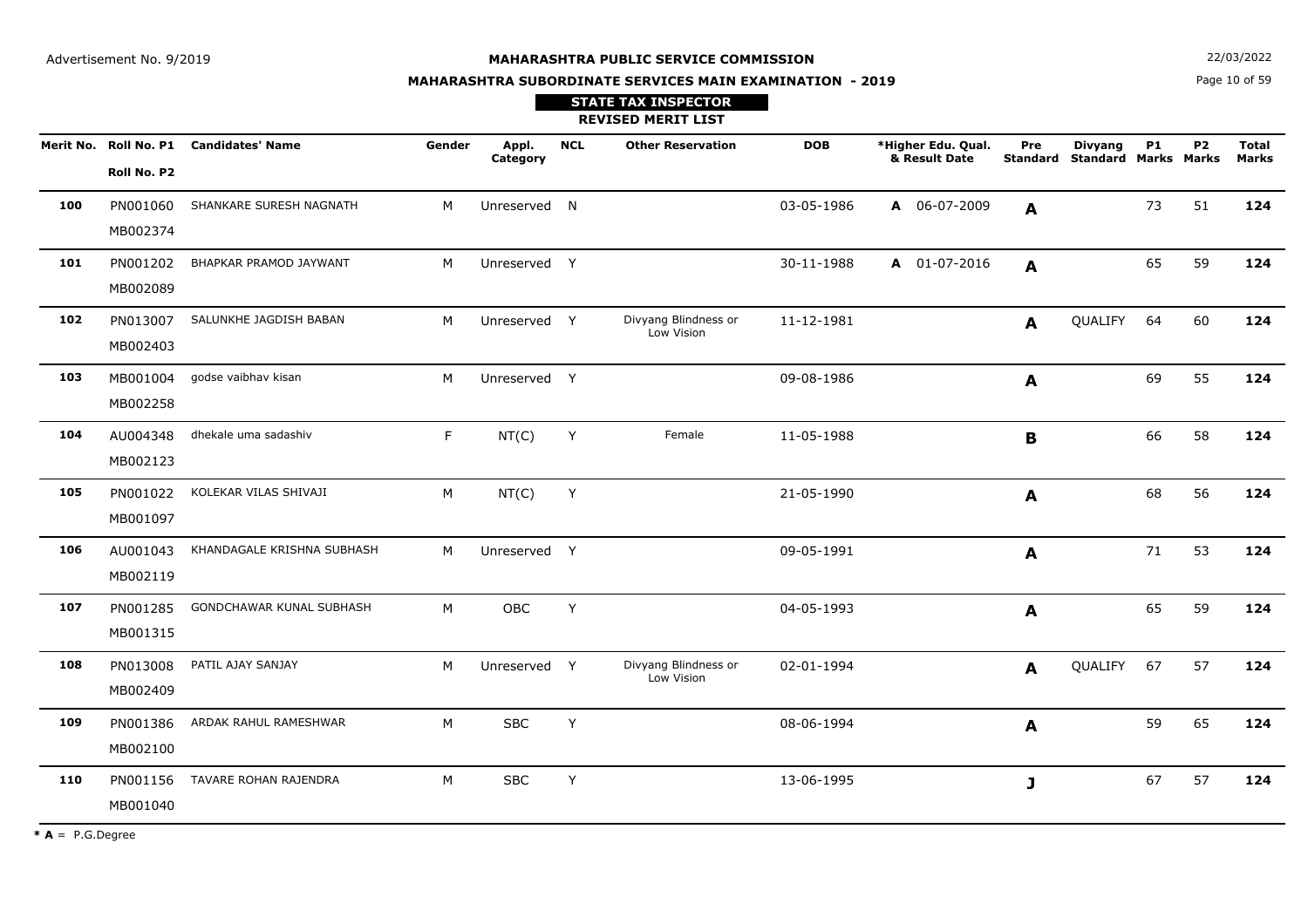Page 11 of 59**N**  $22/03/2022$ 

# **MAHARASHTRA SUBORDINATE SERVICES MAIN EXAMINATION - 2019**

# **REVISED MERIT LIST STATE TAX INSPECTOR**

|     | Roll No. P2          | Merit No. Roll No. P1 Candidates' Name | Gender | Appl.<br>Category | <b>NCL</b> | <b>Other Reservation</b> | <b>DOB</b> | *Higher Edu. Qual.<br>& Result Date | Pre              | <b>Divyang</b><br>Standard Standard Marks Marks | <b>P1</b> | P <sub>2</sub> | <b>Total</b><br><b>Marks</b> |
|-----|----------------------|----------------------------------------|--------|-------------------|------------|--------------------------|------------|-------------------------------------|------------------|-------------------------------------------------|-----------|----------------|------------------------------|
| 111 | MB002355<br>MB002370 | DHUMAL YEMAJI GOVIND                   | M      | Unreserved Y      |            |                          | 01-10-1995 |                                     | A                |                                                 | 67        | 57             | 124                          |
| 112 | NG001027<br>MB002373 | WAGH NIKHIL DILIP                      | M      | OBC               | Y          |                          | 25-12-1995 |                                     | $\blacktriangle$ |                                                 | 69        | 55             | 124                          |
| 113 | PN001065<br>MB002085 | KALE SUNIL SHESHRAO                    | M      | OBC               | Y          |                          | 04-11-1996 |                                     | A                |                                                 | 60        | 64             | 124                          |
| 114 | PN001393<br>MB001062 | Narhe Amol Dilip                       | M      | OBC               | Y          |                          | 24-03-1988 | A 29-06-2010                        | A                |                                                 | 69        | 54             | 123                          |
| 115 | MB001115             | PN001353 Janardan Motiram Deore        | М      | OBC               | Y          |                          | 31-03-1987 | A 29-11-2011                        | A                |                                                 | 70        | 53             | 123                          |
| 116 | MB001121             | PN001163 WAGHMODE RAOSAHEB SHIVAJI     | М      | NT(C)             | Y          |                          | 08-09-1989 | A 05-07-2014                        | A                |                                                 | 68        | 55             | 123                          |
| 117 | MB001050<br>MB001249 | MHASKE AAKASH NARAYAN                  | М      | OBC               | Y          |                          | 29-07-1990 | A 19-07-2014                        | A                |                                                 | 68        | 55             | 123                          |
| 118 | PN001128<br>MB001212 | <b>GANDALE SANIKET DEEPAK</b>          | M      | Unreserved N      |            |                          | 13-08-1990 |                                     | A                |                                                 | 64        | 59             | 123                          |
| 119 | PN001127<br>MB001127 | JADHAV SANJAY DEEPAK                   | M      | Unreserved Y      |            |                          | 01-10-1991 |                                     | $\mathbf{A}$     |                                                 | 64        | 59             | 123                          |
| 120 | PN001101<br>MB002261 | PANAGE SHIVAJI AJINATH                 | M      | NT(C)             | Y          |                          | 01-06-1992 |                                     | A                |                                                 | 67        | 56             | 123                          |
| 121 | PN001121<br>MB001123 | Patil Satish Sukumar                   | M      | Unreserved N      |            |                          | 04-06-1992 |                                     | $\mathbf{A}$     |                                                 | 68        | 55             | 123                          |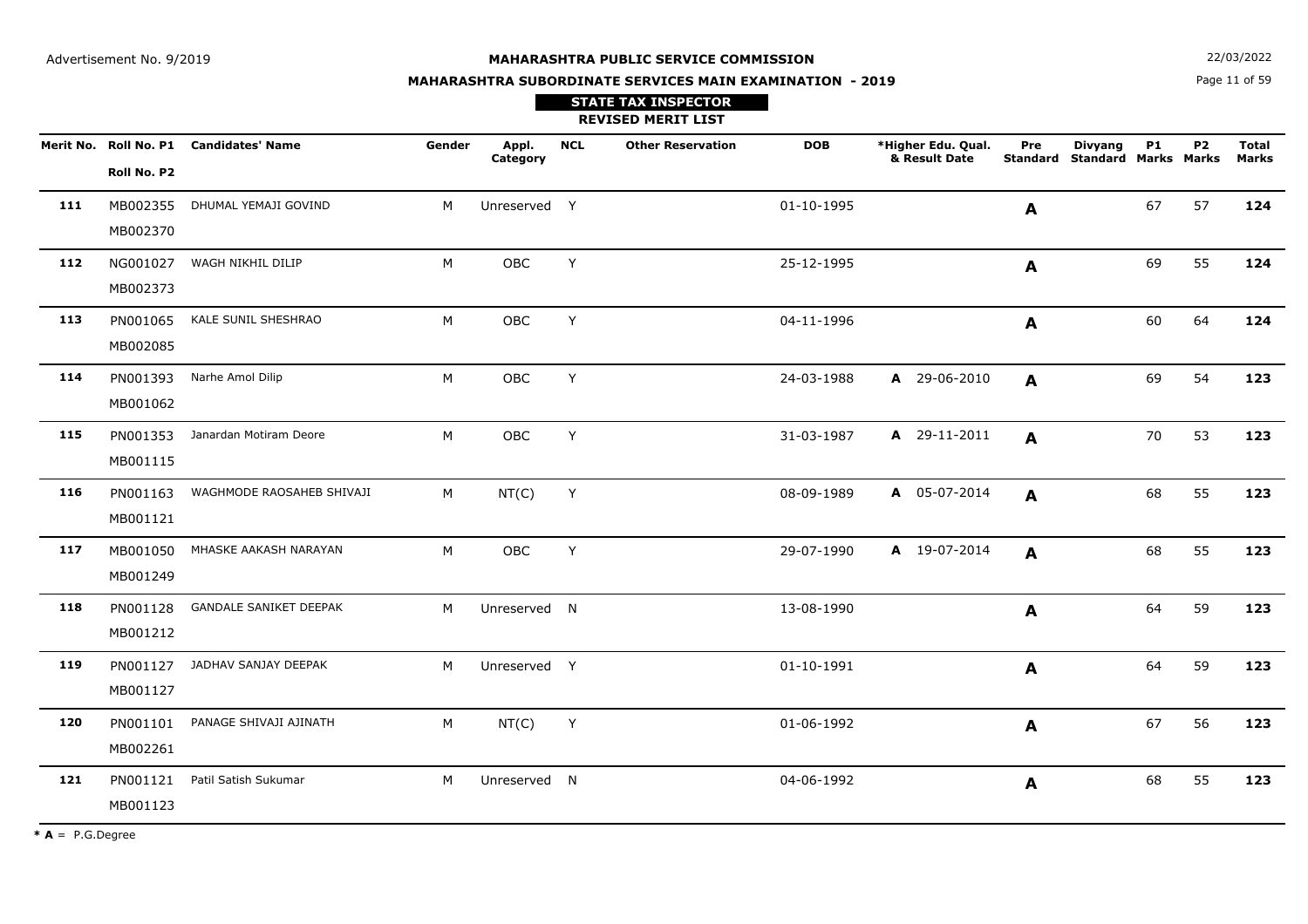**N**  $22/03/2022$ 

# **MAHARASHTRA SUBORDINATE SERVICES MAIN EXAMINATION - 2019STATE TAX INSPECTOR**

Page 12 of 59

|     |                      |                                        |        |                   |            | <b>REVISED MERIT LIST</b> |            |                                     |              |                                                        |           |           |                              |
|-----|----------------------|----------------------------------------|--------|-------------------|------------|---------------------------|------------|-------------------------------------|--------------|--------------------------------------------------------|-----------|-----------|------------------------------|
|     | Roll No. P2          | Merit No. Roll No. P1 Candidates' Name | Gender | Appl.<br>Category | <b>NCL</b> | <b>Other Reservation</b>  | <b>DOB</b> | *Higher Edu. Qual.<br>& Result Date | Pre          | <b>Divyang</b><br><b>Standard Standard Marks Marks</b> | <b>P1</b> | <b>P2</b> | <b>Total</b><br><b>Marks</b> |
| 122 | PN001180<br>MB002224 | LANDE PALLAVI NANDKUMAR                | F.     | Unreserved Y      |            | Female                    | 20-08-1992 |                                     | B            |                                                        | 73        | 50        | 123                          |
| 123 | PN001204<br>MB001159 | ROMAN PRAMILA BHUJANG                  | F      | Unreserved Y      |            | Female                    | 03-03-1993 |                                     | A            |                                                        | 68        | 55        | 123                          |
| 124 | PN001359<br>MB001235 | DARADE DNYANESHWAR SHIVAJI             | M      | NT(D)             | Y          |                           | 11-01-1994 |                                     | A            |                                                        | 67        | 56        | 123                          |
| 125 | MB002349<br>MB002358 | Gaikwad Shubham Bhagawan               | M      | OBC               | Y          |                           | 20-10-1994 |                                     | A            |                                                        | 62        | 61        | 123                          |
| 126 | PN001429<br>MB002309 | SALVE PAVAN BABAN                      | M      | NT(C)             | Y          |                           | 25-09-1995 |                                     | A            |                                                        | 62        | 61        | 123                          |
| 127 | PN001325<br>MB002336 | GAVHANE POOJA PRADHAN                  | F      | Unreserved Y      |            | Female                    | 02-07-1996 |                                     | $\mathbf B$  |                                                        | 68        | 55        | 123                          |
| 128 | PN001287<br>MB001055 | PATIL KSHITIJ MAHADEV                  | M      | Unreserved N      |            |                           | 07-03-1989 | A 23-05-2011                        | $\mathbf{A}$ |                                                        | 70        | 52        | 122                          |
| 129 | PN001019<br>MB002191 | <b>GANDHALE VIPUL ARUN</b>             | M      | NT(C)             | Y          |                           | 18-05-1985 |                                     | A            |                                                        | 72        | 50        | 122                          |
| 130 | PN001025<br>MB002281 | SHINDE VIJAY ANANDA                    | M      | SC                | N          |                           | 12-08-1988 |                                     | A            |                                                        | 72        | 50        | 122                          |
| 131 | PN001396<br>MB001003 | lugade amol bajirao                    | M      | Unreserved Y      |            |                           | 23-10-1989 |                                     | A            |                                                        | 68        | 54        | 122                          |
| 132 | AU001004<br>MB002279 | DAHIPHALE YASHWANT BALIRAM             | М      | NT(D)             | Y          |                           | 07-06-1991 |                                     | A            |                                                        | 60        | 62        | 122                          |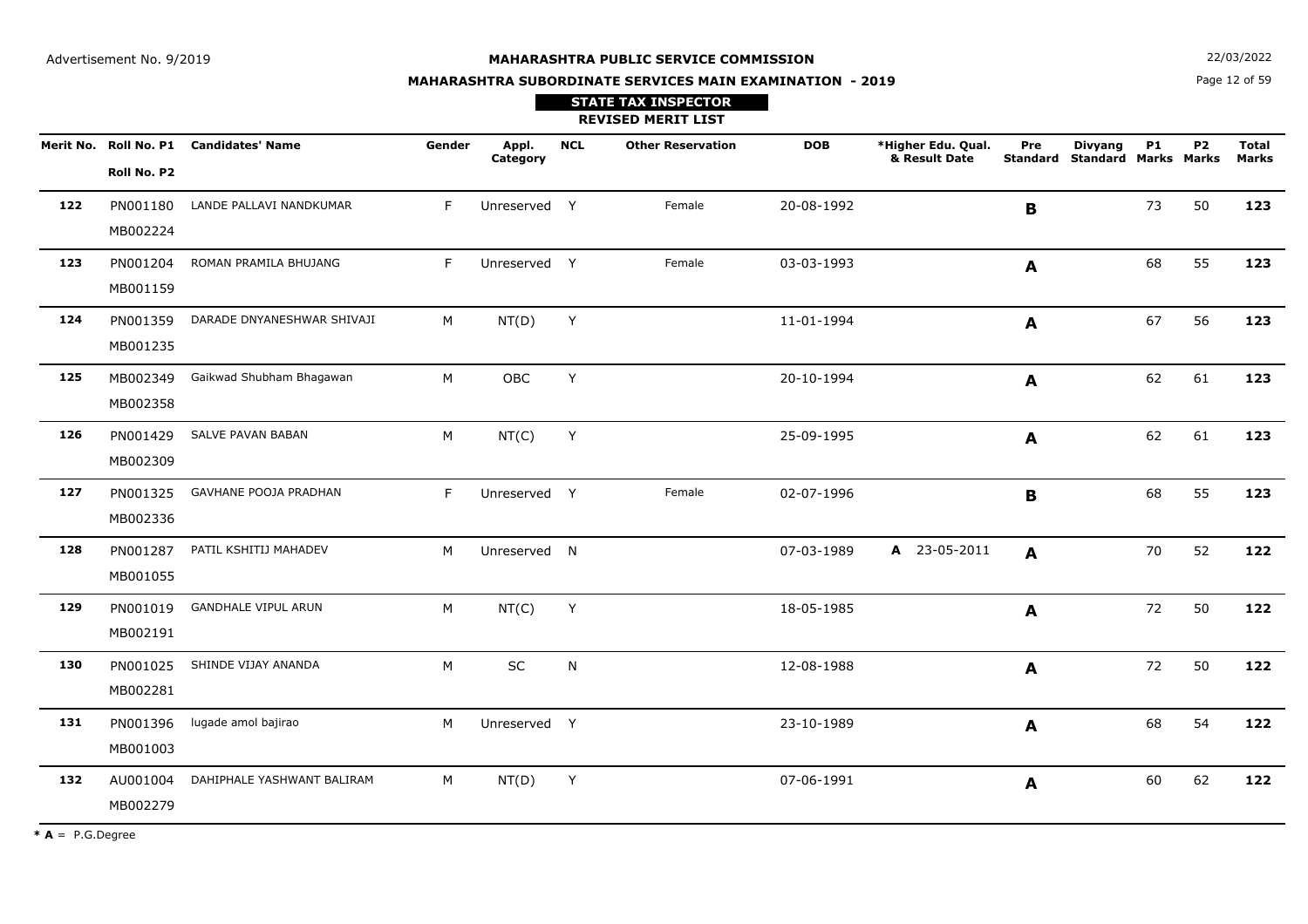**N**  $22/03/2022$ 

# **MAHARASHTRA SUBORDINATE SERVICES MAIN EXAMINATION - 2019STATE TAX INSPECTOR**

Page 13 of 59

|     |                      |                                        |        |                   |            | <b>REVISED MERIT LIST</b> |            |                                     |              |                                                 |           |                |                       |
|-----|----------------------|----------------------------------------|--------|-------------------|------------|---------------------------|------------|-------------------------------------|--------------|-------------------------------------------------|-----------|----------------|-----------------------|
|     | Roll No. P2          | Merit No. Roll No. P1 Candidates' Name | Gender | Appl.<br>Category | <b>NCL</b> | <b>Other Reservation</b>  | <b>DOB</b> | *Higher Edu. Qual.<br>& Result Date | Pre          | <b>Divyang</b><br>Standard Standard Marks Marks | <b>P1</b> | P <sub>2</sub> | <b>Total</b><br>Marks |
| 133 | PN013235<br>MB002365 | CHAVAN NIKET SURENDRANATH              | M      | SC                | N          |                           | 26-12-1991 |                                     | $\mathbf{J}$ |                                                 | 68        | 54             | 122                   |
| 134 | PN001324<br>MB002153 | <b>GAVHANE TUSHAR NANDARAM</b>         | M      | OBC               | Y          |                           | 30-11-1992 |                                     | A            |                                                 | 62        | 60             | 122                   |
| 135 | PN001154<br>MB001051 | PATIL ROHIT MAHAVIR                    | M      | Unreserved N      |            |                           | 13-04-1993 |                                     | A            |                                                 | 69        | 53             | 122                   |
| 136 | PN001419<br>MB001236 | BHAGAT ABHIJIT BALASAHEB               | M      | Unreserved N      |            |                           | 17-07-1993 |                                     | A            |                                                 | 69        | 53             | 122                   |
| 137 | PN001273<br>MB001013 | BHOSALE MALOJI SHANKAR                 | M      | Unreserved Y      |            |                           | 14-09-1993 |                                     | A            |                                                 | 72        | 50             | 122                   |
| 138 | PN001018<br>MB002273 | HULAWALE VIPUL NIVRUTTI                | M      | Unreserved Y      |            |                           | 23-12-1993 |                                     | A            |                                                 | 69        | 53             | 122                   |
| 139 | PN001185<br>MB001332 | WAGH PRIMESH RAMESH                    | M      | Unreserved Y      |            |                           | 26-06-1994 |                                     | A            |                                                 | 59        | 63             | 122                   |
| 140 | PN013257<br>MB002081 | JADHAV ROHIT RAJENDRA                  | M      | <b>OBC</b>        | Y          |                           | 13-09-1994 |                                     | A            |                                                 | 64        | 58             | 122                   |
| 141 | PN001389<br>MB002160 | YEWALE ANITA ANANDA                    | F      | Unreserved Y      |            | Female                    | 17-04-1995 |                                     | B            |                                                 | 65        | 57             | 122                   |
| 142 | PN001055<br>MB002201 | SAWANT VILAS RAGHUNATH                 | M      | Unreserved Y      |            |                           | 10-07-1983 | A 28-06-2011                        | A            |                                                 | 63        | 58             | 121                   |
| 143 | PN001174<br>MB002254 | RAJESH DNYANESHWAR INDORE              | M      | Unreserved Y      |            |                           | 01-08-1991 | A 27-01-2015                        | A            |                                                 | 63        | 58             | 121                   |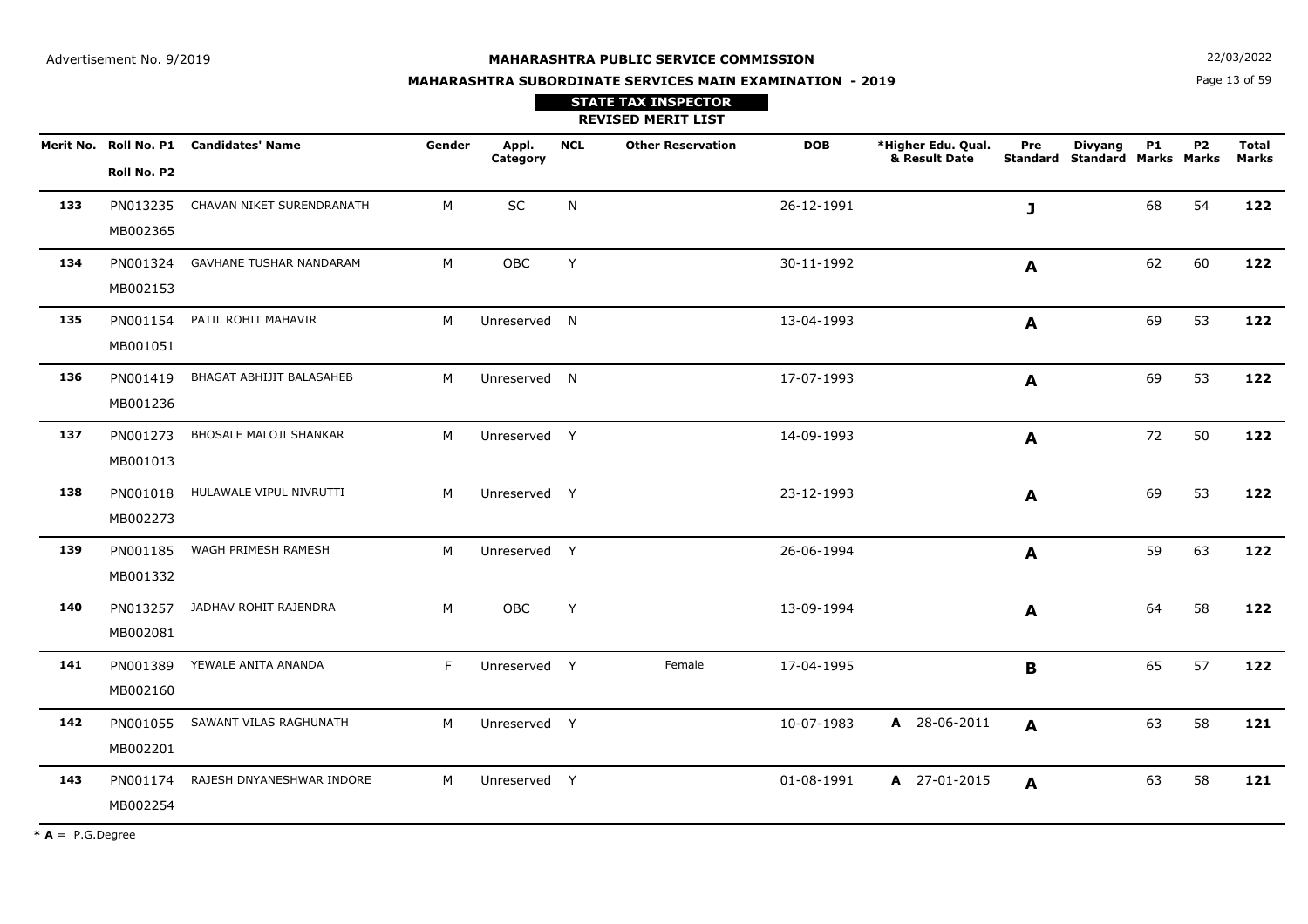**MAHARASHTRA SUBORDINATE SERVICES MAIN EXAMINATION - 2019**

**N**  $22/03/2022$ 

Page 14 of 59

|     |                      |                                        |        |                   |              | <b>STATE TAX INSPECTOR</b><br><b>REVISED MERIT LIST</b> |                                |                                     |              |                                                        |           |           |                              |
|-----|----------------------|----------------------------------------|--------|-------------------|--------------|---------------------------------------------------------|--------------------------------|-------------------------------------|--------------|--------------------------------------------------------|-----------|-----------|------------------------------|
|     | Roll No. P2          | Merit No. Roll No. P1 Candidates' Name | Gender | Appl.<br>Category | <b>NCL</b>   | <b>Other Reservation</b>                                | <b>DOB</b>                     | *Higher Edu. Qual.<br>& Result Date | Pre          | <b>Divyang</b><br><b>Standard Standard Marks Marks</b> | <b>P1</b> | <b>P2</b> | <b>Total</b><br><b>Marks</b> |
| 144 | PN001316<br>MB002181 | SARODE HARILAL SAKHARAM                | M      | Unreserved Y      |              |                                                         | 13-07-1991                     | A 17-11-2015                        | A            |                                                        | 69        | 52        | 121                          |
| 145 | PN013252<br>MB002088 | LAMKANE SANAM ARJUN                    | M      | Unreserved Y      |              |                                                         | 11-02-1994                     | A 11-07-2016                        | A            |                                                        | 65        | 56        | 121                          |
| 146 | MB001009<br>MB001047 | bharsakhale shashank yashawant vimal   | M      | SC                | $\mathsf{N}$ |                                                         | 13-12-1983<br><b>OPTED OUT</b> |                                     | $\mathbf{J}$ |                                                        | 72        | 49        | 121                          |
| 147 | PN013208<br>MB002059 | ALGULE VIKRAM TUKARAM                  | M      | OBC               | Y            |                                                         | 19-03-1984                     |                                     | $\mathbf{A}$ |                                                        | 66        | 55        | 121                          |
| 148 | AU001032<br>MB002098 | SHELKE RAMESHWAR KOUTIK                | M      | Unreserved Y      |              |                                                         | 01-05-1984                     |                                     | $\mathbf{A}$ |                                                        | 59        | 62        | 121                          |
| 149 | AU001057<br>MB002384 | JIVANE GANGADHAR SANTOBA               | M      | OBC               | Y            |                                                         | 10-05-1988                     |                                     | A            |                                                        | 59        | 62        | 121                          |
| 150 | PN001423<br>MB002377 | ABASAHEB BALCHAND MANAL                | M      | Unreserved Y      |              |                                                         | 02-01-1990                     |                                     | A            |                                                        | 68        | 53        | 121                          |
| 151 | PN001207<br>MB002345 | DHENGALE PRADIPKUMAR ANKUSH            | M      | Unreserved Y      |              |                                                         | 04-08-1990                     |                                     | A            |                                                        | 72        | 49        | 121                          |
| 152 | AU004357<br>MB002195 | PATIL VRUNDAVAN MADHUKAR               | M      | OBC               | Υ            |                                                         | 12-11-1992                     |                                     | A            |                                                        | 64        | 57        | 121                          |
| 153 | PN001088<br>MB001025 | SHINDE SIDDHARTH SHEKHAR               | M      | Unreserved Y      |              |                                                         | 15-12-1992                     |                                     | A            |                                                        | 66        | 55        | 121                          |
| 154 | PN001385<br>MB001147 | MANERI ARIF JAINUDDIN                  | M      | OBC               | Y            |                                                         | 01-06-1993                     |                                     | A            |                                                        | 64        | 57        | 121                          |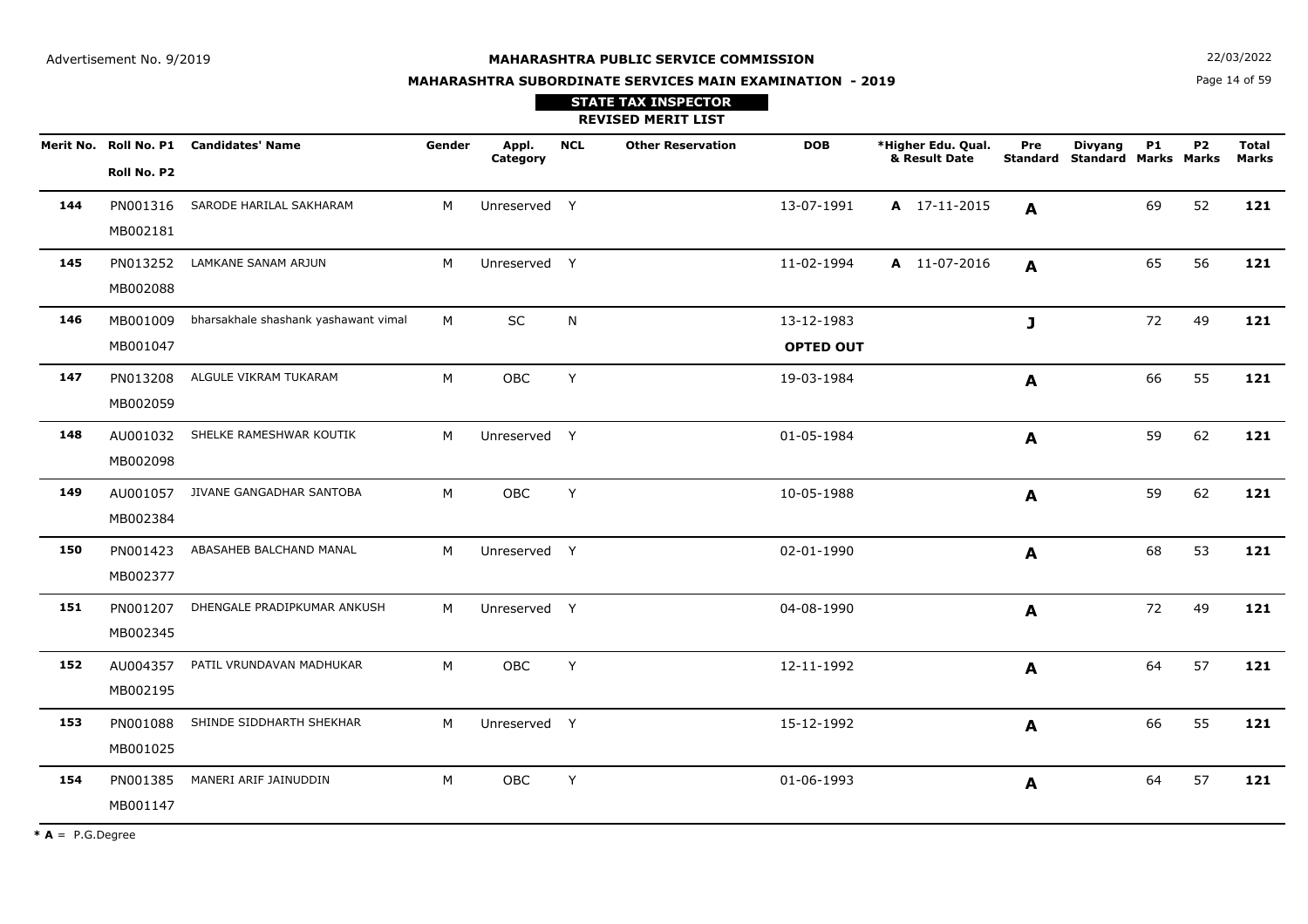**STATE TAX INSPECTOR**

**MAHARASHTRA SUBORDINATE SERVICES MAIN EXAMINATION - 2019**

**N**  $22/03/2022$ 

Page 15 of 59

|     |                      |                                        |        |                   |            | <b>REVISED MERIT LIST</b> |            |                                     |     |                                                 |           |                |                       |
|-----|----------------------|----------------------------------------|--------|-------------------|------------|---------------------------|------------|-------------------------------------|-----|-------------------------------------------------|-----------|----------------|-----------------------|
|     | Roll No. P2          | Merit No. Roll No. P1 Candidates' Name | Gender | Appl.<br>Category | <b>NCL</b> | <b>Other Reservation</b>  | <b>DOB</b> | *Higher Edu. Qual.<br>& Result Date | Pre | <b>Divyang</b><br>Standard Standard Marks Marks | <b>P1</b> | P <sub>2</sub> | <b>Total</b><br>Marks |
| 155 | PN001379<br>MB002199 | MAHADIK AVICHAL MARUTI                 | M      | Unreserved Y      |            |                           | 02-12-1993 |                                     | A   |                                                 | 64        | 57             | 121                   |
| 156 | PN001272<br>MB002366 | PATIL MANASI SUBHASH                   | F      | Unreserved Y      |            | Female                    | 16-02-1994 |                                     | B   |                                                 | 69        | 52             | 121                   |
| 157 | PN001090<br>MB001042 | JADHAV ROSHAN GOVIND                   | M      | Unreserved Y      |            |                           | 19-03-1994 |                                     | A   |                                                 | 67        | 54             | 121                   |
| 158 | PN001223<br>MB002042 | PATIL MAKARAND SAYAJIRAO               | M      | Unreserved Y      |            |                           | 02-06-1994 |                                     | A   |                                                 | 69        | 52             | 121                   |
| 159 | AU001055<br>MB001030 | <b>GAWALI GOVIND BHAGWAT</b>           | M      | Unreserved Y      |            |                           | 12-03-1996 |                                     | A   |                                                 | 64        | 57             | 121                   |
| 160 | PN013240<br>MB002145 | NANAWARE RAGINEE SURESH                | F.     | Unreserved Y      |            | Female                    | 16-06-1992 | A 15-07-2015                        | B   |                                                 | 65        | 55             | 120                   |
| 161 | PN001335<br>MB001182 | UNDE DHANANJAY SHANKARRAO              | M      | Unreserved Y      |            |                           | 01-06-1987 |                                     | A   |                                                 | 59        | 61             | 120                   |
| 162 | PN001030<br>MB002168 | GHAGARE VIDYA SUBARAV                  | F.     | NT(C)             | Y          | Female                    | 10-05-1991 |                                     | B   |                                                 | 68        | 52             | 120                   |
| 163 | MB001037<br>MB001206 | KEDAR PRAMOD TRYAMBAK                  | M      | NT(D)             | Y          |                           | 29-06-1991 |                                     | A   |                                                 | 74        | 46             | 120                   |
| 164 | PN001135<br>MB001109 | Jadhav Saish Babasaheb                 | M      | Unreserved Y      |            |                           | 01-08-1991 |                                     | A   |                                                 | 67        | 53             | 120                   |
| 165 | PN001338<br>MB001029 | DOLAS NARAYAN KALYAN                   | M      | Unreserved Y      |            |                           | 01-12-1991 |                                     | A   |                                                 | 64        | 56             | 120                   |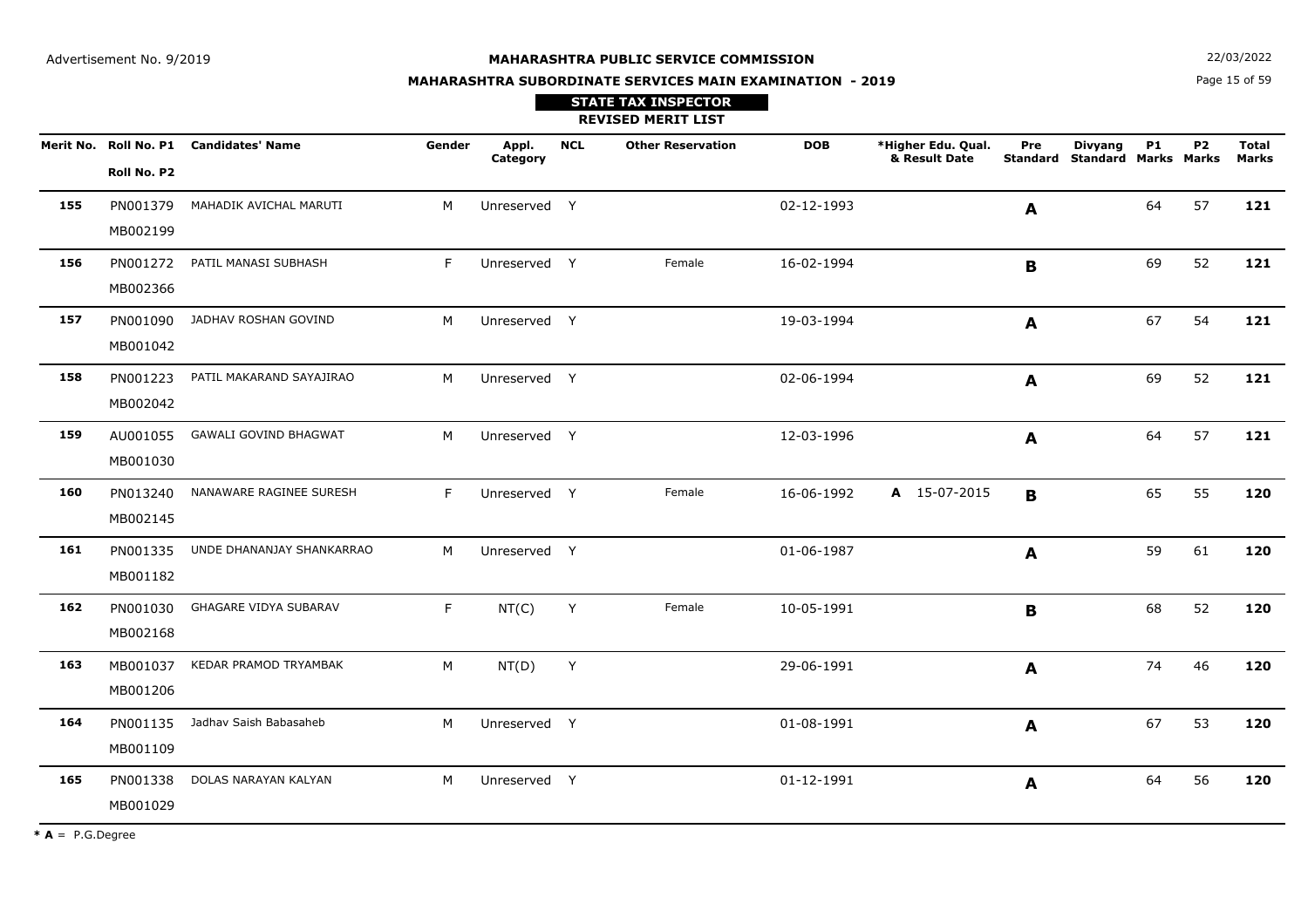**N**  $22/03/2022$ 

# **MAHARASHTRA SUBORDINATE SERVICES MAIN EXAMINATION - 2019STATE TAX INSPECTOR**

Page 16 of 59

|     |                      |                                        |        |                   |            | <b>REVISED MERIT LIST</b> |            |                                     |                  |                                                 |           |                |                       |
|-----|----------------------|----------------------------------------|--------|-------------------|------------|---------------------------|------------|-------------------------------------|------------------|-------------------------------------------------|-----------|----------------|-----------------------|
|     | Roll No. P2          | Merit No. Roll No. P1 Candidates' Name | Gender | Appl.<br>Category | <b>NCL</b> | <b>Other Reservation</b>  | <b>DOB</b> | *Higher Edu. Qual.<br>& Result Date | Pre              | <b>Divyang</b><br>Standard Standard Marks Marks | <b>P1</b> | P <sub>2</sub> | <b>Total</b><br>Marks |
| 166 | PN001048<br>MB001090 | KARNE TEJAS SURESH                     | M      | <b>OBC</b>        | Y          |                           | 21-03-1992 |                                     | A                |                                                 | 70        | 50             | 120                   |
| 167 | PN001254<br>MB001302 | POLEKAR NAKUL SHANKAR                  | M      | Unreserved Y      |            |                           | 03-06-1992 |                                     | $\boldsymbol{A}$ |                                                 | 63        | 57             | 120                   |
| 168 | PN001214<br>MB001139 | KENDRE PRASHANT BALAJI                 | М      | NT(D)             | Y          |                           | 18-06-1993 |                                     | A                |                                                 | 72        | 48             | 120                   |
| 169 | PN001402<br>MB002121 | BHAGAT AKSHAY RAMESH                   | M      | Unreserved Y      |            |                           | 20-06-1993 |                                     | A                |                                                 | 65        | 55             | 120                   |
| 170 | PN001352<br>MB001078 | PISE DHANAJI BHIMARAO                  | M      | OBC               | Y          |                           | 25-08-1993 |                                     | A                |                                                 | 73        | 47             | 120                   |
| 171 | PN001038<br>MB001270 | shinde vaibhav bhaurao                 | M      | Unreserved Y      |            |                           | 13-11-1993 |                                     | A                |                                                 | 65        | 55             | 120                   |
| 172 | PN001039<br>MB002314 | AWACHAR VAIBHAV TUKARAM                | M      | OBC               | Y          |                           | 30-05-1994 |                                     | A                |                                                 | 72        | 48             | 120                   |
| 173 | PN001190<br>MB002126 | AKOLKAR PRAVIN GORKSHANATH             | M      | Unreserved Y      |            |                           | 24-02-1995 |                                     | A                |                                                 | 65        | 55             | 120                   |
| 174 | PN001016<br>MB002382 | BALKAWADE VISHAKHA AVINASH             | F.     | Unreserved Y      |            | Female                    | 04-04-1996 |                                     | B                |                                                 | 67        | 53             | 120                   |
| 175 | MB002335<br>MB002291 | Bangar Varsha Vasant                   | F      | NT(D)             | Y          | Female                    | 03-10-1987 | A 23-07-2012                        | B                |                                                 | 69        | 50             | 119                   |
| 176 | AU001001<br>MB002207 | Nalte Yogesh Kamlakar                  | M      | <b>OBC</b>        | Y          |                           | 26-05-1992 | A 04-05-2016                        | A                |                                                 | 68        | 51             | 119                   |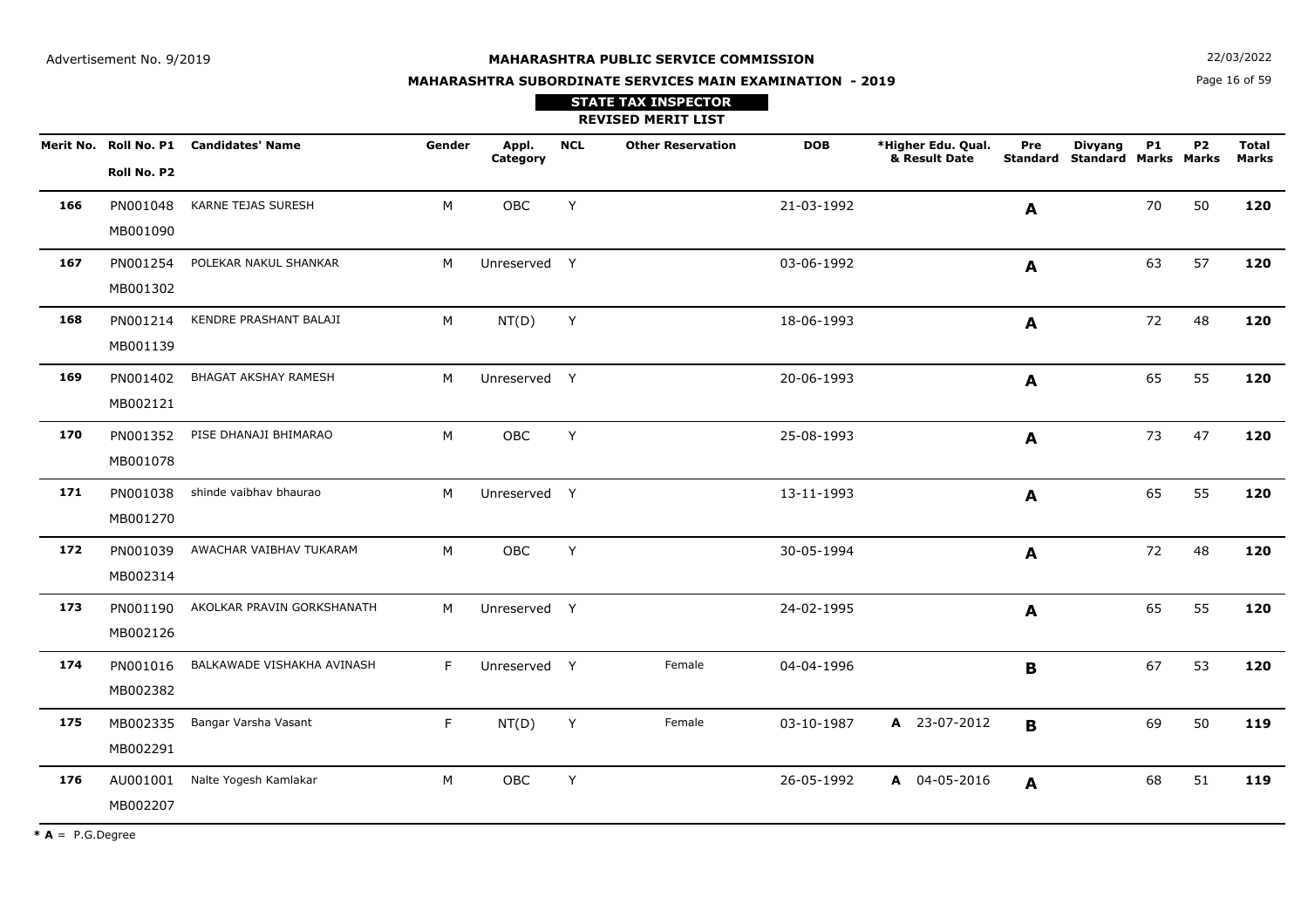**MAHARASHTRA SUBORDINATE SERVICES MAIN EXAMINATION - 2019**

**N**  $22/03/2022$ 

Page 17 of 59

|     |             |                                        |        |                   |            | <b>STATE TAX INSPECTOR</b><br><b>REVISED MERIT LIST</b> |            |                                     |              |                                                 |           |           |                              |
|-----|-------------|----------------------------------------|--------|-------------------|------------|---------------------------------------------------------|------------|-------------------------------------|--------------|-------------------------------------------------|-----------|-----------|------------------------------|
|     |             | Merit No. Roll No. P1 Candidates' Name | Gender | Appl.<br>Category | <b>NCL</b> | <b>Other Reservation</b>                                | <b>DOB</b> | *Higher Edu. Qual.<br>& Result Date | Pre          | <b>Divyang</b><br>Standard Standard Marks Marks | <b>P1</b> | <b>P2</b> | <b>Total</b><br><b>Marks</b> |
|     | Roll No. P2 |                                        |        |                   |            |                                                         |            |                                     |              |                                                 |           |           |                              |
| 177 | PN013217    | pawar amol vilas                       | M      | Unreserved Y      |            |                                                         | 01-06-1989 | A 25-09-2017                        | A            |                                                 | 63        | 56        | 119                          |
|     | MB001232    |                                        |        |                   |            |                                                         |            |                                     |              |                                                 |           |           |                              |
| 178 | PN001286    | POWAR KULDEEP SURESH                   | M      | Unreserved Y      |            |                                                         | 05-07-1989 |                                     | A            |                                                 | 64        | 55        | 119                          |
|     | MB001262    |                                        |        |                   |            |                                                         |            |                                     |              |                                                 |           |           |                              |
| 179 | PN013218    | <b>GAWARE MAYUR SHIVAJI</b>            | M      | Unreserved Y      |            |                                                         | 08-11-1989 |                                     | A            |                                                 | 67        | 52        | 119                          |
|     | MB002063    |                                        |        |                   |            |                                                         |            |                                     |              |                                                 |           |           |                              |
| 180 | AU001065    | KARWANDE ATUL SURESH                   | M      | OBC               | Y          |                                                         | 18-05-1990 |                                     | A            |                                                 | 66        | 53        | 119                          |
|     | MB001076    |                                        |        |                   |            |                                                         |            |                                     |              |                                                 |           |           |                              |
| 181 | MB001024    | Piyush Govinda Patil                   | M      | OBC               | Y          |                                                         | 04-02-1991 |                                     | $\mathbf{A}$ |                                                 | 67        | 52        | 119                          |
|     | MB001218    |                                        |        |                   |            |                                                         |            |                                     |              |                                                 |           |           |                              |
| 182 | PN001333    | Gadhe Gajanan Madhavrao                | M      | OBC               | Y          |                                                         | 05-06-1991 |                                     | $\mathbf{A}$ |                                                 | 58        | 61        | 119                          |
|     | MB001324    |                                        |        |                   |            |                                                         |            |                                     |              |                                                 |           |           |                              |
| 183 | AU001023    | SANANSE DNYANESHWAR RAMBHAU            | M      | OBC               | Y          |                                                         | 15-06-1991 |                                     | $\mathbf{A}$ |                                                 | 67        | 52        | 119                          |
|     | MB002026    |                                        |        |                   |            |                                                         |            |                                     |              |                                                 |           |           |                              |
| 184 | PN013248    | GADAVE ABHISHEK RAJENDRA               | M      | Unreserved Y      |            |                                                         | 02-04-1993 |                                     | A            |                                                 | 70        | 49        | 119                          |
|     | MB001181    |                                        |        |                   |            |                                                         |            |                                     |              |                                                 |           |           |                              |
| 185 | PN001405    | MADANE AKASH TANAJI                    | M      | NT(C)             | Y          |                                                         | 06-06-1993 |                                     | A            |                                                 | 68        | 51        | 119                          |
|     | MB001290    |                                        |        |                   |            |                                                         |            |                                     |              |                                                 |           |           |                              |
| 186 | PN001426    | BHOSALE NILESH APPASAHEB               | M      | Unreserved Y      |            |                                                         | 23-07-1993 |                                     | A            |                                                 | 68        | 51        | 119                          |
|     | MB002115    |                                        |        |                   |            |                                                         |            |                                     |              |                                                 |           |           |                              |
| 187 | PN001103    | AIWALE SHITAL VITTHAL                  | F      | SC                | N          | Female                                                  | 15-05-1994 |                                     | $\mathbf K$  |                                                 | 62        | 57        | 119                          |
|     | MB002198    |                                        |        |                   |            |                                                         |            |                                     |              |                                                 |           |           |                              |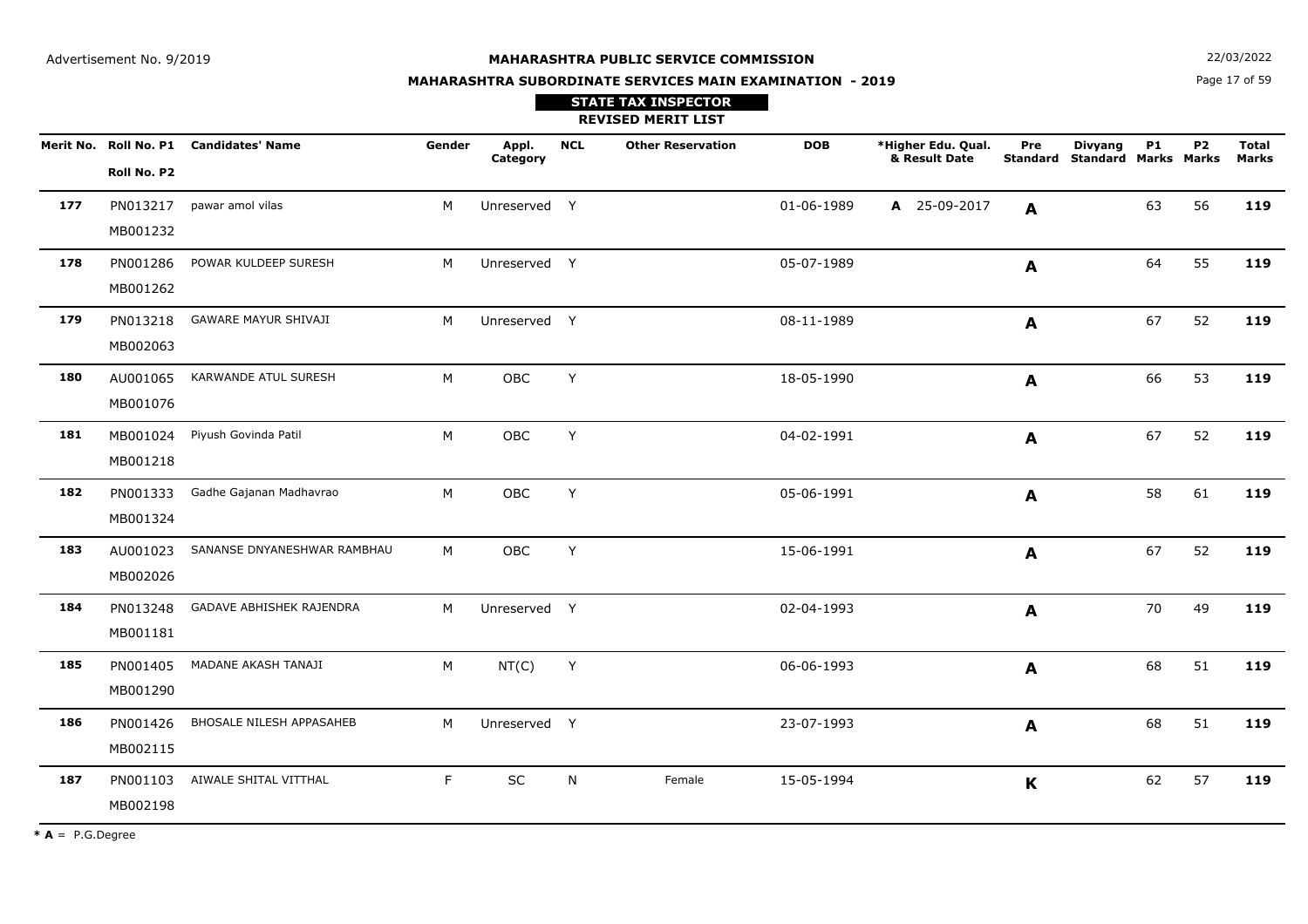**STATE TAX INSPECTOR**

**MAHARASHTRA SUBORDINATE SERVICES MAIN EXAMINATION - 2019**

**N**  $22/03/2022$ 

Page 18 of 59

|     |                      |                                        |        |                   |            | <b>REVISED MERIT LIST</b> |            |                                     |              |                                                        |           |                |                              |
|-----|----------------------|----------------------------------------|--------|-------------------|------------|---------------------------|------------|-------------------------------------|--------------|--------------------------------------------------------|-----------|----------------|------------------------------|
|     | Roll No. P2          | Merit No. Roll No. P1 Candidates' Name | Gender | Appl.<br>Category | <b>NCL</b> | <b>Other Reservation</b>  | <b>DOB</b> | *Higher Edu. Qual.<br>& Result Date | Pre          | <b>Divyang</b><br><b>Standard Standard Marks Marks</b> | <b>P1</b> | P <sub>2</sub> | <b>Total</b><br><b>Marks</b> |
| 188 | PN001369<br>MB001264 | SHINDE BALKRISHNA RAVINDRA             | M      | Unreserved N      |            |                           | 31-05-1994 |                                     | A            |                                                        | 65        | 54             | 119                          |
| 189 | PN001010<br>MB001130 | TAYDE VYANKATPRASAD ASHOKRAO           | M      | Unreserved Y      |            |                           | 26-06-1994 |                                     | A            |                                                        | 67        | 52             | 119                          |
| 190 | PN001315<br>MB001248 | THOMBARE HIMALAYA GOVIND               | M      | NT(C)             | Y          |                           | 22-12-1994 |                                     | A            |                                                        | 68        | 51             | 119                          |
| 191 | PN001212<br>MB001067 | KARLEKAR PRADHUMNA BALBHIM             | M      | Unreserved N      |            |                           | 08-06-1998 |                                     | A            |                                                        | 62        | 57             | 119                          |
| 192 | AU001005<br>MB002146 | JADHAV YAMUNA SHRIMANTRAO              | F      | Unreserved Y      |            | Female                    | 11-06-1989 | A 31-07-2012                        | B            |                                                        | 64        | 54             | 118                          |
| 193 | PN001416<br>MB001039 | KHARADE ABHIMANYU DATTATRAY            | M      | Unreserved Y      |            |                           | 13-05-1993 | A 03-07-2018                        | A            |                                                        | 60        | 58             | 118                          |
| 194 | PN001306<br>MB001038 | Dange Jayashri Madhukar                | F      | SC                | N.         | Female                    | 30-04-1987 |                                     | K            |                                                        | 65        | 53             | 118                          |
| 195 | PN013220<br>MB002024 | PATIL TUKARAM BHAGWAN                  | M      | Unreserved Y      |            |                           | 13-01-1990 |                                     | A            |                                                        | 69        | 49             | 118                          |
| 196 | PN013221<br>MB001001 | Kumbhar Maroti Vishwanath              | M      | OBC               | Y          |                           | 20-01-1990 |                                     | A            |                                                        | 63        | 55             | 118                          |
| 197 | PN001347<br>MB002348 | DIGHE GANESH DATTATRAYA                | M      | <b>OBC</b>        | Y          |                           | 04-03-1991 |                                     | A            |                                                        | 67        | 51             | 118                          |
| 198 | PN001013<br>MB001294 | TALI VISHAL DEVKISAN                   | M      | <b>SBC</b>        | Y          |                           | 24-04-1991 |                                     | $\mathbf{J}$ |                                                        | 59        | 59             | 118                          |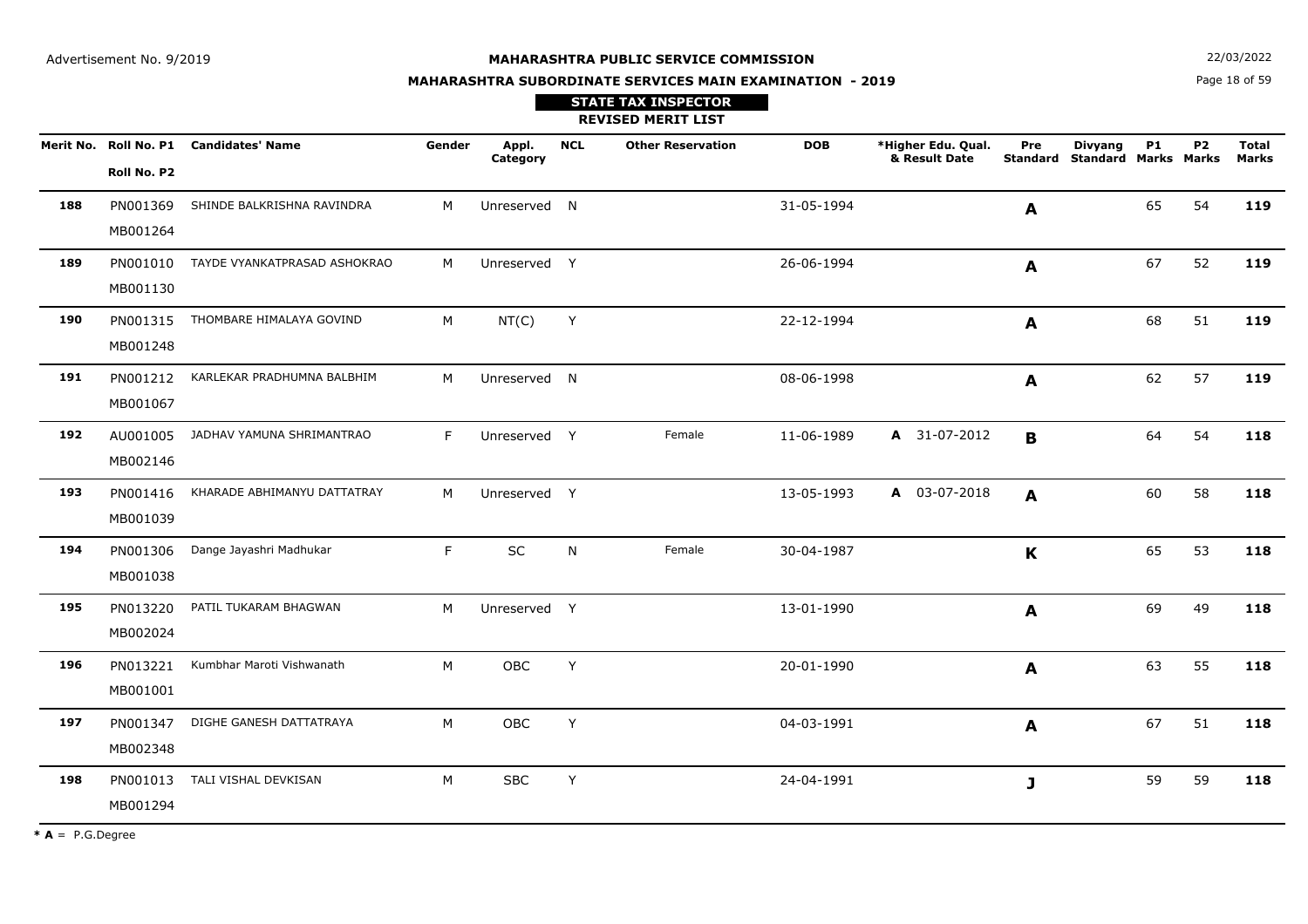**N**  $22/03/2022$ 

# **MAHARASHTRA SUBORDINATE SERVICES MAIN EXAMINATION - 2019**

Page 19 of 59

|     |                      |                                            |        |                   |            | <b>STATE TAX INSPECTOR</b><br><b>REVISED MERIT LIST</b> |            |                                     |              |                                                        |           |           |                       |
|-----|----------------------|--------------------------------------------|--------|-------------------|------------|---------------------------------------------------------|------------|-------------------------------------|--------------|--------------------------------------------------------|-----------|-----------|-----------------------|
|     | Roll No. P2          | Merit No. Roll No. P1 Candidates' Name     | Gender | Appl.<br>Category | <b>NCL</b> | <b>Other Reservation</b>                                | <b>DOB</b> | *Higher Edu. Qual.<br>& Result Date | Pre          | <b>Divyang</b><br><b>Standard Standard Marks Marks</b> | <b>P1</b> | <b>P2</b> | <b>Total</b><br>Marks |
| 199 | MB002301             | PN001341 SOLANKE DNYANESHWAR<br>SHATRUGHNA | M      | Unreserved Y      |            |                                                         | 12-06-1991 |                                     | A            |                                                        | 66        | 52        | 118                   |
| 200 | MB001254             | PN001097 jambhale shrinivas balvantrao     | M      | Unreserved Y      |            |                                                         | 21-06-1991 |                                     | A            |                                                        | 67        | 51        | 118                   |
| 201 | MB002104             | NG001007 Diwan Vaibhav Uddhavrao           | M      | OBC               | Y          |                                                         | 02-10-1991 |                                     | A            |                                                        | 63        | 55        | 118                   |
| 202 | MB002307             | PN001061 KAWALE SURAJ KALYAN               | M      | Unreserved Y      |            |                                                         | 20-01-1992 |                                     | A            |                                                        | 72        | 46        | 118                   |
| 203 | MB001112             | PN013243 GAIKWAD UMESH SURESH              | M      | Unreserved Y      |            |                                                         | 25-09-1992 |                                     | A            |                                                        | 58        | 60        | 118                   |
| 204 | MB002049             | MB001041 KOTWAL ASHWINI VIJAY              | F      | <b>OBC</b>        | Y          | Female                                                  | 19-10-1992 |                                     | A            |                                                        | 67        | 51        | 118                   |
| 205 | MB002248             | NG002269 SARASKAR BHAGWAT LAXMAN           | M      | OBC               | Y          |                                                         | 02-03-1993 |                                     | $\mathbf{A}$ |                                                        | 65        | 53        | 118                   |
| 206 | MB001245             | AU001022 JADHAV SATISH RAMRAO              | M      | Unreserved Y      |            |                                                         | 04-06-1993 |                                     | A            |                                                        | 66        | 52        | 118                   |
| 207 | MB001007<br>MB001309 | TORASKAR SHITAL RAMESH                     | F      | Unreserved Y      |            | Female                                                  | 11-02-1994 |                                     | B            |                                                        | 64        | 54        | 118                   |
| 208 | MB002274             | PN001427 SALGAR AKSHAYKUMAR MACHHINDRA     | M      | NT(C)             | Y          |                                                         | 02-06-1994 |                                     | A            |                                                        | 63        | 55        | 118                   |
| 209 | MB001330             | PN001166 MUNDHE RAMAKANT JAGANNATH         | M      | NT(D)             | Y          |                                                         | 07-07-1994 |                                     | A            |                                                        | 62        | 56        | 118                   |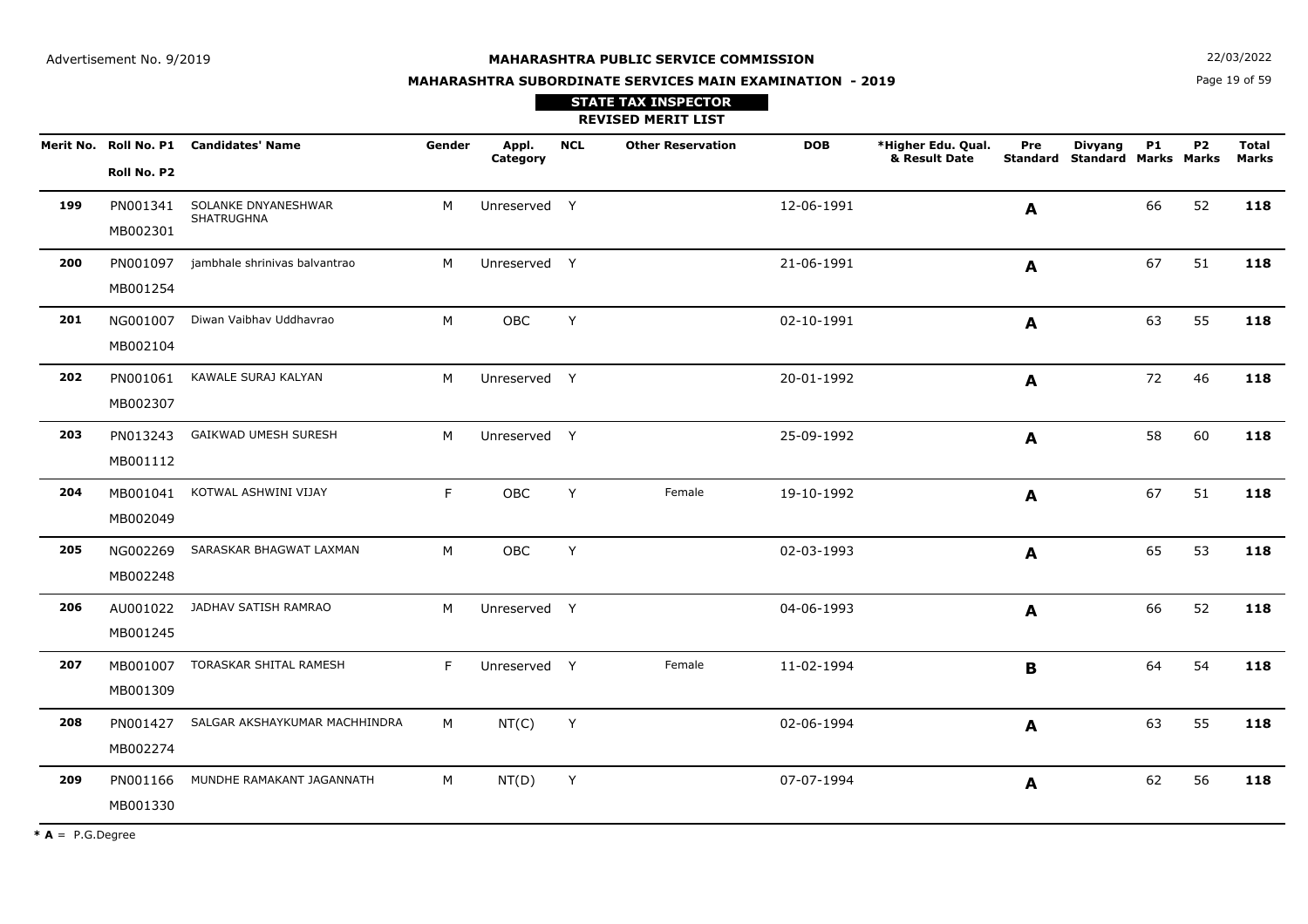**N**  $22/03/2022$ 

# **MAHARASHTRA SUBORDINATE SERVICES MAIN EXAMINATION - 2019STATE TAX INSPECTOR**

Page 20 of 59

|     |                      |                                        |        |                   |            | <b>REVISED MERIT LIST</b> |            |                                     |              |                                                 |           |                |                              |
|-----|----------------------|----------------------------------------|--------|-------------------|------------|---------------------------|------------|-------------------------------------|--------------|-------------------------------------------------|-----------|----------------|------------------------------|
|     | Roll No. P2          | Merit No. Roll No. P1 Candidates' Name | Gender | Appl.<br>Category | <b>NCL</b> | <b>Other Reservation</b>  | <b>DOB</b> | *Higher Edu. Qual.<br>& Result Date | Pre          | <b>Divyang</b><br>Standard Standard Marks Marks | <b>P1</b> | P <sub>2</sub> | <b>Total</b><br><b>Marks</b> |
| 210 | AU001080<br>MB002338 | UGHADE NITIN KALYAN                    | M      | Unreserved Y      |            |                           | 17-06-1996 |                                     | A            |                                                 | 64        | 54             | 118                          |
| 211 | PN001374<br>MB001091 | BARBADE VISHAL TANAJI                  | M      | Unreserved Y      |            |                           | 01-06-1997 |                                     | A            |                                                 | 71        | 47             | 118                          |
| 212 | MB002202             | PN001041 yuvaraj shrirang sonavane     | M      | Unreserved Y      |            |                           | 07-03-1990 | A 15-02-2016                        | A            |                                                 | 66        | 51             | 117                          |
| 213 | PN001279<br>MB002087 | Choure Mahesh Ashok                    | M      | SC                | N          |                           | 27-10-1986 |                                     | $\mathbf{J}$ |                                                 | 65        | 52             | 117                          |
| 214 | PN013222<br>MB001328 | JAGTAP PRATIK RAJENDRA                 | M      | OBC               | Y          |                           | 16-05-1990 |                                     | $\mathbf{A}$ |                                                 | 60        | 57             | 117                          |
| 215 | PN001247<br>MB001209 | Wagh Navnath Vishnu                    | M      | OBC               | Y          |                           | 07-12-1990 |                                     | $\mathbf{A}$ |                                                 | 62        | 55             | 117                          |
| 216 | PN001261<br>MB001285 | misal prasad prakash                   | M      | Unreserved Y      |            |                           | 04-05-1991 |                                     | A            |                                                 | 65        | 52             | 117                          |
| 217 | PN013227<br>MB001327 | KAMBLE PRAMOD SHIVAJI                  | M      | SC                | N          |                           | 07-05-1991 |                                     | $\mathbf{J}$ |                                                 | 63        | 54             | 117                          |
| 218 | PN001074<br>MB001243 | SHARAD RAMESH ADHAV                    | M      | SC                | N          |                           | 14-12-1991 |                                     | J            |                                                 | 68        | 49             | 117                          |
| 219 | PN001299<br>MB001035 | kanade akash baburao                   | M      | OBC               | Y          |                           | 15-12-1991 |                                     | A            |                                                 | 67        | 50             | 117                          |
| 220 | PN013237<br>MB001250 | Pandit Sopan Bhausaheb                 | M      | NT(C)             | Υ          |                           | 23-02-1992 |                                     | A            |                                                 | 65        | 52             | 117                          |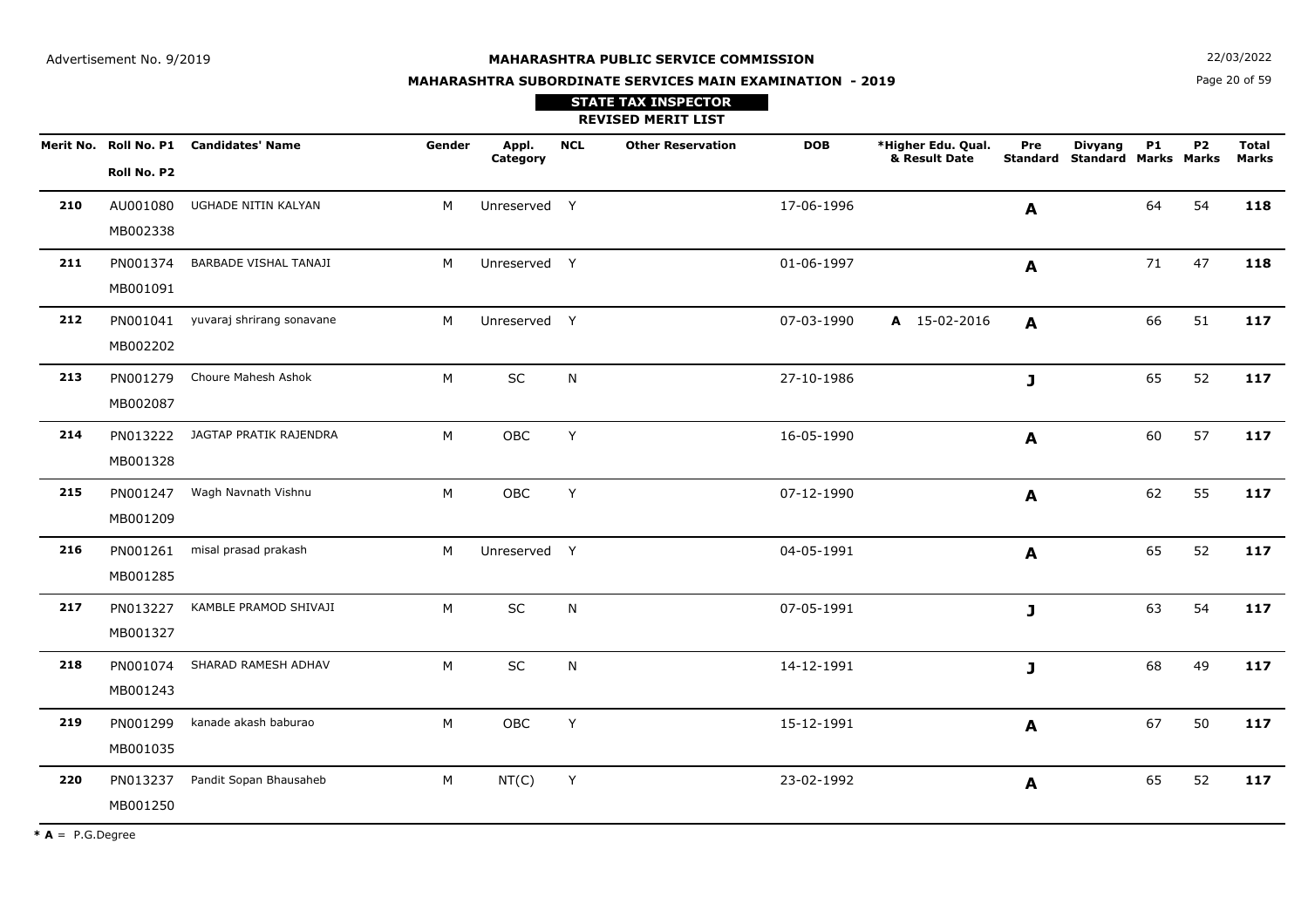**STATE TAX INSPECTOR**

**MAHARASHTRA SUBORDINATE SERVICES MAIN EXAMINATION - 2019**

**N**  $22/03/2022$ 

Page 21 of 59

|     |                      |                                        |        |                   |            | <b>REVISED MERIT LIST</b> |            |                                     |             |                                                        |           |           |                              |
|-----|----------------------|----------------------------------------|--------|-------------------|------------|---------------------------|------------|-------------------------------------|-------------|--------------------------------------------------------|-----------|-----------|------------------------------|
|     | Roll No. P2          | Merit No. Roll No. P1 Candidates' Name | Gender | Appl.<br>Category | <b>NCL</b> | <b>Other Reservation</b>  | <b>DOB</b> | *Higher Edu. Qual.<br>& Result Date | Pre         | <b>Divyang</b><br><b>Standard Standard Marks Marks</b> | <b>P1</b> | <b>P2</b> | <b>Total</b><br><b>Marks</b> |
| 221 | AU001064<br>MB002298 | Rajput Chetansing Prakashsing          | M      | Unreserved N      |            |                           | 28-06-1992 |                                     | A           |                                                        | 67        | 50        | 117                          |
| 222 | PN001400<br>MB002383 | BANDAGAR AMARSINH SITARAM              | M      | NT(C)             | Y          |                           | 07-12-1993 |                                     | A           |                                                        | 66        | 51        | 117                          |
| 223 | PN013256<br>MB002275 | <b>GHOTKAR SHWETA ASHOK</b>            | F.     | OBC               | Y          | Female                    | 29-07-1994 |                                     | B           |                                                        | 63        | 54        | 117                          |
| 224 | NG001031<br>MB002294 | THORAT DIVYASHREE MUKUND               | F.     | SC                | N          | Female                    | 03-09-1994 |                                     | K           |                                                        | 69        | 48        | 117                          |
| 225 | PN001252<br>MB002190 | MUNDADA NAMRATA VIJAYKUMAR             | F.     | Unreserved Y      |            | Female                    | 29-11-1994 |                                     | $\mathbf B$ |                                                        | 65        | 52        | 117                          |
| 226 | PN001082<br>MB001291 | PURI SOMNATH ANKUSH                    | M      | NT(B)             | Y          |                           | 02-07-1995 |                                     | A           |                                                        | 69        | 48        | 117                          |
| 227 | PN013262<br>MB002322 | SHUBHANGI SUBHASH PATIL                | F.     | Unreserved Y      |            | Female                    | 29-09-1996 |                                     | B           |                                                        | 67        | 50        | 117                          |
| 228 | PN001057<br>MB001169 | PATIL SUSHANT VIJAY                    | M      | Unreserved N      |            |                           | 27-10-1993 | A 13-06-2016                        | A           |                                                        | 60        | 56        | 116                          |
| 229 | MB001032<br>MB001306 | JADHAV NILIMA BHAGWAT                  | F.     | SC                | ${\sf N}$  | Female                    | 10-02-1985 |                                     | E           |                                                        | 63        | 53        | 116                          |
| 230 | NG001011<br>MB001298 | WASNIK SUNNY KISHOR                    | M      | SC                | N          |                           | 22-03-1986 |                                     | J           |                                                        | 64        | 52        | 116                          |
| 231 | NG001025<br>MB001064 | PRAVIN UTTAMRAO JADHAV                 | M      | DT(A)             | Y          |                           | 14-11-1986 |                                     | J           |                                                        | 61        | 55        | 116                          |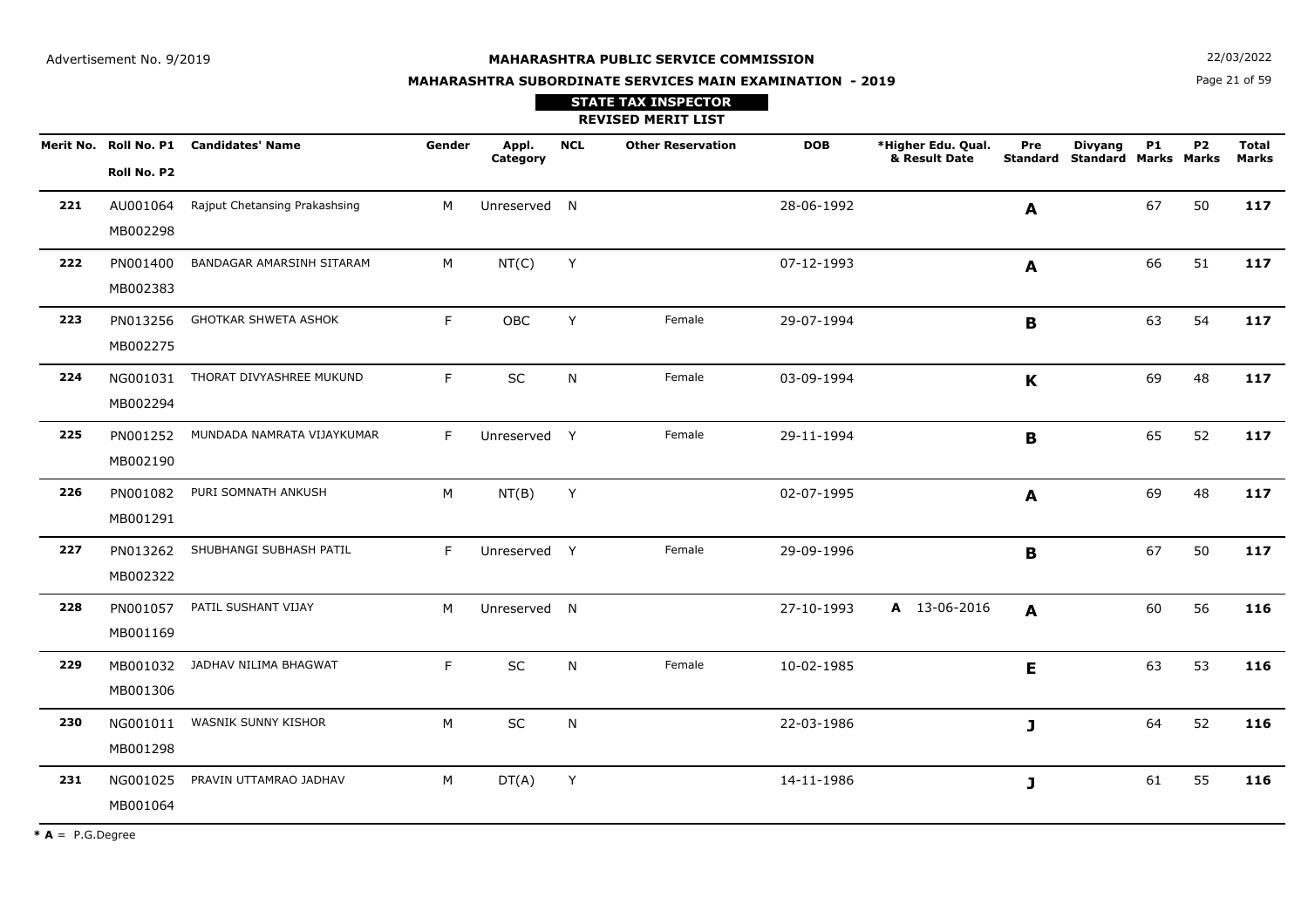**N**  $22/03/2022$ 

# **MAHARASHTRA SUBORDINATE SERVICES MAIN EXAMINATION - 2019STATE TAX INSPECTOR**

Page 22 of 59

|     |                      |                                        |        |                   |            | <b>REVISED MERIT LIST</b> |            |                                     |              |                                                 |           |                |                       |
|-----|----------------------|----------------------------------------|--------|-------------------|------------|---------------------------|------------|-------------------------------------|--------------|-------------------------------------------------|-----------|----------------|-----------------------|
|     | Roll No. P2          | Merit No. Roll No. P1 Candidates' Name | Gender | Appl.<br>Category | <b>NCL</b> | <b>Other Reservation</b>  | <b>DOB</b> | *Higher Edu. Qual.<br>& Result Date | Pre          | <b>Divyang</b><br>Standard Standard Marks Marks | <b>P1</b> | P <sub>2</sub> | <b>Total</b><br>Marks |
| 232 | PN001109<br>MB001092 | SHARAD BHARAT BANASODE                 | M      | SC                | N          |                           | 01-06-1987 |                                     | A            |                                                 | 60        | 56             | 116                   |
| 233 | PN001098<br>MB001158 | DEOKAR SHRIKANT SUBHASH                | M      | Unreserved Y      |            |                           | 19-09-1987 |                                     | A            |                                                 | 69        | 47             | 116                   |
| 234 | MB002338<br>MB001048 | PAWAR SACHIN SHANKAR                   | M      | Unreserved Y      |            |                           | 11-02-1988 |                                     | A            |                                                 | 61        | 55             | 116                   |
| 235 | PN013225<br>MB001266 | PATIL PRASAD RAMCHANDRA                | M      | OBC               | Y          |                           | 11-08-1990 |                                     | A            |                                                 | 61        | 55             | 116                   |
| 236 | PN001235<br>MB001283 | NIVRATTI VANKETRAO JAMGE               | M      | Unreserved Y      |            |                           | 06-05-1991 |                                     | A            |                                                 | 64        | 52             | 116                   |
| 237 | PN001218<br>MB002132 | PAWAR DHARMARAJ VISHWANATH             | M      | Unreserved Y      |            |                           | 05-06-1991 |                                     | A            |                                                 | 67        | 49             | 116                   |
| 238 | PN001340<br>MB001225 | KALE DNYANDEO RAGHUNATH                | M      | OBC               | Y          |                           | 22-06-1991 |                                     | A            |                                                 | 72        | 44             | 116                   |
| 239 | PN001251<br>MB001119 | THOMBARE PRITAM ASHOK                  | M      | NT(C)             | Y          |                           | 04-10-1991 |                                     | A            |                                                 | 65        | 51             | 116                   |
| 240 | PN001365<br>MB001178 | CHAVARE DADARAO DAGADU                 | M      | Unreserved Y      |            |                           | 10-10-1991 |                                     | A            |                                                 | 59        | 57             | 116                   |
| 241 | PN001339<br>MB002193 | <b>BADE DNYANDEV KALIDAS</b>           | M      | NT(D)             | Y          |                           | 13-05-1992 |                                     | A            |                                                 | 60        | 56             | 116                   |
| 242 | PN001069<br>MB002047 | PATIL SUHAS PRAKASH                    | M      | Unreserved Y      |            |                           | 26-10-1992 |                                     | $\mathbf{A}$ |                                                 | 62        | 54             | 116                   |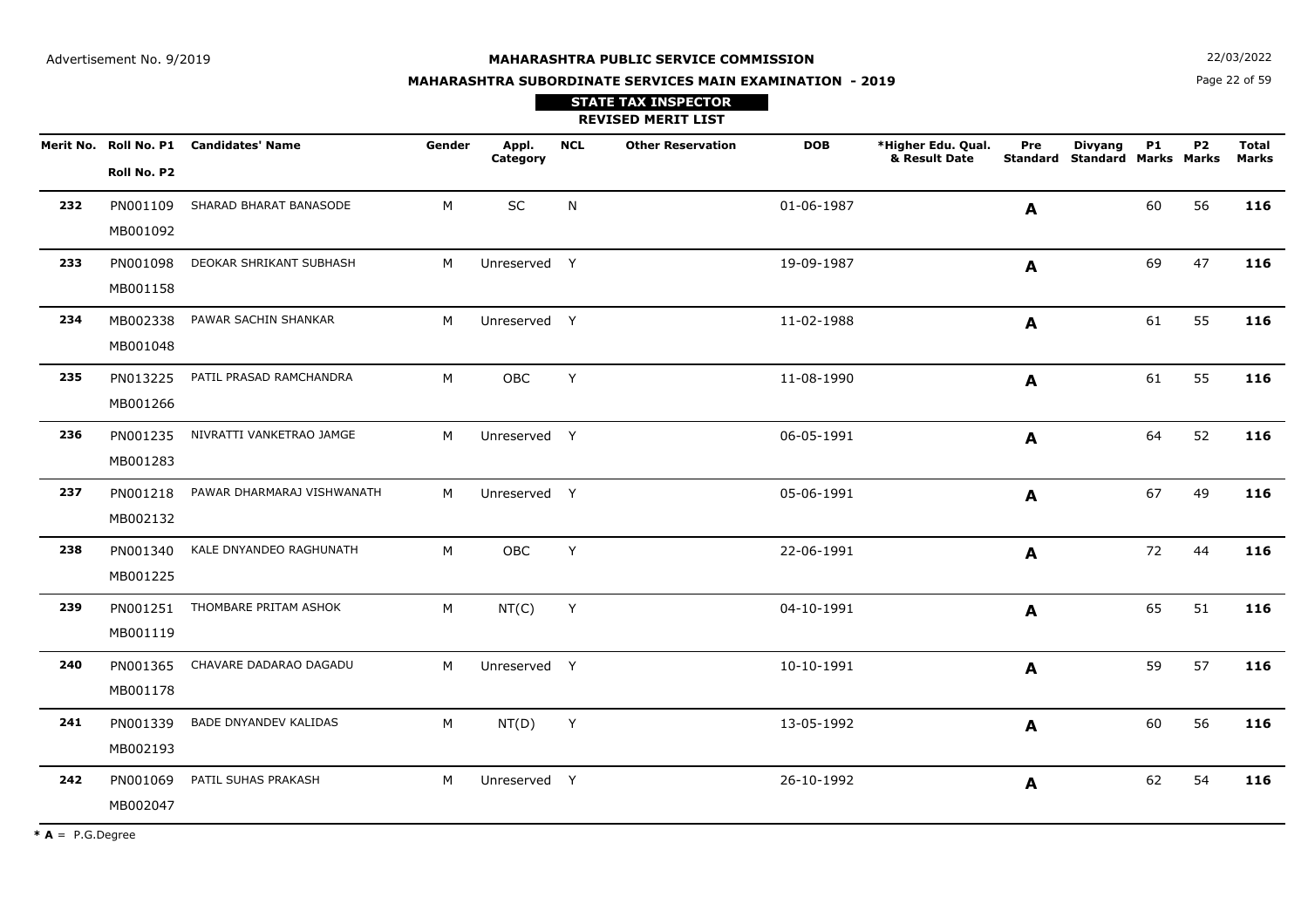**N**  $22/03/2022$ 

# **MAHARASHTRA SUBORDINATE SERVICES MAIN EXAMINATION - 2019STATE TAX INSPECTOR**

Page 23 of 59

|     |                      |                                        |        |                   |            | <b>REVISED MERIT LIST</b> |            |                                     |             |                                                 |           |                |                       |
|-----|----------------------|----------------------------------------|--------|-------------------|------------|---------------------------|------------|-------------------------------------|-------------|-------------------------------------------------|-----------|----------------|-----------------------|
|     | Roll No. P2          | Merit No. Roll No. P1 Candidates' Name | Gender | Appl.<br>Category | <b>NCL</b> | <b>Other Reservation</b>  | <b>DOB</b> | *Higher Edu. Qual.<br>& Result Date | Pre         | <b>Divyang</b><br>Standard Standard Marks Marks | <b>P1</b> | P <sub>2</sub> | <b>Total</b><br>Marks |
| 243 | PN013247<br>MB002120 | ROHINI AUDUMBAR GURAV                  | F.     | OBC               | Y          | Female                    | 03-02-1993 |                                     | $\mathbf B$ |                                                 | 73        | 43             | 116                   |
| 244 | PN001430<br>MB001094 | CHIKALKAR SANTOSH BAPURAO              | M      | NT(C)             | Y          |                           | 24-02-1993 |                                     | A           |                                                 | 60        | 56             | 116                   |
| 245 | PN001026<br>MB002130 | SAID VIJAY RANGNATH                    | M      | OBC               | Y          |                           | 15-06-1993 |                                     | A           |                                                 | 74        | 42             | 116                   |
| 246 | PN001294<br>MB001234 | KHADE SURAJ MARUTI                     | M      | NT(D)             | Y          |                           | 14-12-1993 |                                     | A           |                                                 | 65        | 51             | 116                   |
| 247 | PN013255<br>MB002311 | NAGARGOJE ANGAD ARJUNRAO               | M      | NT(D)             | Y          |                           | 27-06-1994 |                                     | A           |                                                 | 57        | 59             | 116                   |
| 248 | PN001215<br>MB002266 | Phule Kiran Balaji                     | F.     | <b>OBC</b>        | Y          | Female                    | 12-07-1994 |                                     | A           |                                                 | 65        | 51             | 116                   |
| 249 | NG001022<br>MB002218 | BANSOD RATNADIP BHOJRAJ                | M      | $\sf SC$          | N          |                           | 30-07-1994 |                                     | J           |                                                 | 52        | 64             | 116                   |
| 250 | PN001412<br>MB002223 | NAIKWADE RUTUJA ARUN                   | F      | Unreserved Y      |            | Female                    | 17-03-1995 |                                     | B           |                                                 | 67        | 49             | 116                   |
| 251 | PN001367<br>MB001319 | RAJPUT CHARANSING GANESH               | M      | Unreserved N      |            |                           | 07-11-1995 |                                     | A           |                                                 | 65        | 51             | 116                   |
| 252 | PN001267<br>MB002050 | NARSALE MANISHA SHAHAJI                | F      | Unreserved Y      |            | Female                    | 21-12-1995 |                                     | B           |                                                 | 63        | 53             | 116                   |
| 253 | PN001051<br>MB001193 | hake suvarna tanaji                    | F.     | NT(C)             | Y          | Female                    | 01-06-1984 | A 19-05-2007                        | B           |                                                 | 62        | 53             | 115                   |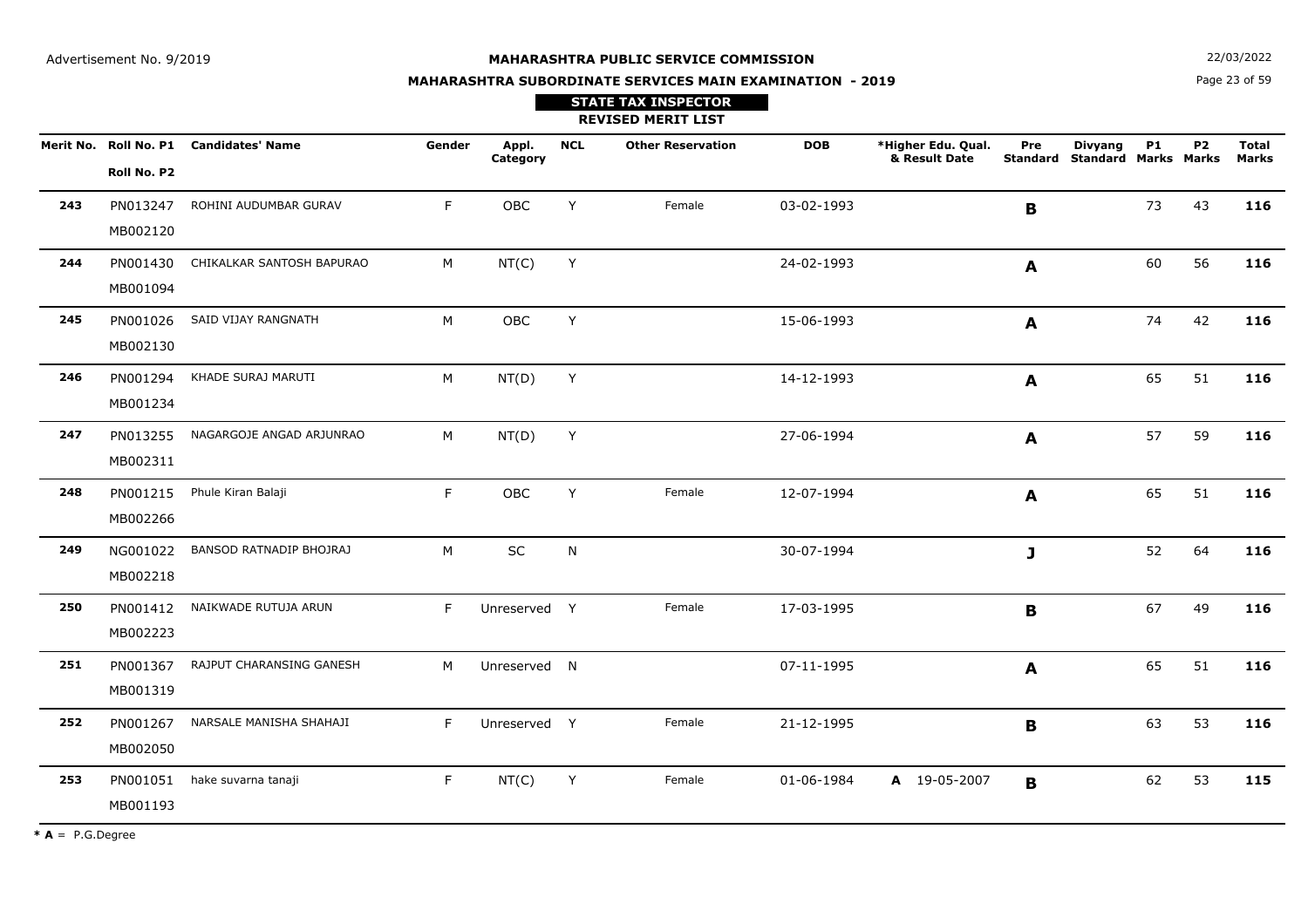**MAHARASHTRA SUBORDINATE SERVICES MAIN EXAMINATION - 2019**

**N**  $22/03/2022$ 

Page 24 of 59

|     |             |                                        |        |                   |            | <b>STATE TAX INSPECTOR</b><br><b>REVISED MERIT LIST</b> |            |                                     |     |                                                        |           |           |                              |
|-----|-------------|----------------------------------------|--------|-------------------|------------|---------------------------------------------------------|------------|-------------------------------------|-----|--------------------------------------------------------|-----------|-----------|------------------------------|
|     | Roll No. P2 | Merit No. Roll No. P1 Candidates' Name | Gender | Appl.<br>Category | <b>NCL</b> | <b>Other Reservation</b>                                | <b>DOB</b> | *Higher Edu. Qual.<br>& Result Date | Pre | <b>Divyang</b><br><b>Standard Standard Marks Marks</b> | <b>P1</b> | <b>P2</b> | <b>Total</b><br><b>Marks</b> |
| 254 |             | AU001021 SHERE SATISH RAJEBHAU         | M      | Unreserved Y      |            |                                                         | 07-04-1993 | A 27-06-2017                        |     |                                                        | 66        | 49        | 115                          |
|     | MB001063    |                                        |        |                   |            |                                                         |            |                                     | A   |                                                        |           |           |                              |
| 255 | MB002330    | Kumbhar Sudarshan Suresh               | M      | OBC               | Y          |                                                         | 17-10-1983 |                                     | A   |                                                        | 69        | 46        | 115                          |
|     | MB001256    |                                        |        |                   |            |                                                         |            |                                     |     |                                                        |           |           |                              |
| 256 | PN013209    | DHIMATE SUNITA PANDURANG               | F.     | <b>SBC</b>        | Y          | Female                                                  | 17-07-1984 |                                     | B   |                                                        | 65        | 50        | 115                          |
|     | MB001323    |                                        |        |                   |            |                                                         |            |                                     |     |                                                        |           |           |                              |
| 257 | PN001431    | PATIL PRASHANT JAYRAM                  | М      | OBC               | Y          |                                                         | 15-08-1988 |                                     | A   |                                                        | 62        | 53        | 115                          |
|     | MB001088    |                                        |        |                   |            |                                                         |            |                                     |     |                                                        |           |           |                              |
| 258 | AU001010    | Thorat Yashwant Niloba                 | M      | Unreserved Y      |            |                                                         | 11-09-1990 |                                     | A   |                                                        | 67        | 48        | 115                          |
|     | MB002172    |                                        |        |                   |            |                                                         |            |                                     |     |                                                        |           |           |                              |
| 259 |             | PN001044 THOMBRE SURAJ BHIKARAM        | M      | NT(D)             | Y          |                                                         | 23-01-1991 |                                     | A   |                                                        | 65        | 50        | 115                          |
|     | MB001188    |                                        |        |                   |            |                                                         |            |                                     |     |                                                        |           |           |                              |
| 260 | PN001297    | kardag kalpak raosaheb                 | М      | OBC               | Y          |                                                         | 26-10-1991 |                                     | A   |                                                        | 61        | 54        | 115                          |
|     | MB002378    |                                        |        |                   |            |                                                         |            |                                     |     |                                                        |           |           |                              |
| 261 | PN001232    | DEVANE NEMAJI SHRIRAM                  | М      | OBC               | Y          |                                                         | 10-05-1992 |                                     | A   |                                                        | 64        | 51        | 115                          |
|     | MB001007    |                                        |        |                   |            |                                                         |            |                                     |     |                                                        |           |           |                              |
| 262 | AU001074    | GAIKWAD AMOL RAJKUMAR                  | M      | SC                | N          |                                                         | 20-05-1992 |                                     | J   |                                                        | 61        | 54        | 115                          |
|     | MB002243    |                                        |        |                   |            |                                                         |            |                                     |     |                                                        |           |           |                              |
| 263 | PN001420    | UKEY ABHIJIT ASHOK                     | M      | SC                | N          |                                                         | 22-07-1993 |                                     | J   |                                                        | 62        | 53        | 115                          |
|     | MB002080    |                                        |        |                   |            |                                                         |            |                                     |     |                                                        |           |           |                              |
| 264 | PN001008    | WAMAN SANKET VIJAY                     | М      | OBC               | Y          |                                                         | 22-10-1993 |                                     | A   |                                                        | 58        | 57        | 115                          |
|     | MB002360    |                                        |        |                   |            |                                                         |            |                                     |     |                                                        |           |           |                              |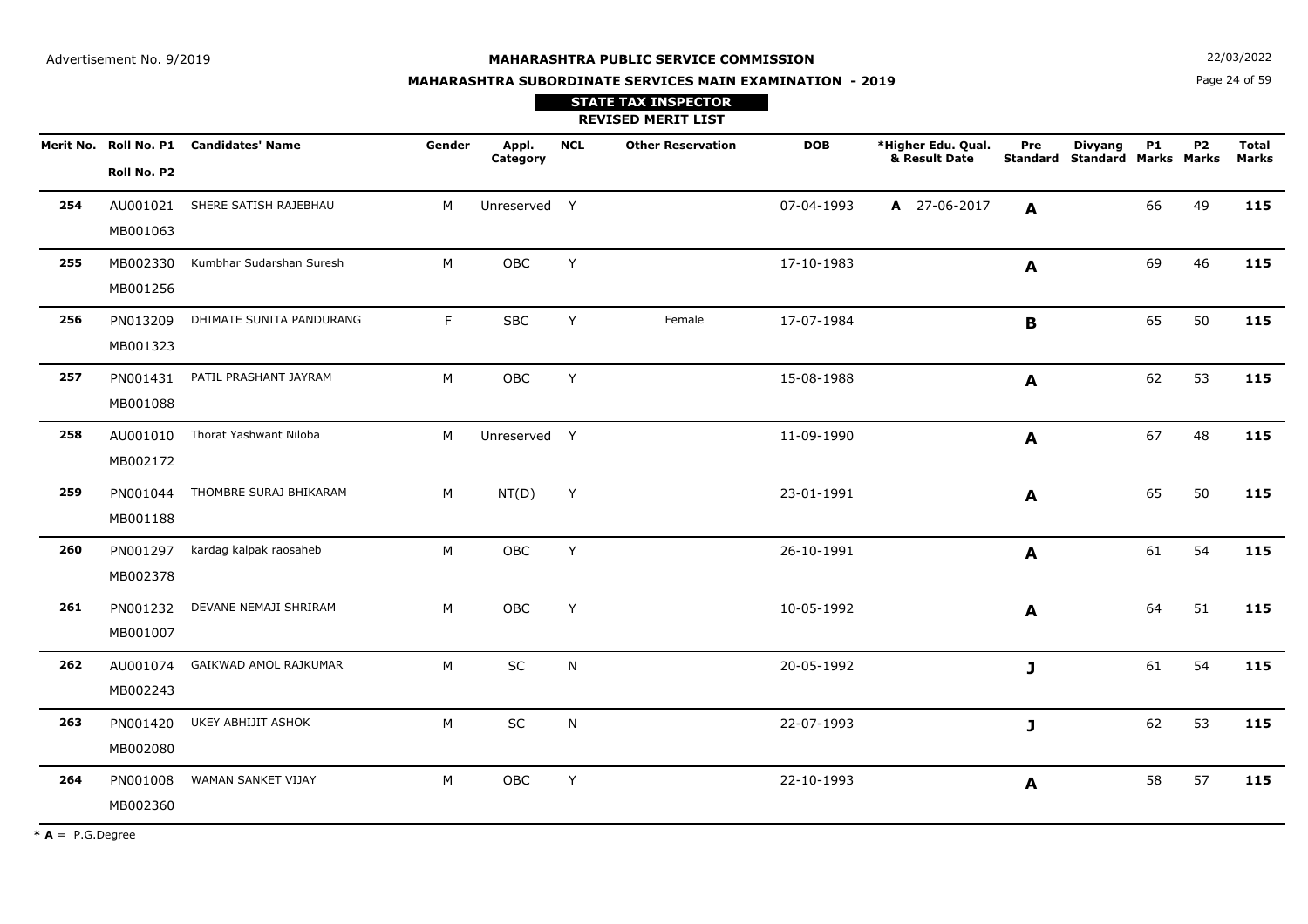**N**  $22/03/2022$ 

# **MAHARASHTRA SUBORDINATE SERVICES MAIN EXAMINATION - 2019STATE TAX INSPECTOR**

Page 25 of 59

|     |                      |                                        |        |                   |            | <b>REVISED MERIT LIST</b> |            |                                     |              |                                                 |    |                |                       |
|-----|----------------------|----------------------------------------|--------|-------------------|------------|---------------------------|------------|-------------------------------------|--------------|-------------------------------------------------|----|----------------|-----------------------|
|     | Roll No. P2          | Merit No. Roll No. P1 Candidates' Name | Gender | Appl.<br>Category | <b>NCL</b> | <b>Other Reservation</b>  | <b>DOB</b> | *Higher Edu. Qual.<br>& Result Date | Pre          | <b>Divyang</b><br>Standard Standard Marks Marks | P1 | P <sub>2</sub> | <b>Total</b><br>Marks |
| 265 | PN001403<br>MB001317 | SATHE AKSHAY MARUTI                    | M      | OBC               | Y          |                           | 13-06-1994 |                                     | A            |                                                 | 68 | 47             | 115                   |
| 266 | AU004360<br>MB001077 | KALE SHITAL BHIMRAJ                    | F.     | Unreserved Y      |            | Female                    | 16-07-1994 |                                     | B            |                                                 | 70 | 45             | 115                   |
| 267 | AU001045<br>MB002167 | KAVDE KISHOR PANDHARINATH              | M      | SC                | N          |                           | 03-05-1995 |                                     | $\mathbf{J}$ |                                                 | 53 | 62             | 115                   |
| 268 | PN001217<br>MB001320 | PAWAR PRASAD KESHAV                    | M      | OBC               | Y          |                           | 25-09-1995 |                                     | A            |                                                 | 63 | 52             | 115                   |
| 269 | PN001290<br>MB001019 | SAWANT KOMAL ANKUSH                    | F.     | $\sf SC$          | N          | Female                    | 29-06-1997 |                                     | $\mathbf K$  |                                                 | 64 | 51             | 115                   |
| 270 | NG001034<br>MB002267 | MANE BALAJI ATMARAM                    | M      | SC                | ${\sf N}$  |                           | 01-03-1987 | A 21-06-2010                        | $\mathbf{J}$ |                                                 | 58 | 56             | 114                   |
| 271 | PN001256<br>MB002079 | ASWALE MUKESH SHRAVAN                  | M      | OBC               | Y          |                           | 12-12-1988 | A 30-06-2012                        | A            |                                                 | 64 | 50             | 114                   |
| 272 | MB001014<br>MB002035 | RASAM SONALI RAMESH                    | F      | Unreserved Y      |            | Female                    | 27-06-1994 | A 01-09-2016                        | B            |                                                 | 59 | 55             | 114                   |
| 273 | PN001320<br>MB001195 | MANDAGE GORKSHANATH SURYABHAN          | M      | OBC               | Y          |                           | 12-03-1987 |                                     | A            |                                                 | 63 | 51             | 114                   |
| 274 | PN001132<br>MB002037 | KURUND SANDIP DAMU                     | M      | Unreserved N      |            |                           | 10-06-1990 |                                     | A            |                                                 | 60 | 54             | 114                   |
| 275 | NG001013<br>MB001144 | PECHE SUDHIR SHANKAR                   | M      | OBC               | Y          |                           | 13-06-1990 |                                     | A            |                                                 | 62 | 52             | 114                   |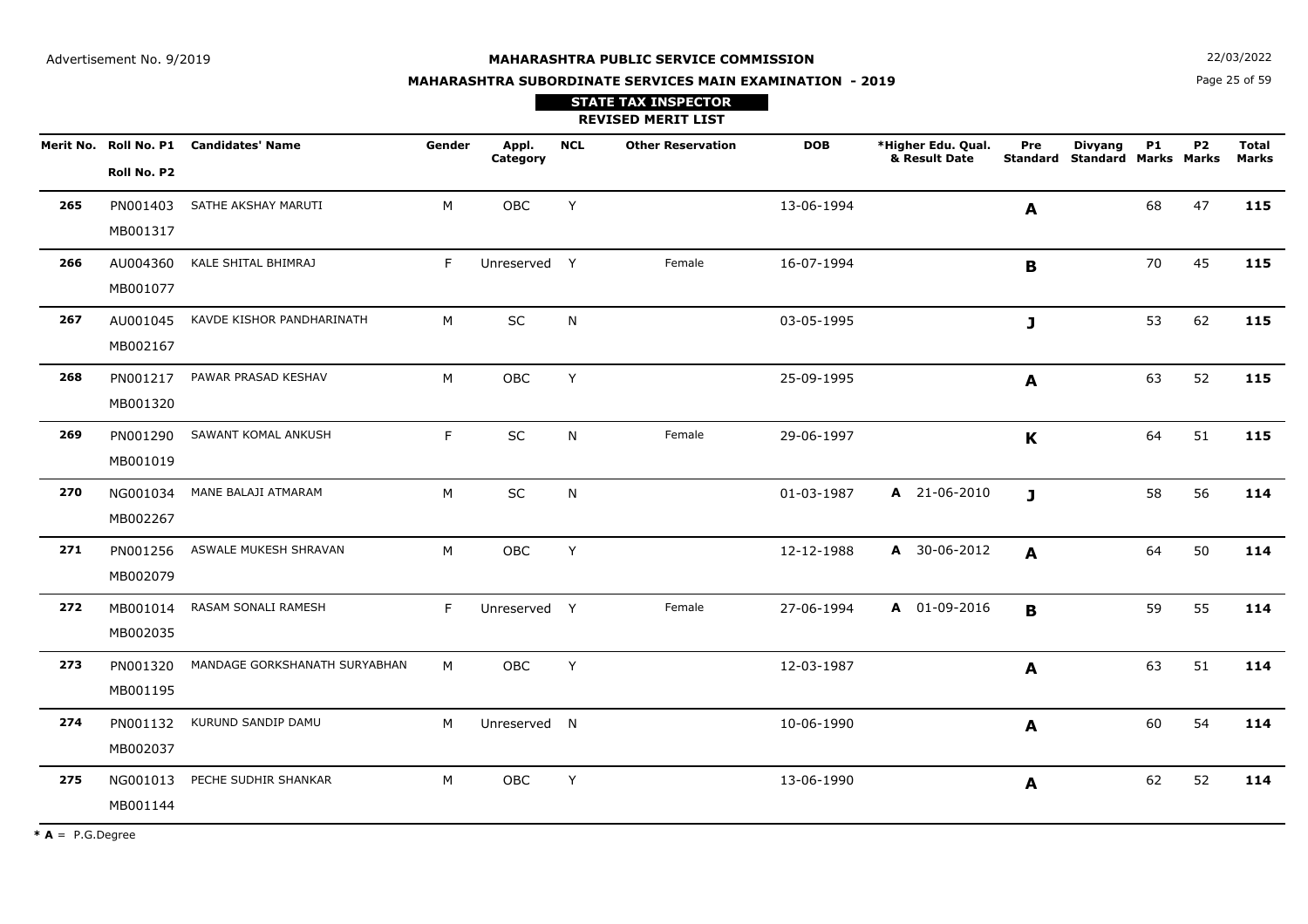**N**  $22/03/2022$ 

# **MAHARASHTRA SUBORDINATE SERVICES MAIN EXAMINATION - 2019STATE TAX INSPECTOR**

Page 26 of 59

|     |                      |                                        |        |                   |            | <b>REVISED MERIT LIST</b> |            |                                     |                 |                                               |           |    |                              |
|-----|----------------------|----------------------------------------|--------|-------------------|------------|---------------------------|------------|-------------------------------------|-----------------|-----------------------------------------------|-----------|----|------------------------------|
|     | Roll No. P2          | Merit No. Roll No. P1 Candidates' Name | Gender | Appl.<br>Category | <b>NCL</b> | <b>Other Reservation</b>  | <b>DOB</b> | *Higher Edu. Qual.<br>& Result Date | Pre<br>Standard | <b>Divyang</b><br><b>Standard Marks Marks</b> | <b>P1</b> | P2 | <b>Total</b><br><b>Marks</b> |
| 276 | PN001058<br>MB002340 | KATKAR SUSHAMA BALASAHEB               | F      | Unreserved Y      |            | Female                    | 23-10-1990 |                                     | B               |                                               | 65        | 49 | 114                          |
| 277 | PN001183<br>MB001061 | VIDYAGAR PRIYANKA ANANT                | F.     | SC                | N          | Female                    | 06-01-1991 |                                     | E               |                                               | 63        | 51 | 114                          |
| 278 | PN001086<br>MB002116 | DHAGE SATISH KALYANRAO                 | M      | Unreserved Y      |            |                           | 18-01-1991 |                                     | A               |                                               | 60        | 54 | 114                          |
| 279 | NG001004<br>MB001240 | WARHADE VIBHA SHIVCHANDRA              | F      | OBC               | Y          | Female                    | 15-05-1991 |                                     | B               |                                               | 62        | 52 | 114                          |
| 280 | PN013230<br>MB002247 | SHINDE VIKRAMSINH UTTAM                | M      | SC                | N          |                           | 03-06-1991 |                                     | J               |                                               | 69        | 45 | 114                          |
| 281 | PN001230<br>MB001070 | PRIYANKA VASANTRAO PANSARE             | F      | Unreserved Y      |            | Female                    | 20-12-1991 |                                     | $\mathbf B$     |                                               | 63        | 51 | 114                          |
| 282 | MB001013<br>MB002133 | <b>BHOIR REENA BHAU</b>                | F.     | OBC               | Y          | Female                    | 23-02-1992 |                                     | A               |                                               | 61        | 53 | 114                          |
| 283 | PN001056<br>MB001098 | REDAKE SUSHMA BABAN                    | F.     | NT(C)             | Y          | Female                    | 01-06-1992 |                                     | B               |                                               | 68        | 46 | 114                          |
| 284 | PN001415<br>MB002287 | JAGTAP ABHISHEK DNYANESHWAR            | M      | Unreserved Y      |            |                           | 12-06-1992 |                                     | A               |                                               | 63        | 51 | 114                          |
| 285 | PN001111<br>MB002043 | <b>BAMANE SHAILAJA SURESH</b>          | F.     | SC                | N          | Female                    | 01-08-1992 |                                     | $\mathbf K$     |                                               | 65        | 49 | 114                          |
| 286 | PN013242<br>MB002054 | BANDAL SHITAL SHANTARAM                | F.     | Unreserved Y      |            | Female                    | 17-08-1992 |                                     | $\mathbf B$     |                                               | 67        | 47 | 114                          |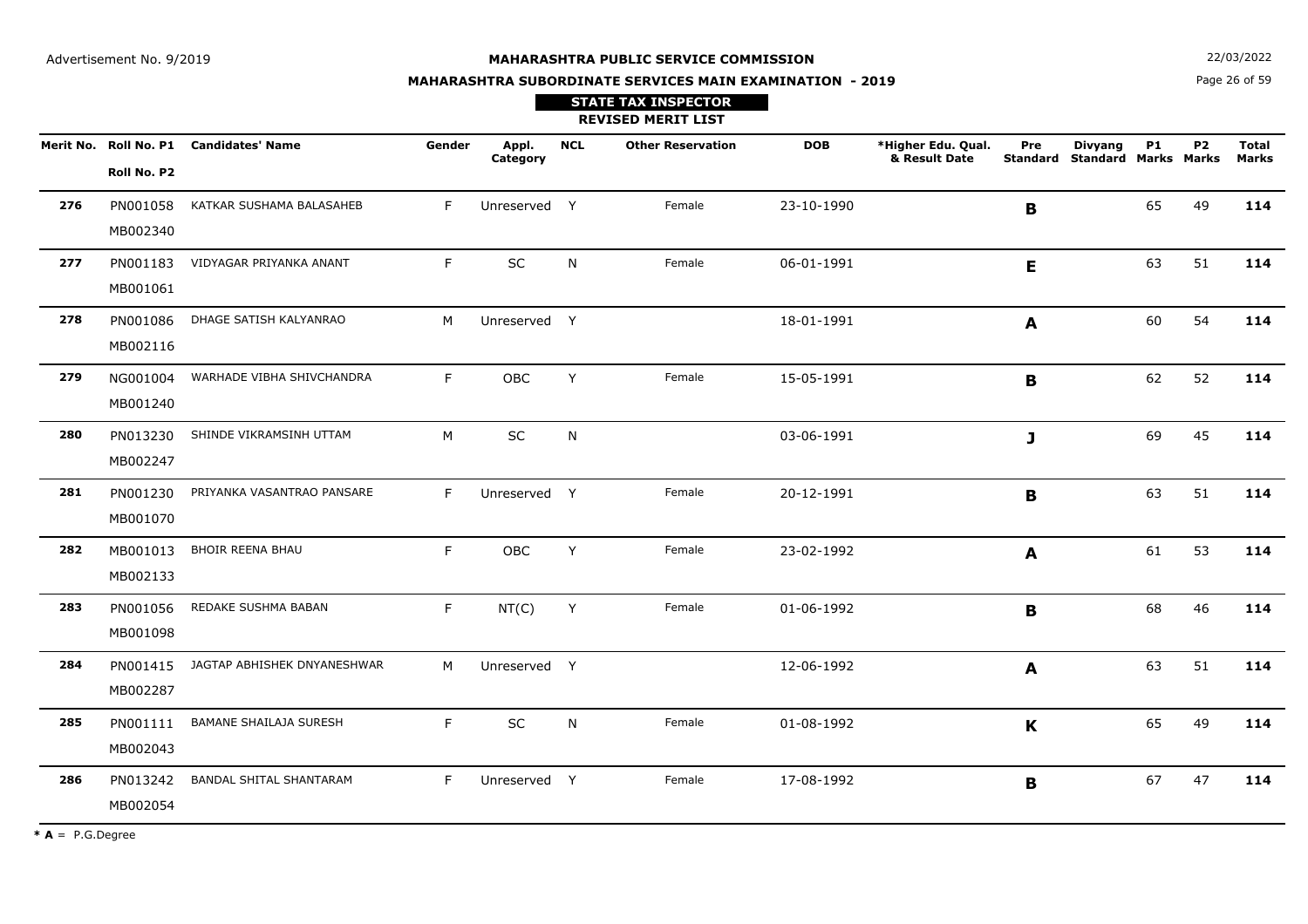**N**  $22/03/2022$ 

#### **MAHARASHTRA SUBORDINATE SERVICES MAIN EXAMINATION - 2019**

Page 27 of 59

|     |                      |                                        |        |                   |            | <b>STATE TAX INSPECTOR</b><br><b>REVISED MERIT LIST</b> |            |                                     |              |                                                        |           |           |                       |
|-----|----------------------|----------------------------------------|--------|-------------------|------------|---------------------------------------------------------|------------|-------------------------------------|--------------|--------------------------------------------------------|-----------|-----------|-----------------------|
|     | Roll No. P2          | Merit No. Roll No. P1 Candidates' Name | Gender | Appl.<br>Category | <b>NCL</b> | <b>Other Reservation</b>                                | <b>DOB</b> | *Higher Edu. Qual.<br>& Result Date | Pre          | <b>Divyang</b><br><b>Standard Standard Marks Marks</b> | <b>P1</b> | <b>P2</b> | <b>Total</b><br>Marks |
| 287 | MB001239             | NG001001 SHENDE VIVEK NILKANTH         | M      | OBC               | Y          |                                                         | 22-08-1992 |                                     | A            |                                                        | 66        | 48        | 114                   |
| 288 | PN001363<br>MB001021 | AGLAWE CHETAN KISAN                    | M      | OBC               | Y          |                                                         | 06-12-1992 |                                     | $\mathbf{A}$ |                                                        | 62        | 52        | 114                   |
| 289 | PN001293<br>MB001308 | BHAPKAR KIRAN DATTATRAY                | M      | Unreserved Y      |            |                                                         | 01-09-1993 |                                     | A            |                                                        | 64        | 50        | 114                   |
| 290 | PN001020<br>MB002111 | NAGARGOJE VINODKUMAR RAMRAO            | M      | NT(D)             | Y          |                                                         | 06-09-1993 |                                     | A            |                                                        | 63        | 51        | 114                   |
| 291 | PN001360<br>MB002166 | BOMBLE DADABHAU SUNIL                  | M      | OBC               | Y          |                                                         | 21-09-1993 |                                     | A            |                                                        | 62        | 52        | 114                   |
| 292 | MB001023<br>MB002330 | SHINDE POOJA PRAKASH                   | F      | Unreserved Y      |            | Female                                                  | 25-12-1993 |                                     | A            |                                                        | 65        | 49        | 114                   |
| 293 | PN001255<br>MB002028 | PISAL NAGESH SANJAY                    | M      | Unreserved Y      |            |                                                         | 01-09-1994 |                                     | A            |                                                        | 71        | 43        | 114                   |
| 294 | PN001224<br>MB001152 | PATIL AKSHAY RAJARAM                   | M      | Unreserved Y      |            |                                                         | 22-10-1994 |                                     | A            |                                                        | 58        | 56        | 114                   |
| 295 | PN001225<br>MB002367 | PATIL AJIT PUNDALIK                    | M      | Unreserved N      |            |                                                         | 08-12-1994 |                                     | A            |                                                        | 69        | 45        | 114                   |
| 296 | PN001062<br>MB002277 | HARUGADE SURAJ SHIVAJI                 | M      | NT(C)             | Y          |                                                         | 11-02-1996 |                                     | A            |                                                        | 63        | 51        | 114                   |
| 297 | MB001269             | PN001206 SAWANT PRAFULLA SHARAD        | M      | Unreserved Y      |            |                                                         | 11-12-1996 |                                     | $\mathbf{A}$ |                                                        | 60        | 54        | 114                   |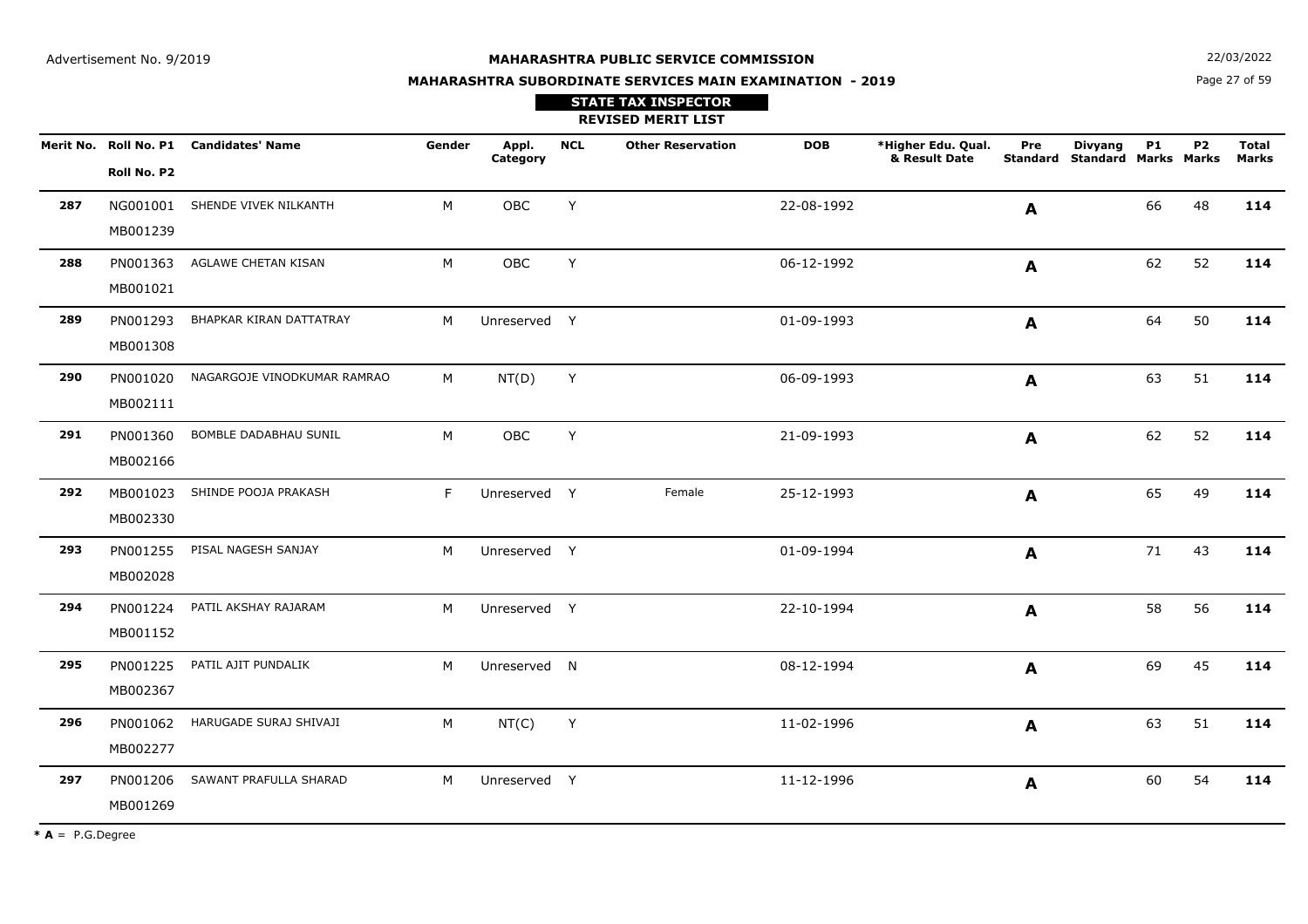**N**  $22/03/2022$ 

# **MAHARASHTRA SUBORDINATE SERVICES MAIN EXAMINATION - 2019**

Page 28 of 59

|     |                      |                                        |        |                   |            | <b>STATE TAX INSPECTOR</b><br><b>REVISED MERIT LIST</b> |            |                                     |              |                                                 |           |           |                              |
|-----|----------------------|----------------------------------------|--------|-------------------|------------|---------------------------------------------------------|------------|-------------------------------------|--------------|-------------------------------------------------|-----------|-----------|------------------------------|
|     | Roll No. P2          | Merit No. Roll No. P1 Candidates' Name | Gender | Appl.<br>Category | <b>NCL</b> | <b>Other Reservation</b>                                | <b>DOB</b> | *Higher Edu. Qual.<br>& Result Date | Pre          | <b>Divyang</b><br>Standard Standard Marks Marks | <b>P1</b> | <b>P2</b> | <b>Total</b><br><b>Marks</b> |
| 298 | MB001103             | AU001082 PATHAN PARVEJKHA ILIYASKHA    | M      | OBC               | Y          |                                                         | 21-07-1998 |                                     | A            |                                                 | 52        | 62        | 114                          |
| 299 | AU001020<br>MB002361 | JADHAO SANTOSH BHIMRAO                 | M      | OBC               | Y          |                                                         | 03-03-1985 |                                     | A            |                                                 | 64        | 49        | 113                          |
| 300 | PN013215<br>MB002011 | <b>BANDAL TRUPTI MANSING</b>           | F      | Unreserved Y      |            | Female                                                  | 03-07-1988 |                                     | B            |                                                 | 61        | 52        | 113                          |
| 301 | PN013013<br>MB002399 | MISAL BHUJANG PANDURANG                | M      | NT(D)             | Y          | Divyang Locomotor<br>Disability or Cerebral<br>Palsy    | 03-07-1990 |                                     | N            | QUALIFY                                         | 58        | 55        | 113                          |
| 302 | PN001231<br>MB001065 | Pankaj Vasant Bhosale                  | M      | Unreserved Y      |            |                                                         | 12-09-1990 |                                     | A            |                                                 | 68        | 45        | 113                          |
| 303 | PN001009<br>MB002021 | Vyawahare Vikas Bhagwat                | M      | OBC               | Y          |                                                         | 04-01-1991 |                                     | A            |                                                 | 58        | 55        | 113                          |
| 304 | PN001176<br>MB001289 | KUTE RAHUL SUBHASH                     | M      | NT(D)             | Y          |                                                         | 20-02-1991 |                                     | A            |                                                 | 61        | 52        | 113                          |
| 305 | PN001150<br>MB001275 | BHOSALE RUSHIKESH NARAYAN              | M      | Unreserved Y      |            |                                                         | 05-06-1991 |                                     | A            |                                                 | 60        | 53        | 113                          |
| 306 | AU001041<br>MB002221 | SAWANDKAR ONKAR UTTAMRAO               | M      | Unreserved Y      |            |                                                         | 21-06-1991 |                                     | A            |                                                 | 63        | 50        | 113                          |
| 307 | PN013233<br>MB001053 | Wakade Mandodari Appasaheb             | F.     | Unreserved Y      |            | Female                                                  | 27-11-1991 |                                     | B            |                                                 | 67        | 46        | 113                          |
| 308 | NG001012<br>MB002179 | MOON SUMIT SUBHASHRAO                  | M      | SC                | N          |                                                         | 29-02-1992 |                                     | $\mathbf{A}$ |                                                 | 58        | 55        | 113                          |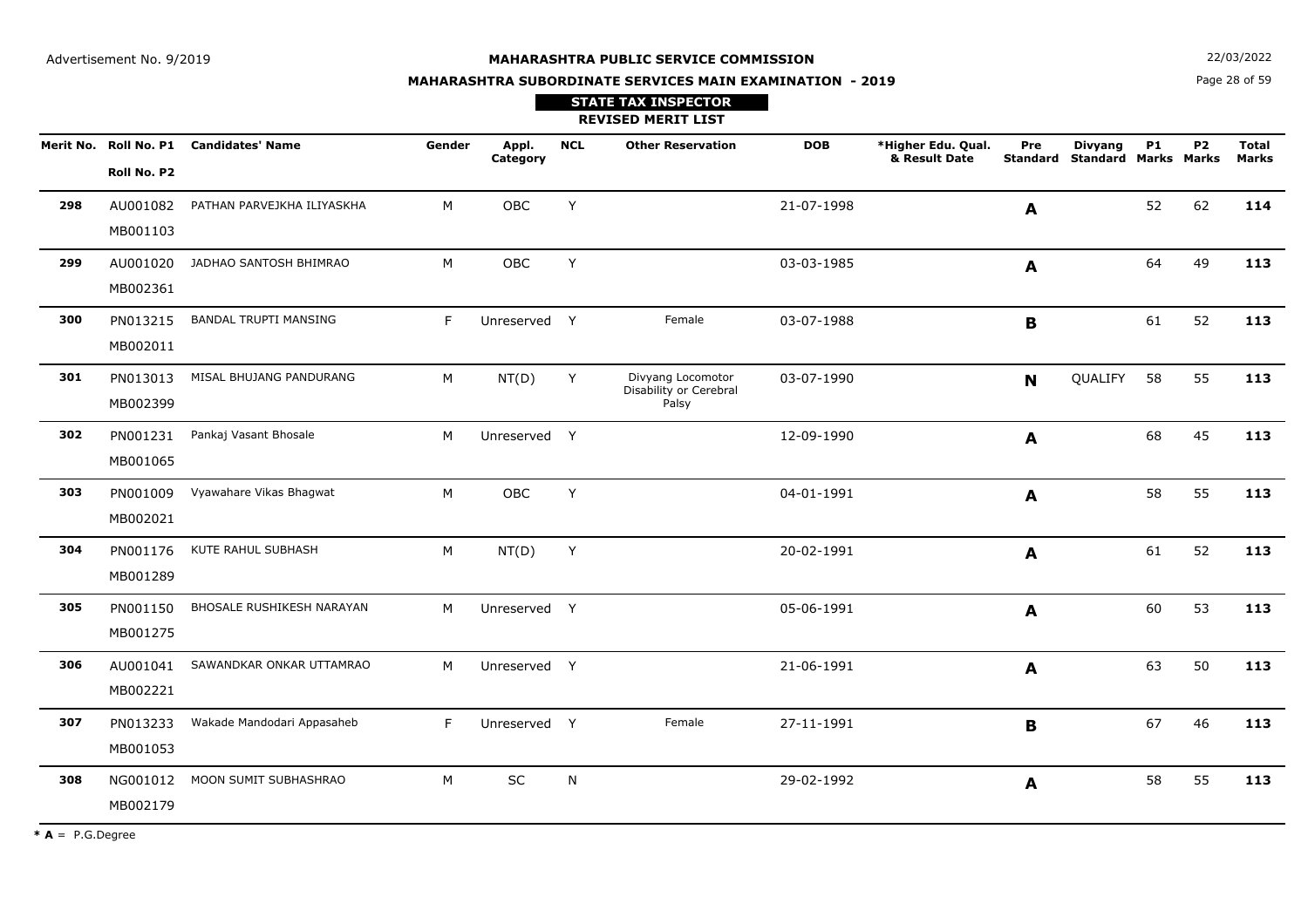**STATE TAX INSPECTOR**

**MAHARASHTRA SUBORDINATE SERVICES MAIN EXAMINATION - 2019**

**N**  $22/03/2022$ 

Page 29 of 59

#### **REVISED MERIT LIST Merit No. \*Higher Edu. Qual. Roll No. P1 Candidates' Name Gender Appl. DOB& Result Date CategoryNCL Other Reservation Total Standard Marks Marks StandardMarksPreP1P2Roll No. P2Divyang309** PN001210KALE PRADIP ASHOKRAO M M Unreserved Y 19-07-1992 **A** 59 54 **113** MB002252**A310** MB002343NARSALE GANESH GORAKH M M Unreserved N 05-12-1992 **A** 58 55 **113** MB002241**A311** PN001330GOPHANE GANESH NAMDEV M M NT(C) Y 08-09-1993 **A** 66 47 **113** MB002304**A312** PN001087MUNDHE SIDDHESHWAR RAMESHWAR M NT(D) <sup>Y</sup> 19-04-1994 <sup>56</sup> <sup>57</sup> **<sup>113</sup>** MB002200**A313** AU001078CHIKHALIKAR ABHIJEET DWARKADAS M M NT(D) Y 08-05-1994 **A** 70 43 **113** MB001177**A314** PN001002TATTU YUVRAJ GORAKSHA M M OBC Y 20-07-1994 **A** 67 46 **113** MB002387**A315** PN0010633 NAIK SUPRIYA CHANDRAKANTRAO F NT(C) Y Female 11-08-1994 **B** B 56 57 **113** MB001238**B316** PN001213REGULWAD POOJA NARSING<br>
F
SBC C Y Female 12-12-1994 **A** 67 46 **113** MB002152**A317** MB002354 KOKATE ANKITA NIVRUTTI <sup>F</sup> Unreserved <sup>Y</sup> Female 15-09-1995 <sup>63</sup> <sup>50</sup> **<sup>113</sup>** MB001157**B318**PN001105 SHINDE SUSMITA SHAHAJIRAO 5 SHINDE SUSMITA SHAHAJIRAO F Unreserved Y Female 15-10-1995 **B** B 66 47 **113** MB001224**B3199** PN001257 MUJMULE PRAGATI TUKARAM F OBC C Y Female 06-06-1997 **B** 58 55 **113** MB002012**B**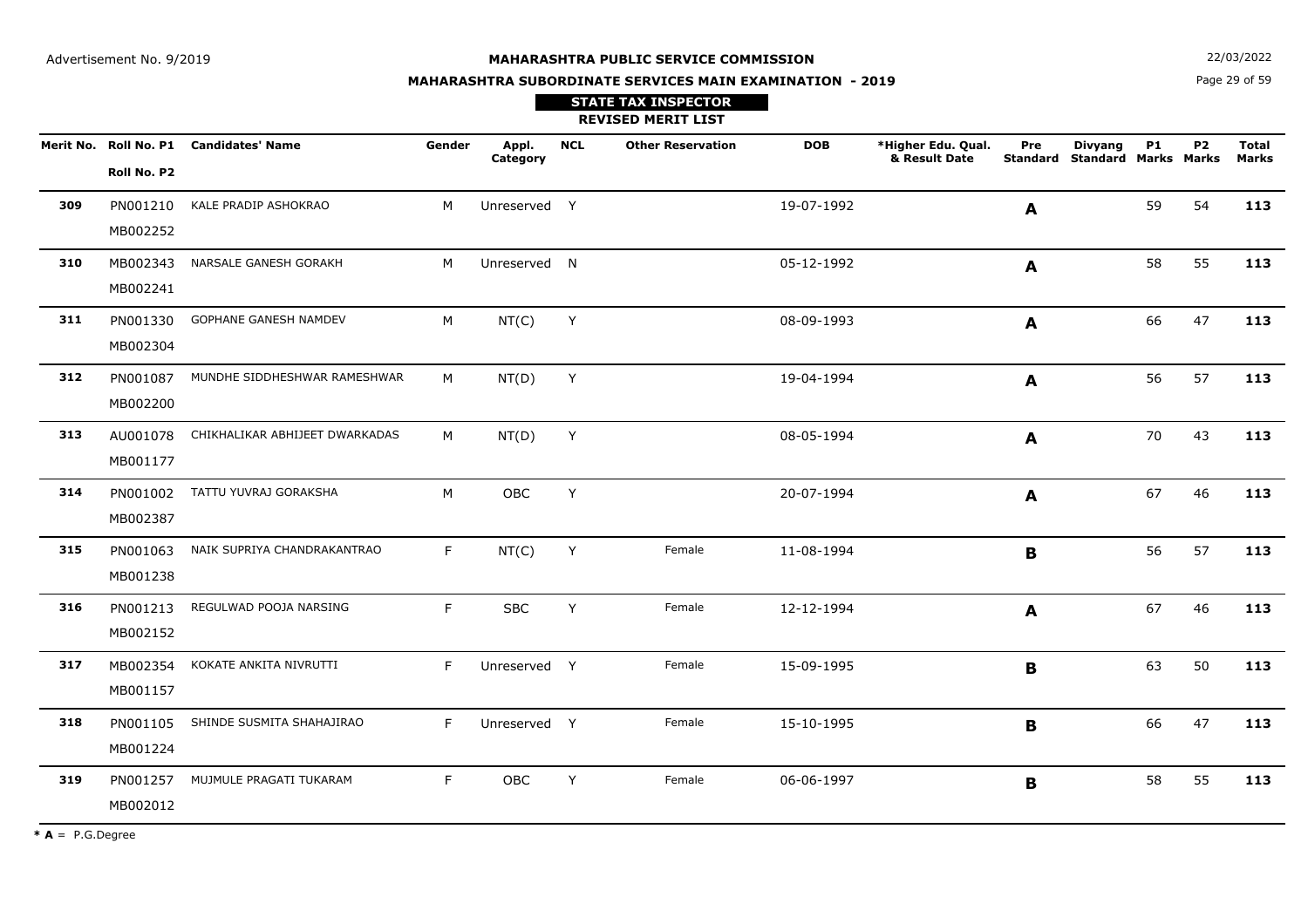**MAHARASHTRA SUBORDINATE SERVICES MAIN EXAMINATION - 2019**

**N**  $22/03/2022$ 

Page 30 of 59

|     |                      |                                        |        |                   |              | <b>STATE TAX INSPECTOR</b><br><b>REVISED MERIT LIST</b> |            |                                     |              |                                                 |           |           |                       |
|-----|----------------------|----------------------------------------|--------|-------------------|--------------|---------------------------------------------------------|------------|-------------------------------------|--------------|-------------------------------------------------|-----------|-----------|-----------------------|
|     | Roll No. P2          | Merit No. Roll No. P1 Candidates' Name | Gender | Appl.<br>Category | <b>NCL</b>   | <b>Other Reservation</b>                                | <b>DOB</b> | *Higher Edu. Qual.<br>& Result Date | Pre          | <b>Divyang</b><br>Standard Standard Marks Marks | <b>P1</b> | <b>P2</b> | <b>Total</b><br>Marks |
| 320 | PN001269<br>MB001002 | THORAT MANISHA NAMDEV                  | F      | Unreserved Y      |              | Female                                                  | 13-12-1981 | A 18-06-2005                        | B            |                                                 | 67        | 45        | 112                   |
| 321 | PN001227<br>MB002019 | JAGDISH SHAMRAO PATIL                  | M      | Unreserved Y      |              |                                                         | 25-07-1987 | A 20-06-2009                        | A            |                                                 | 63        | 49        | 112                   |
| 322 | PN001157<br>MB002044 | LONDHE ROHAN UDDHAV                    | M      | SC                | N            |                                                         | 08-03-1986 | A 31-07-2009                        | $\mathbf{J}$ |                                                 | 64        | 48        | 112                   |
| 323 | PN001182<br>MB002386 | GAIKWAD PRASHANT SOPANRAO              | M      | SC                | N            |                                                         | 14-05-1990 | A 20-06-2012                        | $\mathbf{J}$ |                                                 | 64        | 48        | 112                   |
| 324 | PN001050<br>MB002372 | TALWARE ARUN NARAYAN                   | M      | SC                | $\mathsf{N}$ |                                                         | 13-06-1989 | A 15-07-2013                        | A            |                                                 | 62        | 50        | 112                   |
| 325 | PN013216<br>MB001163 | Waykar Shital Maruti                   | F      | Unreserved Y      |              | Female                                                  | 27-08-1988 |                                     | B            |                                                 | 58        | 54        | 112                   |
| 326 | PN001368<br>MB001128 | KADAM BRAMHANAND PANDURANG             | M      | <b>SC</b>         | N            |                                                         | 11-06-1989 |                                     | J            |                                                 | 59        | 53        | 112                   |
| 327 | MB001042<br>MB002227 | waykar ashitosh bhausaheb              | M      | <b>OBC</b>        | Y            |                                                         | 18-10-1989 |                                     | A            |                                                 | 67        | 45        | 112                   |
| 328 | MB001039<br>MB002269 | <b>BALU GANPAT KAMBLE</b>              | М      | NT(C)             | Y            |                                                         | 30-05-1990 |                                     | A            |                                                 | 64        | 48        | 112                   |
| 329 | MB001003<br>MB001233 | PAWAR VISHAL HANMANT                   | M      | Unreserved Y      |              |                                                         | 06-03-1991 |                                     | A            |                                                 | 62        | 50        | 112                   |
| 330 | PN001281<br>MB001179 | KOLNURE MADHAV HULGONDA                | M      | NT(C)             | Y            |                                                         | 15-04-1991 |                                     | A            |                                                 | 62        | 50        | 112                   |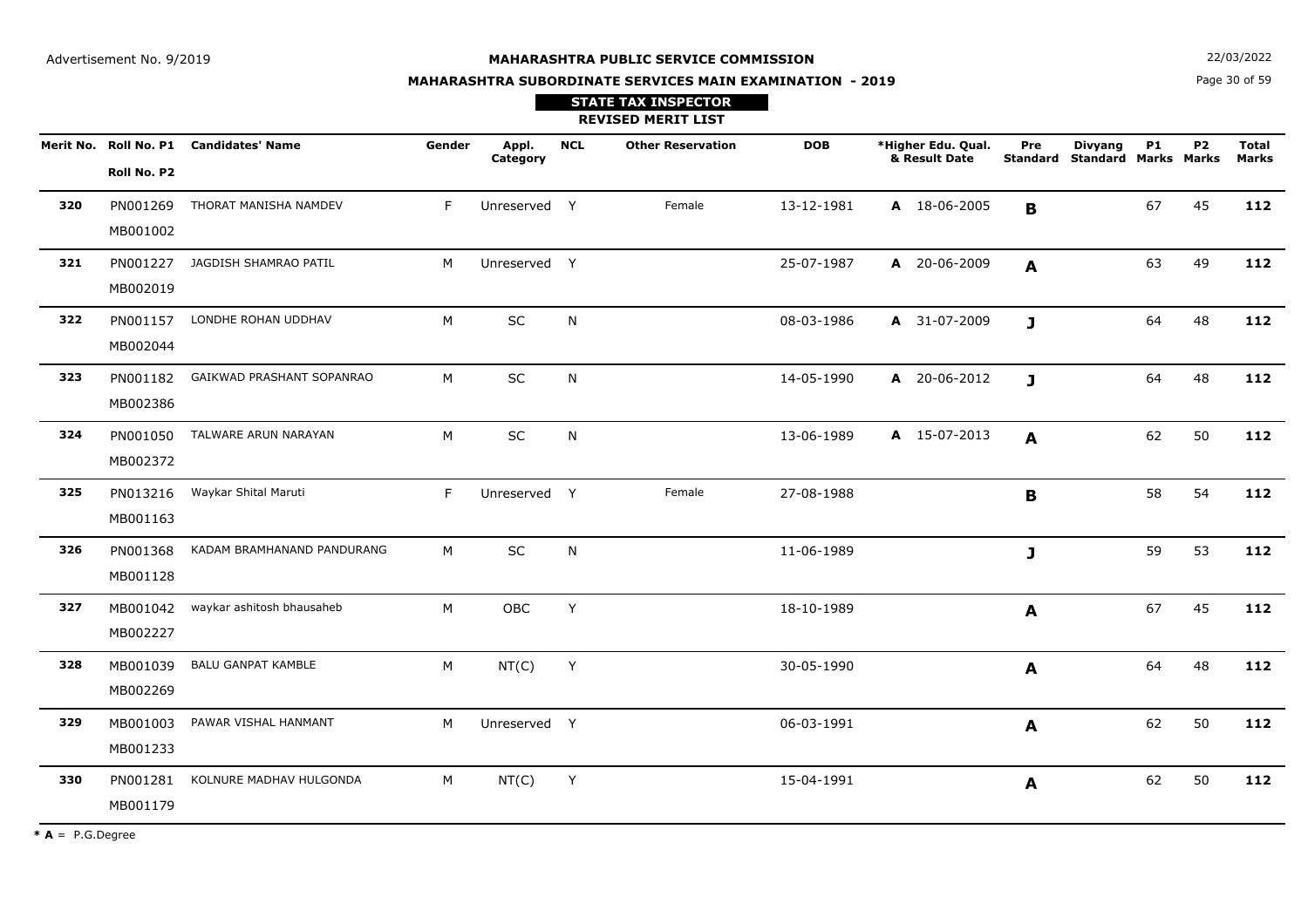**STATE TAX INSPECTOR**

**MAHARASHTRA SUBORDINATE SERVICES MAIN EXAMINATION - 2019**

**N**  $22/03/2022$ 

Page 31 of 59

|     |                      |                                        |        |                   |            | <b>REVISED MERIT LIST</b> |            |                                     |             |                                                        |           |                |                              |
|-----|----------------------|----------------------------------------|--------|-------------------|------------|---------------------------|------------|-------------------------------------|-------------|--------------------------------------------------------|-----------|----------------|------------------------------|
|     | Roll No. P2          | Merit No. Roll No. P1 Candidates' Name | Gender | Appl.<br>Category | <b>NCL</b> | <b>Other Reservation</b>  | <b>DOB</b> | *Higher Edu. Qual.<br>& Result Date | Pre         | <b>Divyang</b><br><b>Standard Standard Marks Marks</b> | <b>P1</b> | P <sub>2</sub> | <b>Total</b><br><b>Marks</b> |
| 331 | PN001401             | SHIRKE AMAR RAMDAS                     | M      | Unreserved Y      |            |                           | 31-12-1991 |                                     | A           |                                                        | 65        | 47             | 112                          |
| 332 | MB001272<br>AU001071 | KHAMAT AMOL BHASKAR                    | M      | Unreserved Y      |            |                           | 29-06-1992 |                                     | A           |                                                        | 57        | 55             | 112                          |
|     | MB001203             |                                        |        |                   |            |                           |            |                                     |             |                                                        |           |                |                              |
| 333 | PN001309             | JADHAV JAGADISH BHAGAWAN               | M      | Unreserved Y      |            |                           | 03-09-1992 |                                     | A           |                                                        | 62        | 50             | 112                          |
|     | MB002022             |                                        |        |                   |            |                           |            |                                     |             |                                                        |           |                |                              |
| 334 | MB001204             | PN001017 JAGADALE VIPUL SHASHIKANT     | M      | Unreserved Y      |            |                           | 18-10-1992 |                                     | A           |                                                        | 62        | 50             | 112                          |
| 335 | MB001008<br>MB001333 | SHINDE SUPRIYA BALASAHEB               | F.     | Unreserved Y      |            | Female                    | 21-05-1993 |                                     | B           |                                                        | 64        | 48             | 112                          |
| 336 | PN001023<br>MB002045 | DAREKAR VILAS PRABHU                   | M      | Unreserved Y      |            |                           | 03-08-1995 |                                     | A           |                                                        | 67        | 45             | 112                          |
| 337 | PN001282<br>MB002072 | KOLI LAXMI DHONDIRAM                   | F      | <b>SBC</b>        | Y          | Female                    | 30-06-1990 | A 30-05-2013                        | B           |                                                        | 57        | 54             | 111                          |
| 338 | PN001173<br>MB001114 | MORE RAJESH SADASHIV                   | M      | Unreserved Y      |            |                           | 01-06-1992 | A 10-07-2015                        | A           |                                                        | 61        | 50             | 111                          |
| 339 | NG002268<br>MB002242 | WADAL SACHIN VINAYAKRAO                | M      | <b>SBC</b>        | Υ          |                           | 28-10-1986 |                                     | J           |                                                        | 60        | 51             | 111                          |
| 340 | AU001027<br>MB001183 | Rathod Yogesh Sawairam                 | М      | DT(A)             | Y          |                           | 05-09-1988 |                                     | A           |                                                        | 64        | 47             | 111                          |
| 341 | PN001084<br>MB001006 | Sneha Sureshrao Kshirsagar             | F.     | OBC               | Y          | Female                    | 06-07-1991 |                                     | $\mathbf B$ |                                                        | 65        | 46             | 111                          |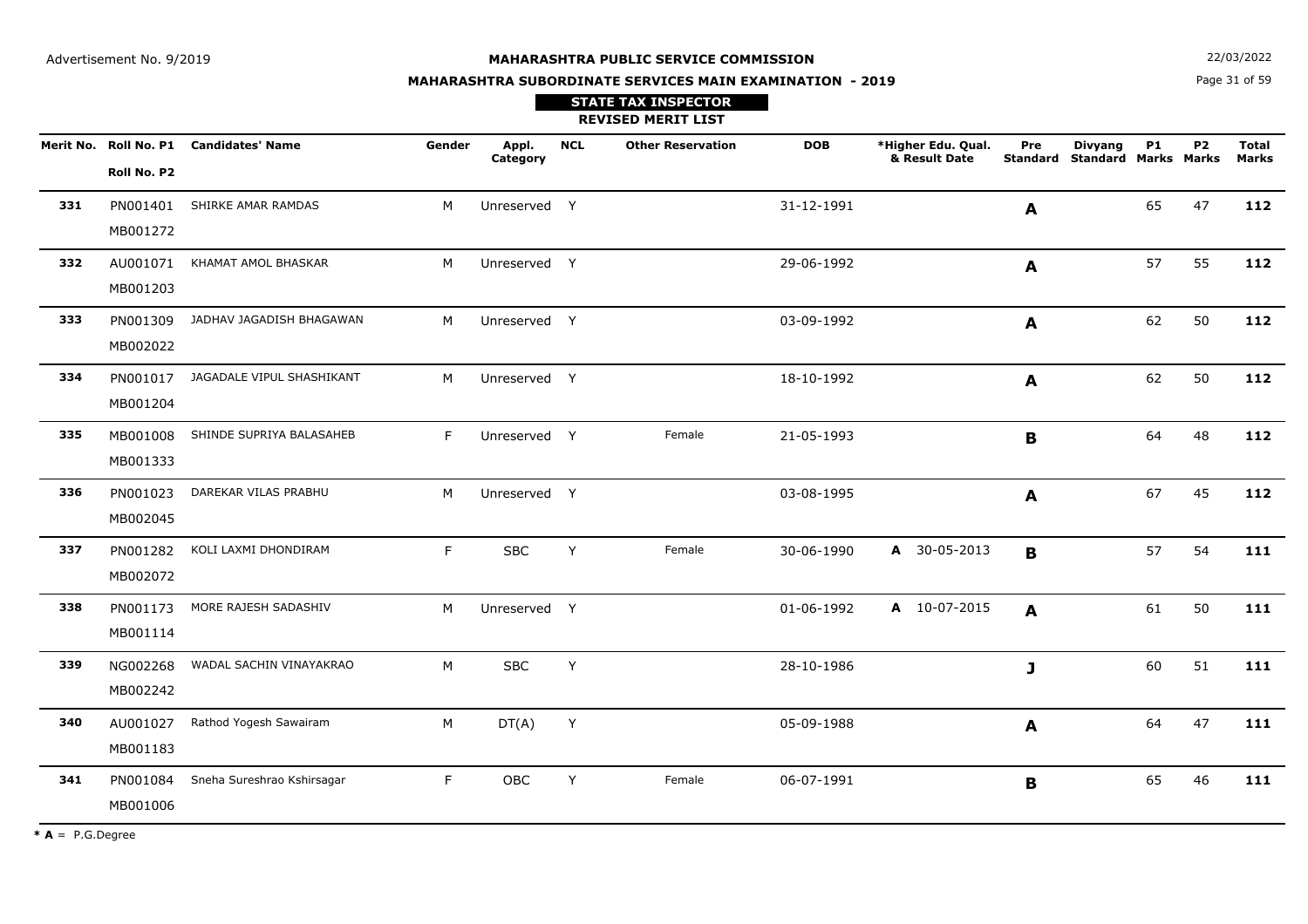**N**  $22/03/2022$ 

# **MAHARASHTRA SUBORDINATE SERVICES MAIN EXAMINATION - 2019STATE TAX INSPECTOR**

Page 32 of 59

|     |                      |                                        |        |                   |            | <b>REVISED MERIT LIST</b> |            |                                     |             |                                                 |           |           |                              |
|-----|----------------------|----------------------------------------|--------|-------------------|------------|---------------------------|------------|-------------------------------------|-------------|-------------------------------------------------|-----------|-----------|------------------------------|
|     | Roll No. P2          | Merit No. Roll No. P1 Candidates' Name | Gender | Appl.<br>Category | <b>NCL</b> | <b>Other Reservation</b>  | <b>DOB</b> | *Higher Edu. Qual.<br>& Result Date | Pre         | <b>Divyang</b><br>Standard Standard Marks Marks | <b>P1</b> | <b>P2</b> | <b>Total</b><br><b>Marks</b> |
| 342 | PN001043<br>MB001237 | TURNAR GANPATI SAKHARAM                | м      | NT(C)             | Y          |                           | 09-06-1992 |                                     | A           |                                                 | 67        | 44        | 111                          |
| 343 | PN001243<br>MB001012 | Chavan Nikhil Kedarnath                | M      | OBC               | Y          |                           | 08-10-1992 |                                     | A           |                                                 | 63        | 48        | 111                          |
| 344 | PN001274<br>MB002091 | MALKUNAIK RAVIKIRAN MALLIKARJUN        | M      | NT(B)             | Y          |                           | 17-10-1992 |                                     | A           |                                                 | 60        | 51        | 111                          |
| 345 | PN001343<br>MB002109 | MANE DIPIKA SADASHIV                   | F      | Unreserved Y      |            | Female                    | 26-10-1994 |                                     | $\mathbf B$ |                                                 | 59        | 52        | 111                          |
| 346 | PN001346<br>MB002029 | PARBHANE DINESH PANDURANG              | M      | Unreserved Y      |            |                           | 16-02-1995 |                                     | A           |                                                 | 72        | 39        | 111                          |
| 347 | MB001011             | PN001411 SHINDE AISHWARYA BALASAHEB    | F.     | OBC               | Y          | Female                    | 11-05-1995 |                                     | A           |                                                 | 62        | 49        | 111                          |
| 348 | PN001076<br>MB002220 | PATIL SOURABH SUBHASH                  | M      | Unreserved Y      |            |                           | 09-07-1995 |                                     | A           |                                                 | 62        | 49        | 111                          |
| 349 | PN001249<br>MB001253 | NARWADE NITIN BABURAO                  | M      | Unreserved N      |            |                           | 31-10-1995 |                                     | A           |                                                 | 60        | 51        | 111                          |
| 350 | PN001047<br>MB001044 | PAWAR TEJASVINI PRAKASH                | F.     | Unreserved Y      |            | Female                    | 15-01-1996 |                                     | B           |                                                 | 58        | 53        | 111                          |
| 351 | NG001018<br>MB001304 | MOGARKAR RUPALI DEVIDASRAO             | F      | OBC               | Y          | Female                    | 15-01-1992 | A 15-07-2016                        | B           |                                                 | 63        | 47        | 110                          |
| 352 | PN001376<br>MB002067 | <b>BANGAR GANESH BALU</b>              | M      | Unreserved Y      |            |                           | 11-06-1988 |                                     | A           |                                                 | 69        | 41        | 110                          |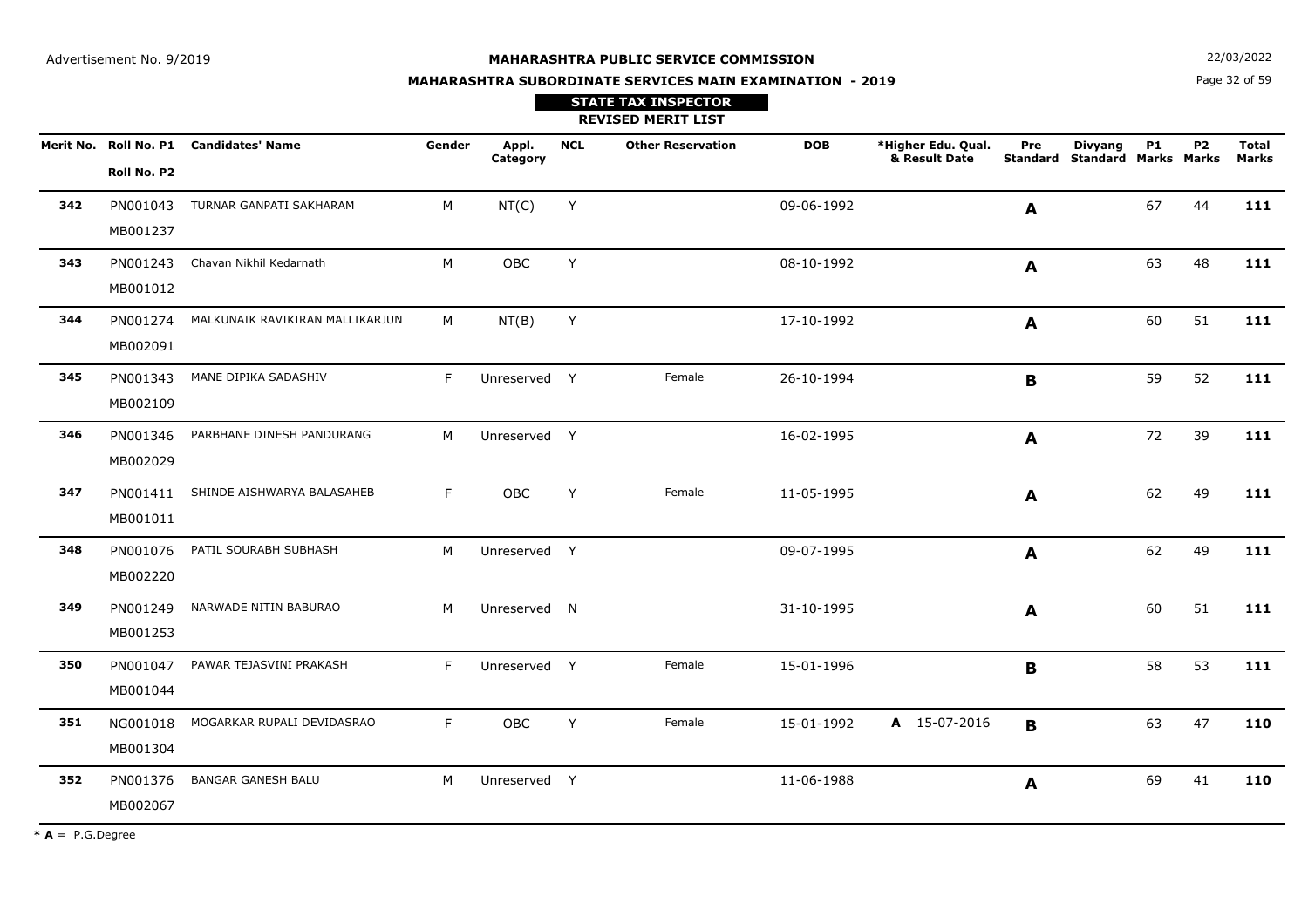**N**  $22/03/2022$ 

# **MAHARASHTRA SUBORDINATE SERVICES MAIN EXAMINATION - 2019STATE TAX INSPECTOR**

Page 33 of 59

|     |                      |                                        |        |                   |            | <b>REVISED MERIT LIST</b> |            |                                     |                  |                                                        |           |                |                |
|-----|----------------------|----------------------------------------|--------|-------------------|------------|---------------------------|------------|-------------------------------------|------------------|--------------------------------------------------------|-----------|----------------|----------------|
|     | Roll No. P2          | Merit No. Roll No. P1 Candidates' Name | Gender | Appl.<br>Category | <b>NCL</b> | <b>Other Reservation</b>  | <b>DOB</b> | *Higher Edu. Qual.<br>& Result Date | Pre              | <b>Divyang</b><br><b>Standard Standard Marks Marks</b> | <b>P1</b> | P <sub>2</sub> | Total<br>Marks |
| 353 | MB001106             | AU001015 jadhav sumedkumar bhimrao     | M      | SC                | N          |                           | 21-07-1988 |                                     | J                |                                                        | 66        | 44             | 110            |
| 354 | PN001066<br>MB002068 | WAKODE SUMEDH MADHUKAR                 | M      | SC                | N          |                           | 11-12-1989 |                                     | J                |                                                        | 67        | 43             | 110            |
| 355 | PN001278<br>MB001277 | ARADLE MAHESH BHANUDAS                 | M      | OBC               | Y          |                           | 14-03-1991 |                                     | $\boldsymbol{A}$ |                                                        | 59        | 51             | 110            |
| 356 | MB002230             | PN001124 surve sarika ankush           | F.     | Unreserved Y      |            | Female                    | 26-05-1991 |                                     | $\boldsymbol{A}$ |                                                        | 64        | 46             | 110            |
| 357 | PN001372<br>MB002250 | Dhumal Amit Shahajirao                 | M      | OBC               | Y          |                           | 23-07-1991 |                                     | $\boldsymbol{A}$ |                                                        | 66        | 44             | 110            |
| 358 | MB002138             | PN001407 GHATGE AJINKYA ANANDRAO       | M      | Unreserved N      |            |                           | 14-07-1992 |                                     | A                |                                                        | 68        | 42             | 110            |
| 359 | PN001005<br>MB002171 | DHONE YOGESH MADHUKAR                  | M      | NT(C)             | Y          |                           | 06-06-1993 |                                     | A                |                                                        | 62        | 48             | 110            |
| 360 | PN001219<br>MB001041 | PAWAR ROHIT RAMDAS                     | M      | Unreserved Y      |            |                           | 12-01-1994 |                                     | A                |                                                        | 55        | 55             | 110            |
| 361 | PN001395<br>MB002197 | CHOUDANTE AMOL CHANDRAKANT             | M      | $\sf SC$          | N          |                           | 06-05-1994 |                                     | J                |                                                        | 59        | 51             | 110            |
| 362 | PN001322<br>MB002363 | GHODAKE YOGESH SHAHURAJ                | M      | NT(C)             | Y          |                           | 07-05-1994 |                                     | A                |                                                        | 62        | 48             | 110            |
| 363 | MB001009             | PN001414 SHAIKH ADAM SHABBIR           | M      | Unreserved N      |            |                           | 01-06-1994 |                                     | A                |                                                        | 60        | 50             | 110            |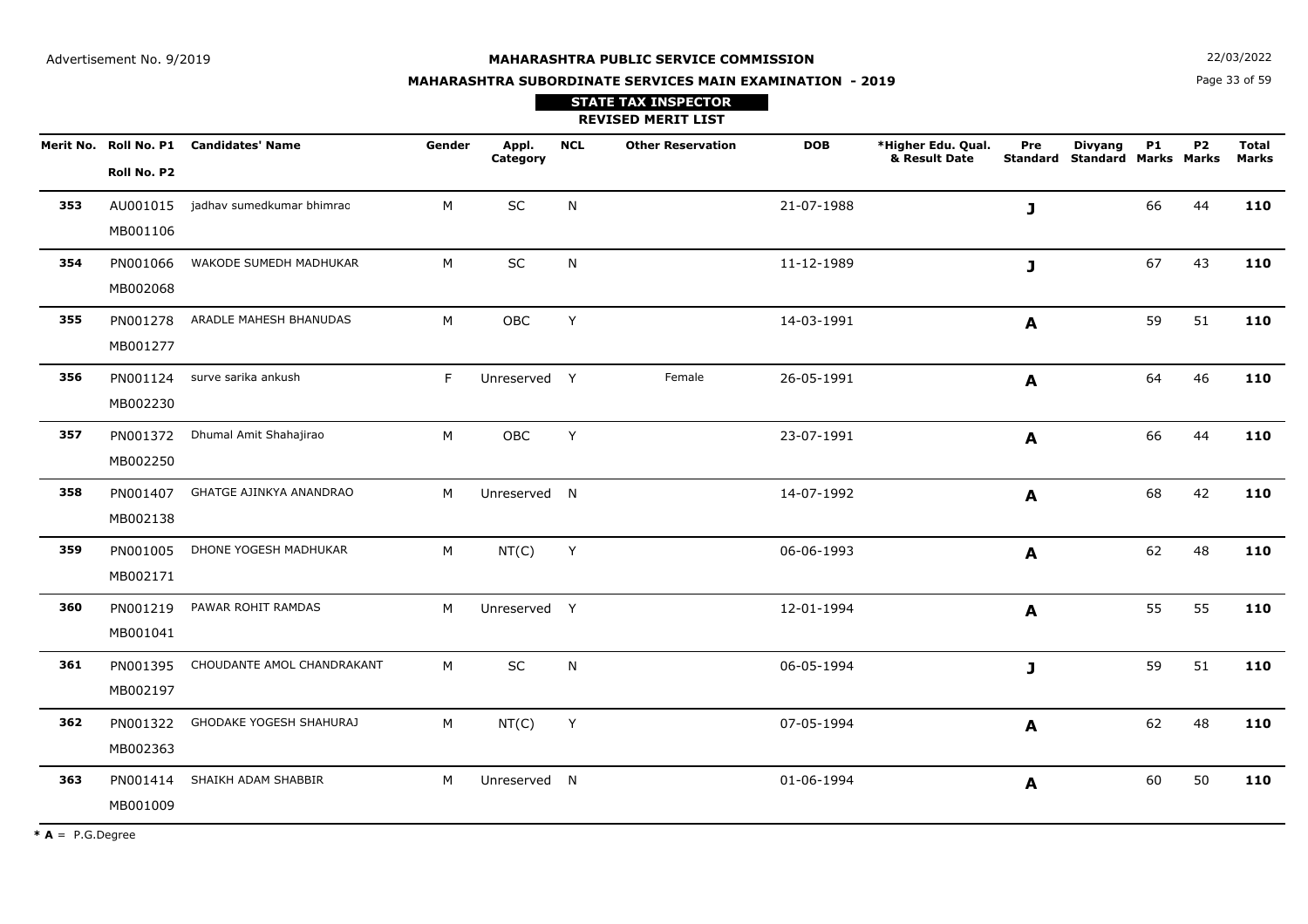**MAHARASHTRA SUBORDINATE SERVICES MAIN EXAMINATION - 2019STATE TAX INSPECTOR**

**N**  $22/03/2022$ 

Page 34 of 59

|     |                                      |                              |        |                   |            | <b>REVISED MERIT LIST</b>                            |            |                                     |                 |                                               |           |           |                              |
|-----|--------------------------------------|------------------------------|--------|-------------------|------------|------------------------------------------------------|------------|-------------------------------------|-----------------|-----------------------------------------------|-----------|-----------|------------------------------|
|     | Merit No. Roll No. P1<br>Roll No. P2 | <b>Candidates' Name</b>      | Gender | Appl.<br>Category | <b>NCL</b> | <b>Other Reservation</b>                             | <b>DOB</b> | *Higher Edu. Qual.<br>& Result Date | Pre<br>Standard | <b>Divyang</b><br><b>Standard Marks Marks</b> | <b>P1</b> | <b>P2</b> | <b>Total</b><br><b>Marks</b> |
| 364 | PN001222<br>MB001194                 | PATIL SHUBHAM ARUN           | M      | <b>OBC</b>        | Y          |                                                      | 30-11-1995 |                                     | A               |                                               | 59        | 51        | 110                          |
| 365 | PN001319<br>MB001083                 | GODASE DNYANESHWARI ABASAHEB | F.     | OBC               | Y          | Female                                               | 25-06-1996 |                                     | B               |                                               | 68        | 42        | 110                          |
| 366 | PN001208<br>MB002368                 | GORAD PRADIP DURYODHAN       | M      | NT(C)             | Y          |                                                      | 25-12-1996 |                                     | A               |                                               | 58        | 52        | 110                          |
| 367 | PN001301<br>MB001280                 | DANDGE KAILASH RAMBHAU       | M      | Unreserved Y      |            |                                                      | 07-04-1987 | A 12-07-2011                        | A               |                                               | 55        | 54        | 109                          |
| 368 | PN001161<br>MB002297                 | NARALE RAVIKIRAN UMESH       | M      | OBC               | Y          |                                                      | 14-05-1989 | A 23-08-2013                        | A               |                                               | 57        | 52        | 109                          |
| 369 | PN013017<br>MB002398                 | KHOT YOGESH CHANDRAKANT      | M      | Unreserved N      |            | Divyang Blindness or<br>Low Vision                   | 20-11-1993 | A 10-07-2017                        | N               | QUALIFY                                       | 54        | 55        | 109                          |
| 370 | NG002004<br>MB002395                 | TAJI PUNAM DHANRAJSING       | F      | Unreserved N      |            | Divyang Locomotor<br>Disability or Cerebral<br>Palsy | 06-06-1990 | A 05-09-2018                        | N               | QUALIFY                                       | 57        | 52        | 109                          |
| 371 | PN001067<br>MB001059                 | SHINGADE SUKHADEV GOPINATH   | M      | NT(C)             | Y          |                                                      | 03-07-1980 |                                     | J               |                                               | 53        | 56        | 109                          |
| 372 | AU001036<br>MB001153                 | SHINGARE PRIYANKA RAMRAO     | F      | Unreserved Y      |            | Female                                               | 30-08-1983 |                                     | $\mathbf B$     |                                               | 57        | 52        | 109                          |
| 373 | MB001044<br>MB001311                 | CHAUHAN ANITA BHAGWANTLAL    | F      | Unreserved Y      |            | Female                                               | 23-10-1987 |                                     | B               |                                               | 60        | 49        | 109                          |
| 374 | PN001164<br>MB001075                 | PAWAR RAMCHANDRA NAGORAO     | M      | Unreserved Y      |            |                                                      | 11-04-1988 |                                     | A               |                                               | 55        | 54        | 109                          |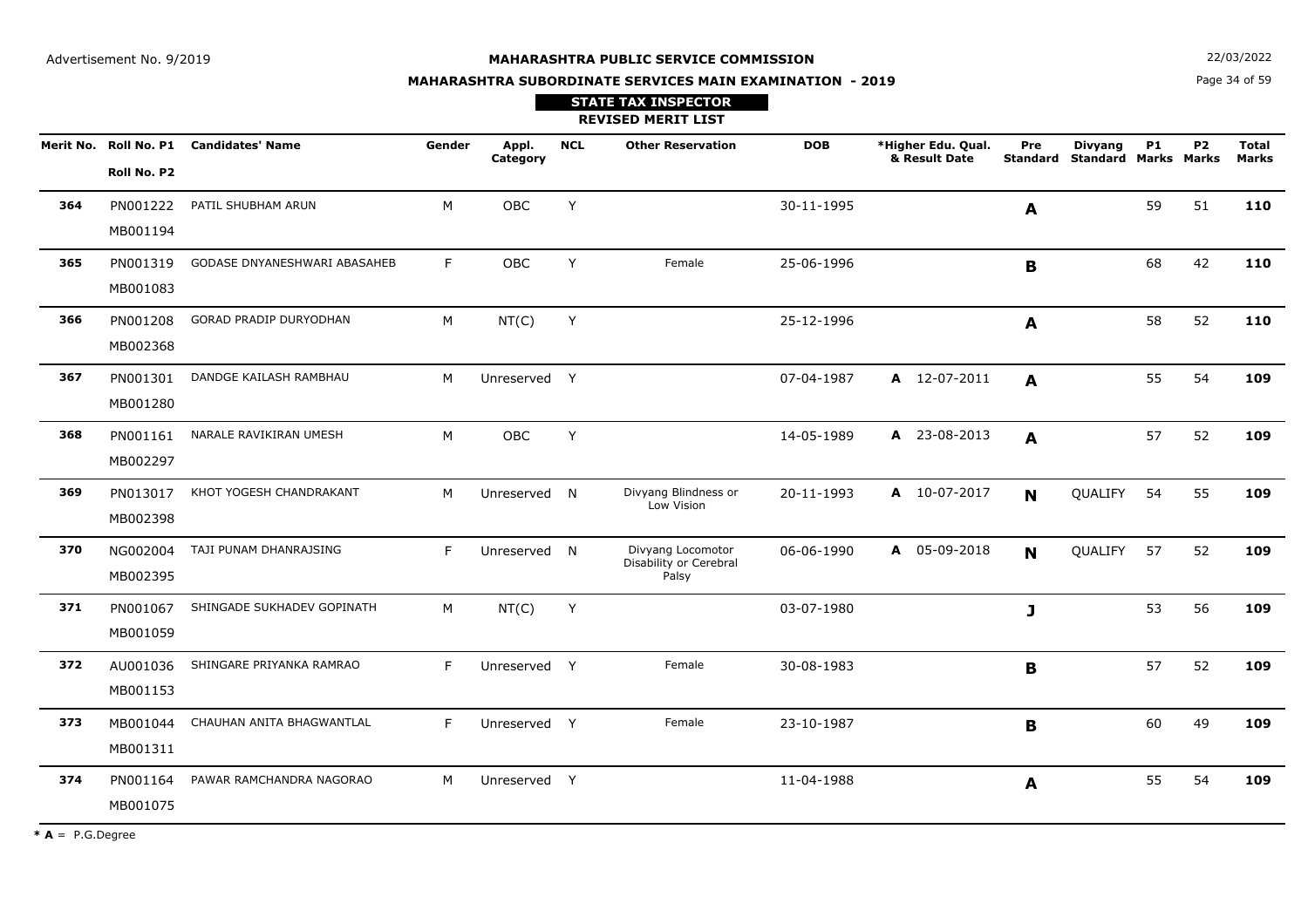**STATE TAX INSPECTOR**

**MAHARASHTRA SUBORDINATE SERVICES MAIN EXAMINATION - 2019**

**N**  $22/03/2022$ 

Page 35 of 59

|     |                      |                                        |        |                   |            | <b>REVISED MERIT LIST</b> |            |                                     |             |                                                 |           |                |                       |
|-----|----------------------|----------------------------------------|--------|-------------------|------------|---------------------------|------------|-------------------------------------|-------------|-------------------------------------------------|-----------|----------------|-----------------------|
|     | Roll No. P2          | Merit No. Roll No. P1 Candidates' Name | Gender | Appl.<br>Category | <b>NCL</b> | <b>Other Reservation</b>  | <b>DOB</b> | *Higher Edu. Qual.<br>& Result Date | Pre         | <b>Divyang</b><br>Standard Standard Marks Marks | <b>P1</b> | P <sub>2</sub> | <b>Total</b><br>Marks |
| 375 | PN001383<br>MB001296 | DHAKNE ASHA BHIMRAO                    | F.     | NT(D)             | Y          | Female                    | 13-01-1990 |                                     | $\mathbf B$ |                                                 | 54        | 55             | 109                   |
| 376 | MB002339<br>MB001252 | Varsha sampat bebale                   | F.     | Unreserved Y      |            | Female                    | 29-01-1990 |                                     | B           |                                                 | 64        | 45             | 109                   |
| 377 | PN001240<br>MB001288 | Saste Nilesh Hindurao                  | M      | Unreserved Y      |            |                           | 07-06-1990 |                                     | A           |                                                 | 62        | 47             | 109                   |
| 378 | PN001236<br>MB002185 | NIGADE NITISH SHRIRANG                 | M      | Unreserved Y      |            |                           | 19-02-1991 |                                     | A           |                                                 | 67        | 42             | 109                   |
| 379 | PN001378<br>MB002090 | SIRSAT BADAM CHHAGANRAO                | М      | NT(D)             | Y          |                           | 24-08-1991 |                                     | A           |                                                 | 62        | 47             | 109                   |
| 380 | AU001063<br>MB002329 | SURYAWANSHI DATTATRAY GORAKH           | M      | Unreserved Y      |            |                           | 02-05-1992 |                                     | A           |                                                 | 59        | 50             | 109                   |
| 381 | PN013244<br>MB001322 | BOTKAR KAJAL SUNIL                     | F.     | <b>SBC</b>        | Y          | Female                    | 30-09-1992 |                                     | $\mathbf B$ |                                                 | 60        | 49             | 109                   |
| 382 | NG001030<br>MB001135 | INGOLE GOURAV GAJENDRA                 | M      | OBC               | Y          |                           | 21-03-1993 |                                     | A           |                                                 | 58        | 51             | 109                   |
| 383 | PN001387<br>MB002257 | AGARKAR PANKAJ ARJUN                   | M      | OBC               | Y          |                           | 15-05-1994 |                                     | A           |                                                 | 57        | 52             | 109                   |
| 384 | PN001122<br>MB002058 | DOND DIPAK SUBHASH                     | M      | NT(D)             | Y          |                           | 10-10-1994 |                                     | A           |                                                 | 55        | 54             | 109                   |
| 385 | NG001014<br>MB001307 | MATE SNEHAL SHIVDATTA                  | F.     | $\sf SC$          | N          | Female                    | 05-04-1995 |                                     | $\mathbf K$ |                                                 | 52        | 57             | 109                   |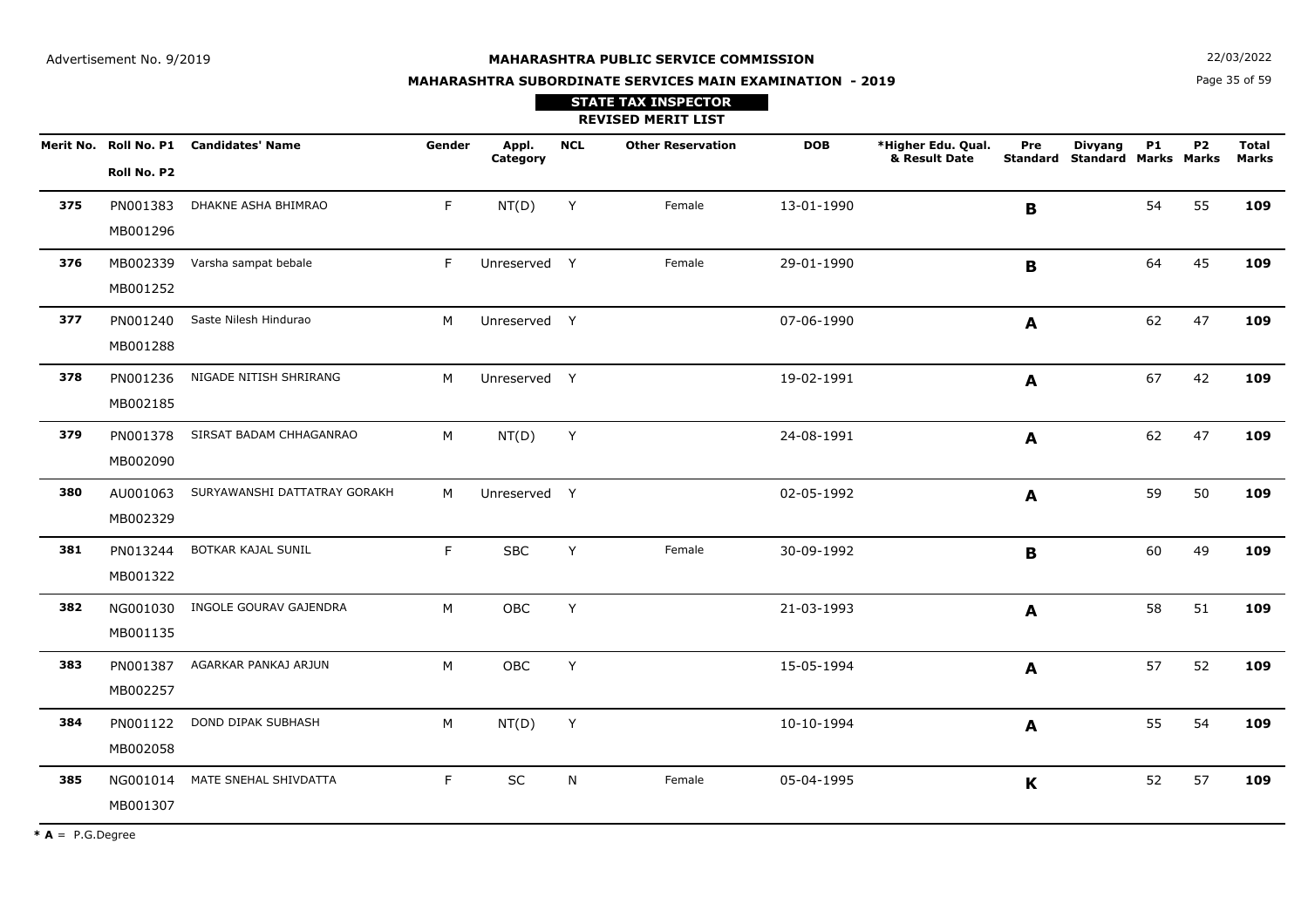**MAHARASHTRA SUBORDINATE SERVICES MAIN EXAMINATION - 2019**

**N**  $22/03/2022$ 

Page 36 of 59

|     |                      |                                        |        |                   |             | <b>STATE TAX INSPECTOR</b><br><b>REVISED MERIT LIST</b> |            |                                     |              |                                                        |           |           |                              |
|-----|----------------------|----------------------------------------|--------|-------------------|-------------|---------------------------------------------------------|------------|-------------------------------------|--------------|--------------------------------------------------------|-----------|-----------|------------------------------|
|     | Roll No. P2          | Merit No. Roll No. P1 Candidates' Name | Gender | Appl.<br>Category | <b>NCL</b>  | <b>Other Reservation</b>                                | <b>DOB</b> | *Higher Edu. Qual.<br>& Result Date | Pre          | <b>Divyang</b><br><b>Standard Standard Marks Marks</b> | <b>P1</b> | <b>P2</b> | <b>Total</b><br><b>Marks</b> |
| 386 | PN001394<br>MB001247 | <b>GALANDE AMOL KANTILAL</b>           | M      | NT(C)             | Y           |                                                         | 06-05-1996 |                                     | A            |                                                        | 54        | 55        | 109                          |
| 387 | PN013009<br>MB002408 | LONDHE SUNIL MAHADEV                   | M      | Unreserved Y      |             | Divyang Blindness or<br>Low Vision                      | 07-02-1984 |                                     | $\mathbf N$  | QUALIFY                                                | 53        | 55        | 108                          |
| 388 | AU001069<br>MB001087 | ANIL RAMESH SURYAWANSHI                | M      | OBC               | Y           |                                                         | 10-10-1985 |                                     | $\mathbf{A}$ |                                                        | 57        | 51        | 108                          |
| 389 | PN001329<br>MB002319 | SHETE GANESH MAHADEV                   | M      | $\sf SC$          | N           |                                                         | 25-08-1989 |                                     | J            |                                                        | 57        | 51        | 108                          |
| 390 | PN001328<br>MB002102 | <b>GARJE BHAUSAHEB EKNATH</b>          | M      | NT(D)             | $\mathsf Y$ |                                                         | 10-11-1989 |                                     | A            |                                                        | 61        | 47        | 108                          |
| 391 | AU001076<br>MB001329 | MAHAJAN ABHISHEK DILIP                 | M      | OBC               | Y           |                                                         | 07-03-1990 |                                     | A            |                                                        | 62        | 46        | 108                          |
| 392 | PN001181<br>MB001336 | JADHAV PRAKASH SOPANRAO                | M      | Unreserved Y      |             |                                                         | 04-01-1991 |                                     | A            |                                                        | 54        | 54        | 108                          |
| 393 | MB002341<br>MB001014 | PICHAD VISHAL PANDURANG                | M      | <b>ST</b>         | N           |                                                         | 11-11-1991 |                                     | $\mathbf{J}$ |                                                        | 60        | 48        | 108                          |
| 394 | PN001345<br>MB001124 | KHANDARE DIPAK RAMBHAU                 | M      | SC                | N           |                                                         | 01-11-1993 |                                     | J            |                                                        | 63        | 45        | 108                          |
| 395 | PN001270<br>MB001099 | GAVADE MANISHA CHANDRAKANT             | F.     | NT(C)             | Y           | Female                                                  | 13-02-1994 |                                     | B            |                                                        | 64        | 44        | 108                          |
| 396 | AU001051<br>MB001230 | KALPANA VASANT MUNDE                   | F.     | NT(D)             | Y           | Female                                                  | 14-03-1995 |                                     | $\mathbf B$  |                                                        | 67        | 41        | 108                          |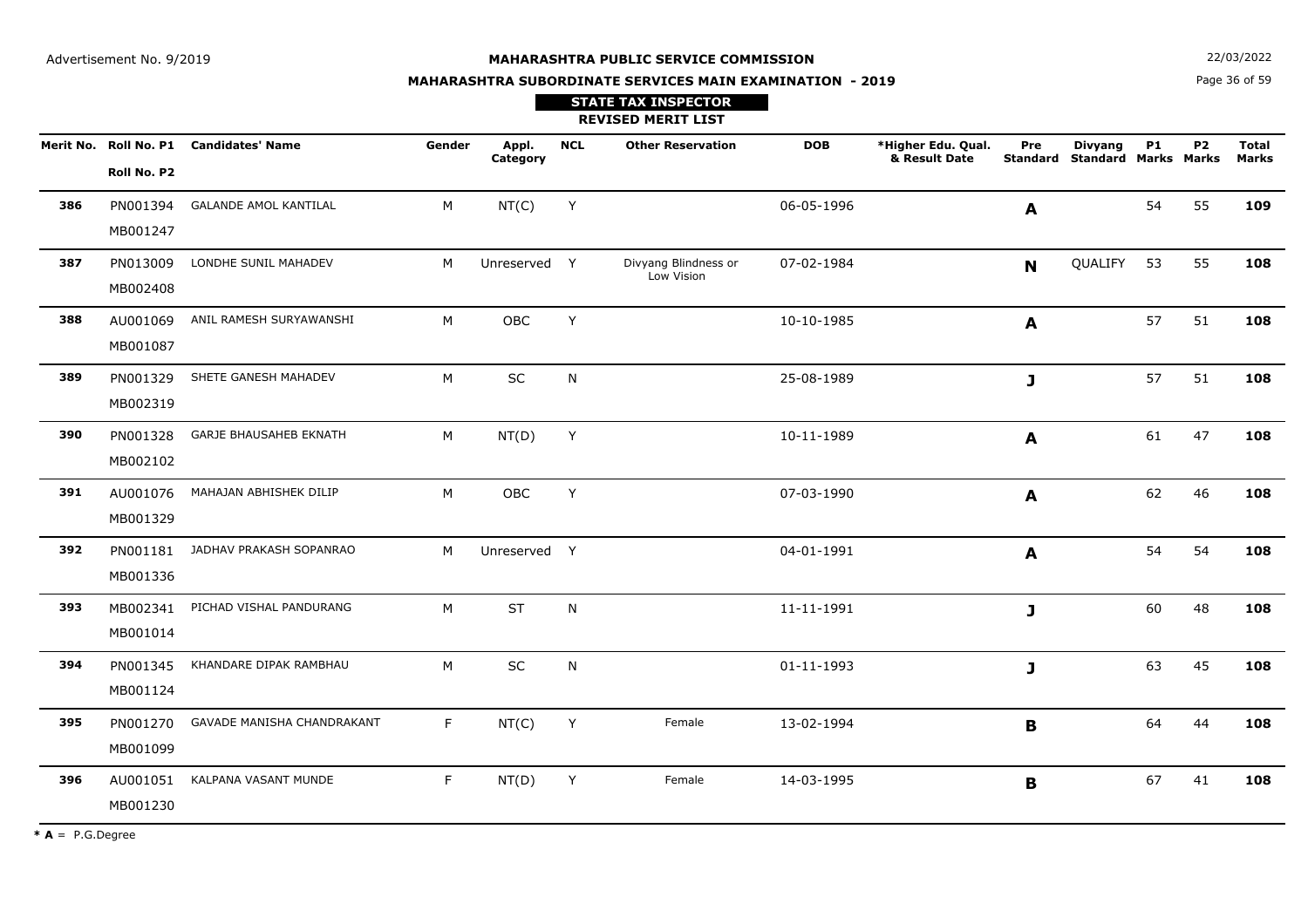**N**  $22/03/2022$ 

# **MAHARASHTRA SUBORDINATE SERVICES MAIN EXAMINATION - 2019STATE TAX INSPECTOR**

Page 37 of 59

|     |                      |                                        |        |                   |            | <b>REVISED MERIT LIST</b>          |                                |                                     |     |                                                 |           |           |                              |
|-----|----------------------|----------------------------------------|--------|-------------------|------------|------------------------------------|--------------------------------|-------------------------------------|-----|-------------------------------------------------|-----------|-----------|------------------------------|
|     | Roll No. P2          | Merit No. Roll No. P1 Candidates' Name | Gender | Appl.<br>Category | <b>NCL</b> | <b>Other Reservation</b>           | <b>DOB</b>                     | *Higher Edu. Qual.<br>& Result Date | Pre | <b>Divyang</b><br>Standard Standard Marks Marks | <b>P1</b> | <b>P2</b> | <b>Total</b><br><b>Marks</b> |
| 397 | AU001072<br>MB002231 | <b>GURUPWAR AMOL SAINATH</b>           | M      | <b>SBC</b>        | Y          |                                    | 07-04-1995                     |                                     | J   |                                                 | 55        | 53        | 108                          |
| 398 | PN001356<br>MB001259 | DHANDE DEEPAK RAJENDRA                 | M      | OBC               | Y          |                                    | 07-07-1995                     |                                     | A   |                                                 | 60        | 48        | 108                          |
| 399 | NG002005<br>MB002404 | PATANGE DHIRAJ SAKHARAM                | M      | <b>OBC</b>        | Y          | Divyang Blindness or<br>Low Vision | 23-12-1996                     |                                     | N   | QUALIFY                                         | 64        | 44        | 108                          |
| 400 | PN013263<br>MB002308 | SANGALE POOJA SUNIL                    | F.     | NT(D)             | Y          | Female                             | 19-10-1998                     |                                     | B   |                                                 | 54        | 54        | 108                          |
| 401 | MB001040<br>MB002040 | Kachare Ashwini Prakash                | F      | Unreserved Y      |            | Female                             | 23-04-1984                     | A 25-05-2007                        | B   |                                                 | 60        | 47        | 107                          |
| 402 | PN001364<br>MB002315 | LONDHE CHETAN UDDHAV                   | M      | SC                | N          |                                    | 27-12-1987                     | A 22-07-2010                        | J   |                                                 | 57        | 50        | 107                          |
| 403 | PN001246<br>MB002027 | NAYANA NIVAS CHAVAN                    | F      | Unreserved Y      |            | Female                             | 10-05-1990                     | A 23-06-2012                        | B   |                                                 | 60        | 47        | 107                          |
| 404 | PN001099<br>MB001080 | NALAVADE JAYSHREE RAMDAS               | F.     | Unreserved Y      |            | Female                             | 29-04-1990                     | A 08-09-2015                        | B   |                                                 | 62        | 45        | 107                          |
| 405 | AU004003<br>MB001284 | SANDEEP KASHINATH HADGE                | M      | Unreserved N      |            | Divyang Hearing<br>Impairement     | 16-11-1981<br><b>OPTED OUT</b> |                                     | N   | QUALIFY                                         | 57        | 50        | 107                          |
| 406 | PN013211<br>MB001141 | ETAM RANJEET BHIMRAO                   | M      | <b>SC</b>         | N          |                                    | 04-05-1985                     |                                     | J   |                                                 | 55        | 52        | 107                          |
| 407 | PN001151<br>MB002101 | PHADKE RUPALI ASHOK                    | F      | Unreserved Y      |            | Female                             | 23-02-1987                     |                                     | B   |                                                 | 62        | 45        | 107                          |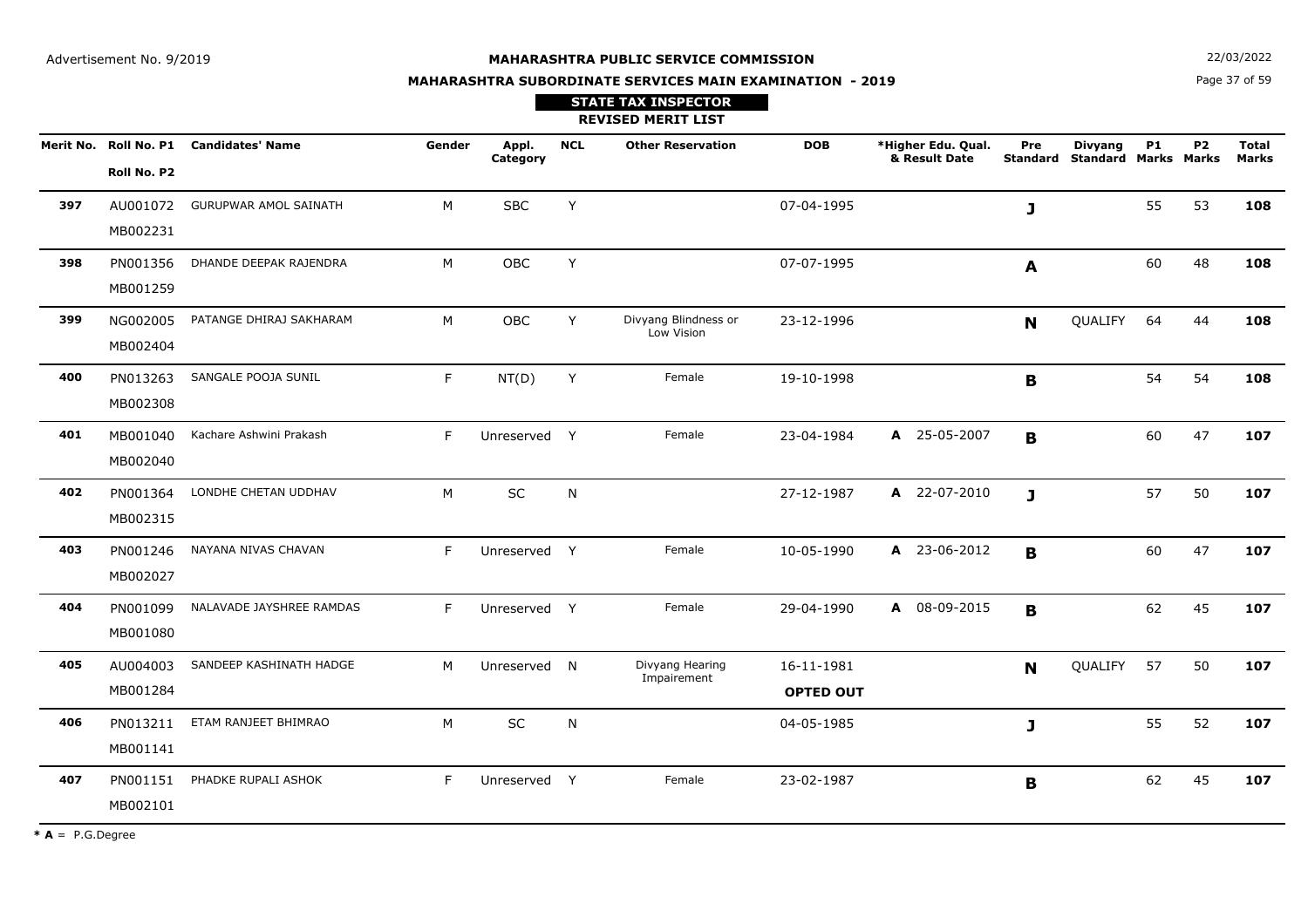**MAHARASHTRA SUBORDINATE SERVICES MAIN EXAMINATION - 2019**

**N**  $22/03/2022$ 

Page 38 of 59

|     |                      |                                        |        |                   |            | <b>STATE TAX INSPECTOR</b><br><b>REVISED MERIT LIST</b> |            |                                     |              |                                                        |           |           |                              |
|-----|----------------------|----------------------------------------|--------|-------------------|------------|---------------------------------------------------------|------------|-------------------------------------|--------------|--------------------------------------------------------|-----------|-----------|------------------------------|
|     | Roll No. P2          | Merit No. Roll No. P1 Candidates' Name | Gender | Appl.<br>Category | <b>NCL</b> | <b>Other Reservation</b>                                | <b>DOB</b> | *Higher Edu. Qual.<br>& Result Date | Pre          | <b>Divyang</b><br><b>Standard Standard Marks Marks</b> | <b>P1</b> | <b>P2</b> | <b>Total</b><br><b>Marks</b> |
| 408 | PN001366<br>MB002083 | chavan akash nivrutti                  | M      | DT(A)             | Y          |                                                         | 12-03-1988 |                                     | J            |                                                        | 63        | 44        | 107                          |
| 409 | PN001046<br>MB002362 | TEKE GANESH MAHADEV                    | M      | <b>SBC</b>        | Y          |                                                         | 01-08-1988 |                                     | J            |                                                        | 60        | 47        | 107                          |
| 410 | AU001018<br>MB002303 | SHEKH RUBIYA NIJAM                     | F.     | Unreserved Y      |            | Female                                                  | 14-02-1990 |                                     | $\mathbf B$  |                                                        | 64        | 43        | 107                          |
| 411 | PN013014<br>MB002394 | Khule Jayasinh Chandrakant             | M      | Unreserved N      |            | Divyang Locomotor<br>Disability or Cerebral<br>Palsy    | 11-07-1990 |                                     | N            | QUALIFY                                                | 60        | 47        | 107                          |
| 412 | PN001089<br>MB002188 | GAWAI SIDDHANT AVINASH                 | M      | SC                | N          |                                                         | 27-12-1991 |                                     | $\mathbf{J}$ |                                                        | 59        | 48        | 107                          |
| 413 | PN001149<br>MB002295 | SONAWANE RAHUL YOGENDRA                | M      | OBC               | Y          |                                                         | 17-03-1992 |                                     | A            |                                                        | 63        | 44        | 107                          |
| 414 | PN001331<br>MB001334 | CHAVAN GANESH TARACHAND                | M      | DT(A)             | Y          |                                                         | 18-07-1992 |                                     | J            |                                                        | 55        | 52        | 107                          |
| 415 | PN001162<br>MB002112 | RATHOD DNYANESHWAR PARMESHWAR          | М      | DT(A)             | Y          |                                                         | 06-02-1993 |                                     | A            |                                                        | 59        | 48        | 107                          |
| 416 | PN001179<br>MB002103 | ROHIT BAJARANG KALAMDANE               | M      | OBC               | Y          |                                                         | 06-02-1994 |                                     | A            |                                                        | 55        | 52        | 107                          |
| 417 | PN001421<br>MB002007 | Nawale Abhijeet Dattatrey              | M      | OBC               | Y          |                                                         | 05-06-1994 |                                     | A            |                                                        | 62        | 45        | 107                          |
| 418 | PN001263<br>MB002225 | SAWANT MAYURI ARUN                     | F.     | OBC               | Y          | Female                                                  | 03-11-1995 |                                     | B            |                                                        | 62        | 45        | 107                          |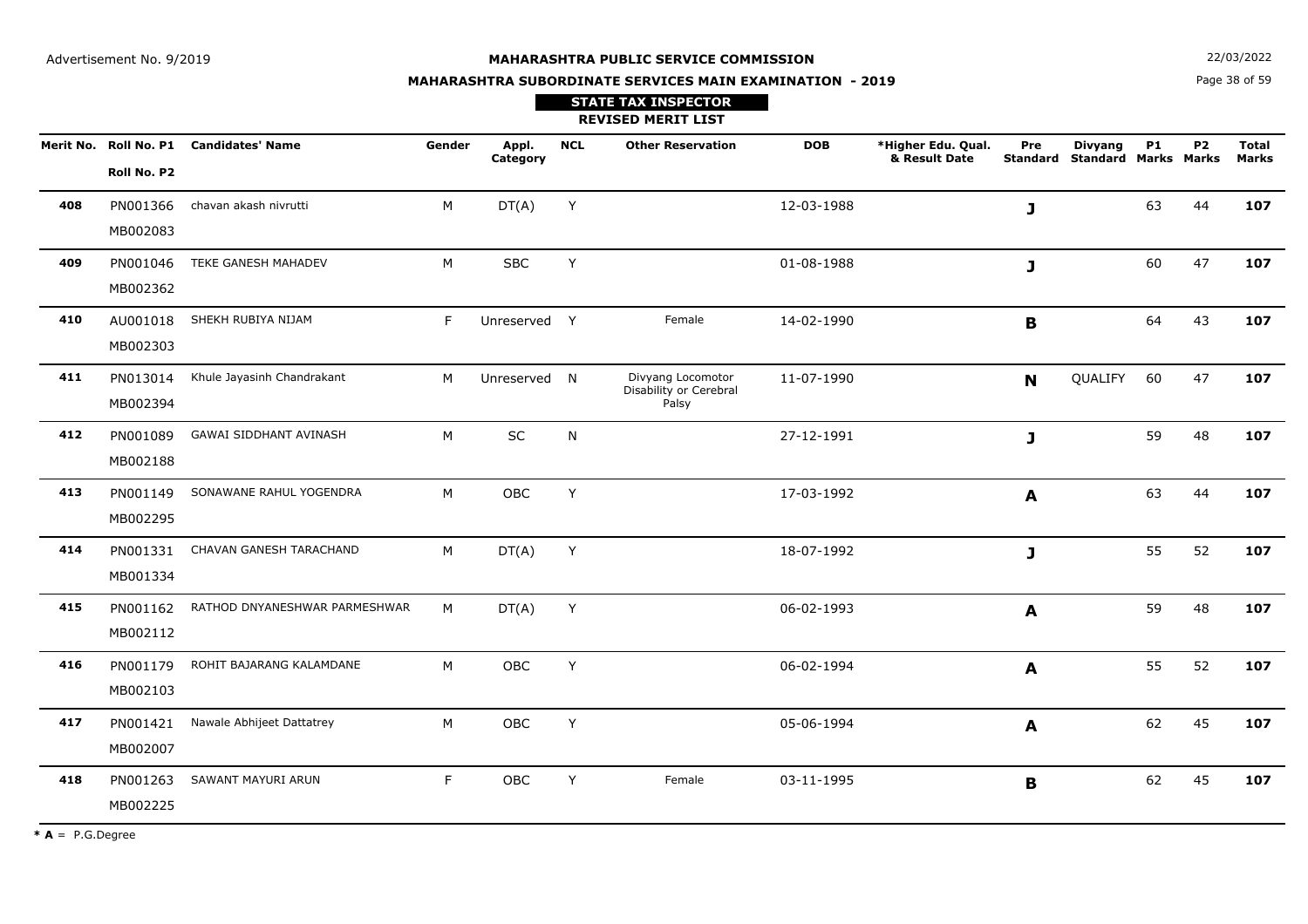**STATE TAX INSPECTOR**

**MAHARASHTRA SUBORDINATE SERVICES MAIN EXAMINATION - 2019**

**N**  $22/03/2022$ 

Page 39 of 59

|           |                      |                              |        |                   |            | <b>REVISED MERIT LIST</b>                            |                                |                                     |             |                                                        |           |           |                       |
|-----------|----------------------|------------------------------|--------|-------------------|------------|------------------------------------------------------|--------------------------------|-------------------------------------|-------------|--------------------------------------------------------|-----------|-----------|-----------------------|
| Merit No. | Roll No. P2          | Roll No. P1 Candidates' Name | Gender | Appl.<br>Category | <b>NCL</b> | <b>Other Reservation</b>                             | <b>DOB</b>                     | *Higher Edu. Qual.<br>& Result Date | Pre         | <b>Divyang</b><br><b>Standard Standard Marks Marks</b> | <b>P1</b> | <b>P2</b> | <b>Total</b><br>Marks |
| 419       | PN013020<br>MB002396 | KUMBHAR ABHIJIT VASANT       | M      | OBC               | Y          | Divyang Blindness or<br>Low Vision                   | 11-02-1996                     |                                     | $\mathbf N$ | QUALIFY                                                | 45        | 62        | 107                   |
| 420       | NG001019<br>MB001016 | OKATE ROSHAN DILIPRAO        | M      | <b>OBC</b>        | Y          |                                                      | 07-10-1996                     |                                     | A           |                                                        | 68        | 39        | 107                   |
| 421       | NG001015<br>MB002209 | BODKHE SHUBHAM RAJESHRAO     | M      | OBC               | Y          |                                                      | 09-03-1997                     |                                     | A           |                                                        | 62        | 45        | 107                   |
| 422       | PN001314<br>MB002334 | HOLE PANKAJ DATTATRAY        | M      | Unreserved Y      |            |                                                      | 31-08-1992                     | A 07-07-2017                        | A           |                                                        | 55        | 51        | 106                   |
| 423       | PN001160<br>MB001286 | MUNDE RAVIKANT PRAKASHRAO    | M      | NT(D)             | Υ          |                                                      | 12-03-1987                     |                                     | A           |                                                        | 53        | 53        | 106                   |
| 424       | PN001271<br>MB002129 | TUMRAM MANGESH SURESH        | M      | <b>ST</b>         | N          |                                                      | 30-06-1987<br><b>OPTED OUT</b> |                                     | J           |                                                        | 60        | 46        | 106                   |
| 425       | PN001178<br>MB001268 | DHAKARE RADHA RAMJI          | F.     | <b>ST</b>         | N          | Female                                               | 01-02-1989                     |                                     | K           |                                                        | 62        | 44        | 106                   |
| 426       | NG002003<br>MB002397 | PANSE CHETAN GOKUL           | M      | <b>OBC</b>        | Y          | Divyang Locomotor<br>Disability or Cerebral<br>Palsy | 10-09-1989                     |                                     | <b>N</b>    | QUALIFY                                                | 54        | 52        | 106                   |
| 427       | AU004353<br>MB002034 | BHUSARE NEETA DIGAMBAR       | F.     | Unreserved Y      |            | Female                                               | 01-04-1990                     |                                     | B           |                                                        | 62        | 44        | 106                   |
| 428       | PN001406<br>MB001241 | PUKALE AJIT SARJERAO         | M      | NT(C)             | Υ          |                                                      | 16-10-1990                     |                                     | A           |                                                        | 60        | 46        | 106                   |
| 429       | PN001106<br>MB002006 | SHINDE SHARAD KAKASAHEB      | M      | Unreserved Y      |            |                                                      | 24-08-1991                     |                                     | A           |                                                        | 60        | 46        | 106                   |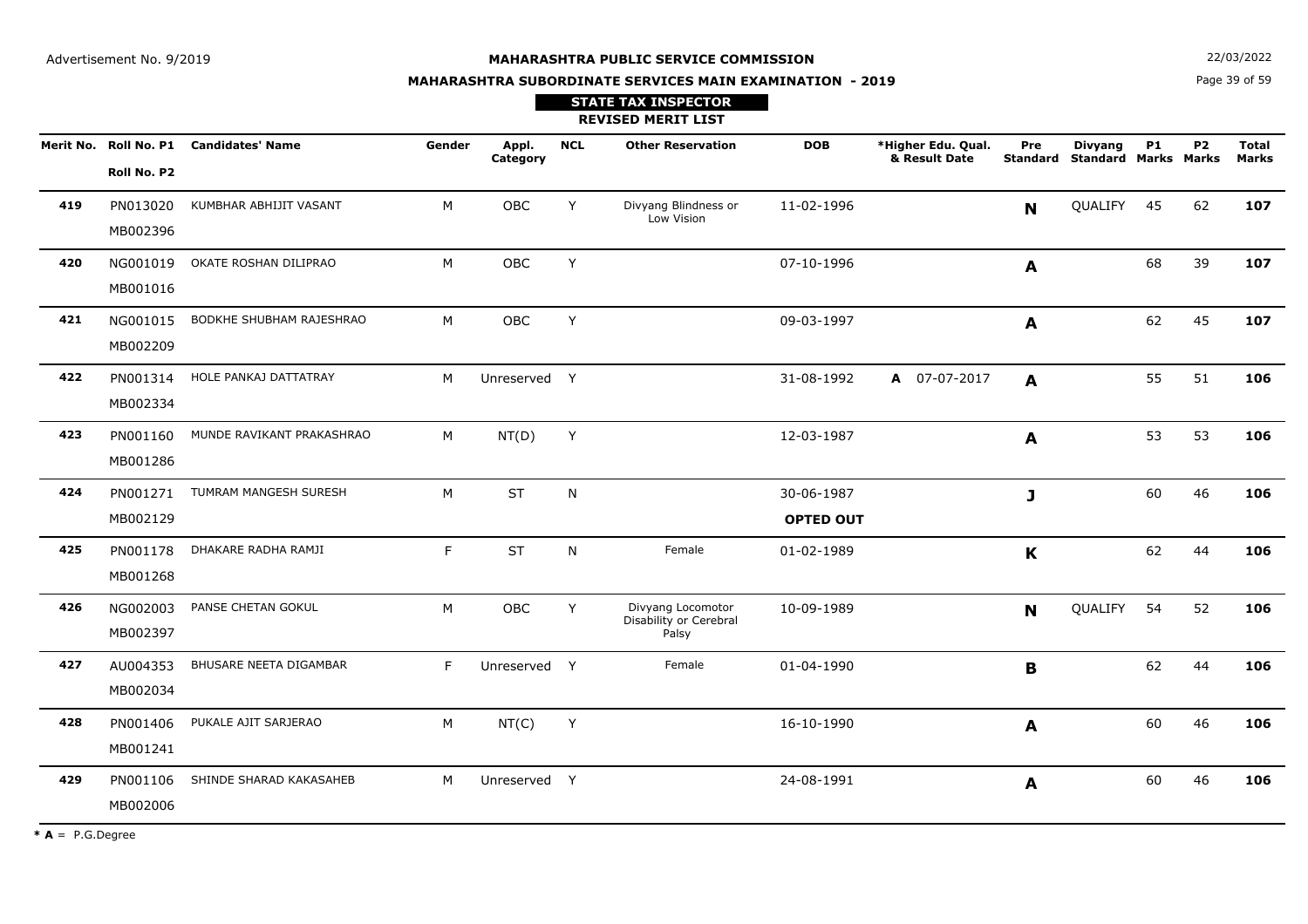**N**  $22/03/2022$ 

# **MAHARASHTRA SUBORDINATE SERVICES MAIN EXAMINATION - 2019STATE TAX INSPECTOR**

Page 40 of 59

|     |                      |                                        |        |                   |            | <b>REVISED MERIT LIST</b>          |            |                                     |             |                                                        |           |           |                       |
|-----|----------------------|----------------------------------------|--------|-------------------|------------|------------------------------------|------------|-------------------------------------|-------------|--------------------------------------------------------|-----------|-----------|-----------------------|
|     | Roll No. P2          | Merit No. Roll No. P1 Candidates' Name | Gender | Appl.<br>Category | <b>NCL</b> | <b>Other Reservation</b>           | <b>DOB</b> | *Higher Edu. Qual.<br>& Result Date | Pre         | <b>Divyang</b><br><b>Standard Standard Marks Marks</b> | <b>P1</b> | <b>P2</b> | <b>Total</b><br>Marks |
| 430 | PN001064<br>MB001046 | CHAVAN SUPRIYA DILIP                   | F.     | Unreserved Y      |            | Female                             | 19-02-1993 |                                     | B           |                                                        | 64        | 42        | 106                   |
| 431 | PN013016<br>MB002410 | <b>GIRI RAVI VASANT</b>                | M      | NT(B)             | Y          | Divyang Blindness or<br>Low Vision | 05-05-1993 |                                     | N           | QUALIFY                                                | 55        | 51        | 106                   |
| 432 | PN001175<br>MB001210 | DHAVALE RAJANIKANT SITARAM             | M      | Unreserved Y      |            |                                    | 09-05-1993 |                                     | A           |                                                        | 59        | 47        | 106                   |
| 433 | PN001042<br>MB002057 | SAWANT UJWALA RAMCHANDRA               | F.     | Unreserved Y      |            | Female                             | 16-07-1993 |                                     | B           |                                                        | 60        | 46        | 106                   |
| 434 | PN001336<br>MB001316 | SATPUTE DHANASHRI TUKARAM              | F.     | <b>SC</b>         | N          | Female                             | 27-05-1994 |                                     | $\mathbf K$ |                                                        | 62        | 44        | 106                   |
| 435 | PN001167<br>MB001287 | PATIL RAJYOGINIKRISHNAT                | F      | Unreserved Y      |            | Female                             | 10-07-1994 |                                     | B           |                                                        | 51        | 55        | 106                   |
| 436 | PN013018<br>MB002407 | KADAM HARIPRASAD ANNASAHEB             | M      | Unreserved Y      |            | Divyang Blindness or<br>Low Vision | 24-09-1994 |                                     | N           | QUALIFY                                                | 59        | 47        | 106                   |
| 437 | NG001037<br>MB002023 | PAYGHAN ANKUSH GANESHRAO               | M      | <b>OBC</b>        | Y          |                                    | 19-06-1995 |                                     | A           |                                                        | 63        | 43        | 106                   |
| 438 | PN013261<br>MB001028 | JADHAV SWAPNIL SHIVAJI                 | M      | Unreserved Y      |            |                                    | 25-07-1995 |                                     | A           |                                                        | 56        | 50        | 106                   |
| 439 | PN001092<br>MB002289 | SHINDE SHUBHAM MILIND                  | M      | <b>SC</b>         | N          |                                    | 19-09-1995 |                                     | J           |                                                        | 63        | 43        | 106                   |
| 440 | MB001017<br>MB001299 | LOTALE PRIYANAKA SHAHAJI               | F.     | Unreserved Y      |            | Female                             | 12-03-1997 |                                     | $\mathbf B$ |                                                        | 54        | 52        | 106                   |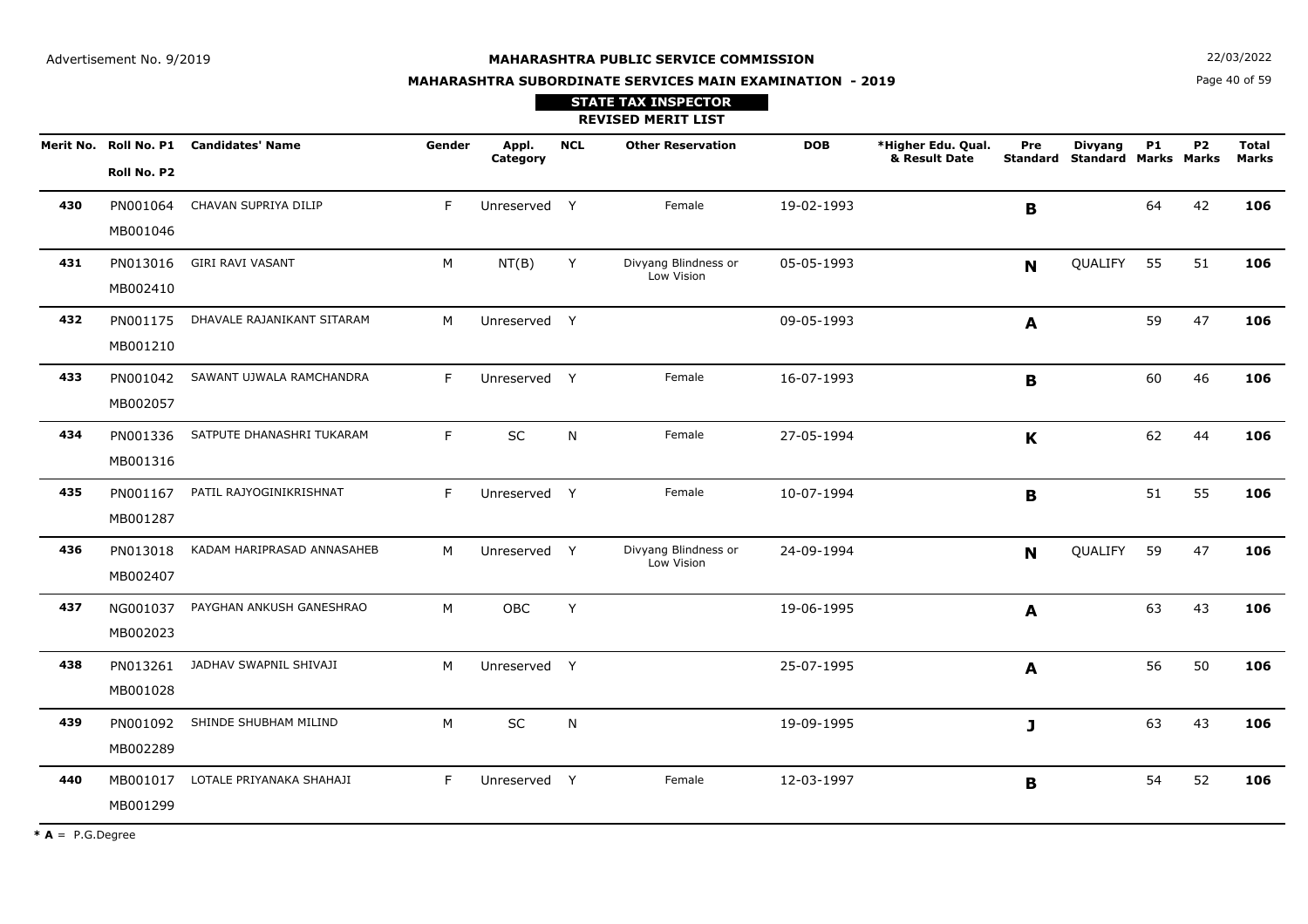**N**  $22/03/2022$ 

# **MAHARASHTRA SUBORDINATE SERVICES MAIN EXAMINATION - 2019STATE TAX INSPECTOR**

Page 41 of 59

|     |                      |                                        |        |                   |              | <b>REVISED MERIT LIST</b>      |            |                                     |              |                                                 |    |                |                       |
|-----|----------------------|----------------------------------------|--------|-------------------|--------------|--------------------------------|------------|-------------------------------------|--------------|-------------------------------------------------|----|----------------|-----------------------|
|     | Roll No. P2          | Merit No. Roll No. P1 Candidates' Name | Gender | Appl.<br>Category | <b>NCL</b>   | <b>Other Reservation</b>       | <b>DOB</b> | *Higher Edu. Qual.<br>& Result Date | Pre          | <b>Divyang</b><br>Standard Standard Marks Marks | P1 | P <sub>2</sub> | <b>Total</b><br>Marks |
| 441 | NG002001<br>MB001303 | MAYUR GUNVANT KHADSE                   | M      | OBC               | Y            | Divyang Hearing<br>Impairement | 02-10-1997 |                                     | N            | QUALIFY                                         | 54 | 52             | 106                   |
| 442 | MB002332<br>MB002118 | LATANE ATUL HANAMANT                   | M      | <b>SBC</b>        | Y            |                                | 20-11-1984 |                                     | J            |                                                 | 56 | 49             | 105                   |
| 443 | MB001026<br>MB002355 | SONAWANE NILESH BHAVRAO                | M      | <b>ST</b>         | $\mathsf{N}$ |                                | 08-02-1988 |                                     | $\mathbf{J}$ |                                                 | 60 | 45             | 105                   |
| 444 | PN001168<br>MB002306 | RATHOD RAJKUMAR GOVINDRAO              | M      | DT(A)             | Y            |                                | 24-04-1988 |                                     | A            |                                                 | 63 | 42             | 105                   |
| 445 | PN001085<br>MB001126 | MAGDUM SAGEERA CHANDULAL               | F.     | Unreserved Y      |              | Female                         | 25-09-1990 |                                     | B            |                                                 | 56 | 49             | 105                   |
| 446 | AU001067<br>MB002204 | KASPATE ASHWANTA SHIVAJI               | F.     | NT(C)             | Y            | Female                         | 20-11-1990 |                                     | B            |                                                 | 56 | 49             | 105                   |
| 447 | PN001381<br>MB002169 | <b>VIRNAK ASHOK GOVIND</b>             | M      | <b>ST</b>         | ${\sf N}$    |                                | 22-01-1992 |                                     | J            |                                                 | 63 | 42             | 105                   |
| 448 | PN001266<br>MB002038 | BABAR MANOHAR DHANAJI                  | M      | Unreserved Y      |              |                                | 03-06-1992 |                                     | A            |                                                 | 52 | 53             | 105                   |
| 449 | PN001375<br>MB002284 | Bansode Atul Dilip                     | M      | SC                | N            |                                | 10-06-1992 |                                     | $\mathbf{J}$ |                                                 | 52 | 53             | 105                   |
| 450 | PN013245<br>MB002125 | KADAM NISHIGANDHA LAXMAN               | F.     | Unreserved Y      |              | Female                         | 02-11-1992 |                                     | B            |                                                 | 61 | 44             | 105                   |
| 451 | AU001061<br>MB002097 | DHANASHRI SAINDANE                     | F.     | OBC               | Y            | Female                         | 28-08-1993 |                                     | B            |                                                 | 56 | 49             | 105                   |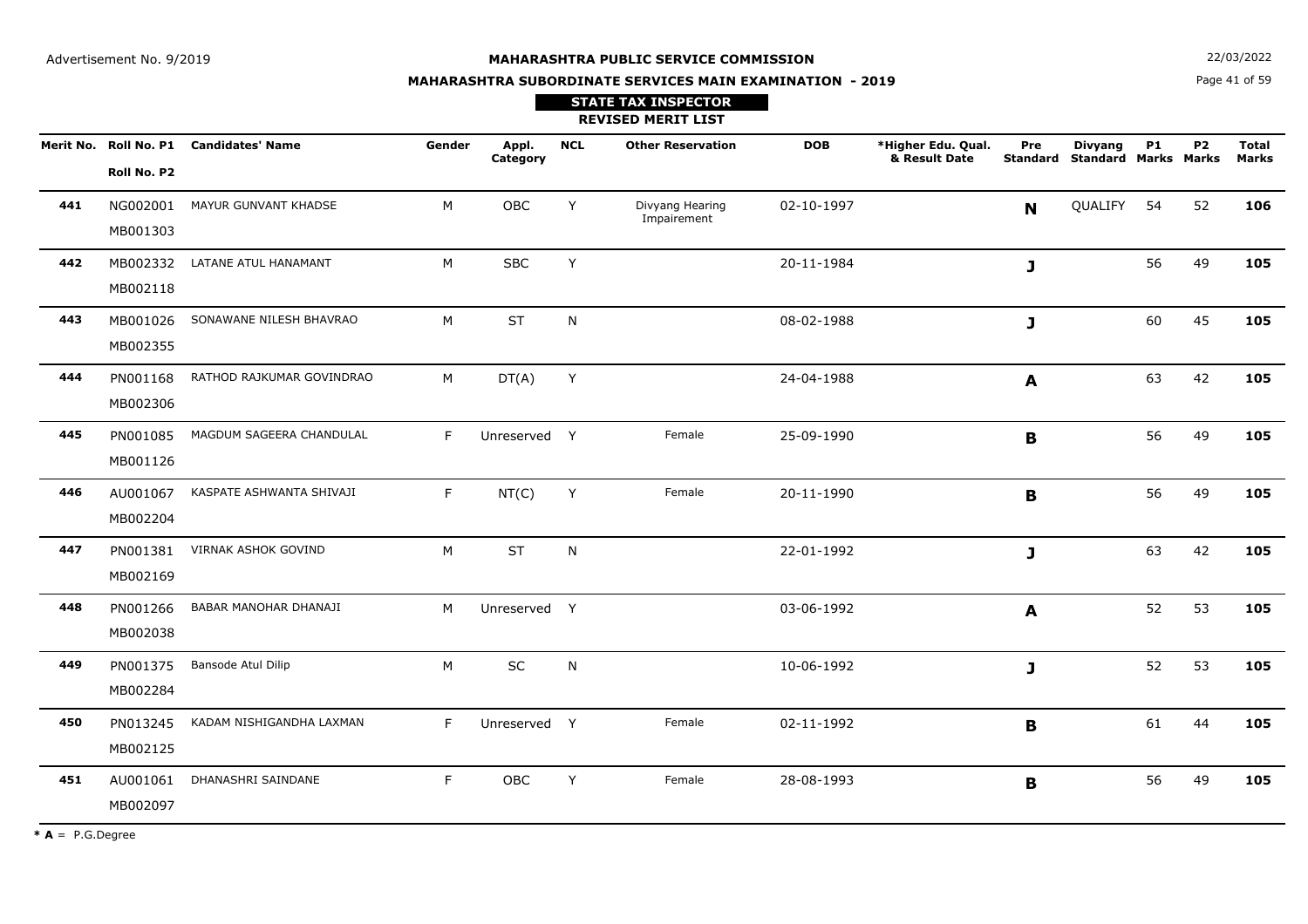**N**  $22/03/2022$ 

# **MAHARASHTRA SUBORDINATE SERVICES MAIN EXAMINATION - 2019**

Page 42 of 59

|     |                      |                                        |        |                   |            | <b>STATE TAX INSPECTOR</b><br><b>REVISED MERIT LIST</b> |            |                                     |              |                                                 |           |           |                              |
|-----|----------------------|----------------------------------------|--------|-------------------|------------|---------------------------------------------------------|------------|-------------------------------------|--------------|-------------------------------------------------|-----------|-----------|------------------------------|
|     | Roll No. P2          | Merit No. Roll No. P1 Candidates' Name | Gender | Appl.<br>Category | <b>NCL</b> | <b>Other Reservation</b>                                | <b>DOB</b> | *Higher Edu. Qual.<br>& Result Date | Pre          | <b>Divyang</b><br>Standard Standard Marks Marks | <b>P1</b> | <b>P2</b> | <b>Total</b><br><b>Marks</b> |
| 452 | MB002246             | PN001083 SNEHAL SWARUPSINGH RAJAPUT    | F.     | Unreserved Y      |            | Female                                                  | 12-09-1993 |                                     | B            |                                                 | 63        | 42        | 105                          |
| 453 | PN001078<br>MB001113 | BHANDARE SONALI SATAVAPPA              | F.     | SC                | N          | Female                                                  | 18-07-1994 |                                     | $\mathbf{K}$ |                                                 | 60        | 45        | 105                          |
| 454 | MB001155             | PN001313 HOLE PRATIKSHA DATTATRYA      | F      | Unreserved Y      |            | Female                                                  | 09-09-1994 |                                     | B            |                                                 | 58        | 47        | 105                          |
| 455 | MB002276             | PN001113 ZANJE SEEMA VISHNU            | F      | NT(C)             | Y          | Female                                                  | 01-01-1995 |                                     | B            |                                                 | 57        | 48        | 105                          |
| 456 | MB001032             | AU001079 JAYBHAYE DNYANESHWAR VISHNU   | М      | NT(D)             | Y          |                                                         | 06-07-1995 |                                     | A            |                                                 | 60        | 45        | 105                          |
| 457 | MB002053             | PN001397 KHOT AMIT RAMESH              | M      | Unreserved Y      |            |                                                         | 15-07-1996 |                                     | A            |                                                 | 66        | 39        | 105                          |
| 458 | PN013206<br>MB002233 | ANANTRAO VITHOBA MAGAR                 | M      | Unreserved Y      |            |                                                         | 02-11-1981 | A 11-08-2006                        | A            |                                                 | 45        | 59        | 104                          |
| 459 | NG001024<br>MB001045 | SHIMPI RAKESH SADASHIO                 | M      | SC                | N          |                                                         | 05-08-1983 | A 06-11-2008                        | $\mathbf{J}$ |                                                 | 61        | 43        | 104                          |
| 460 | AU001037<br>MB002013 | PAWAR PRIYANKA MANIKRAO                | F      | Unreserved Y      |            | Female                                                  | 10-06-1993 | A 08-07-2017                        | B            |                                                 | 59        | 45        | 104                          |
| 461 | PN001115<br>MB001242 | KHIRADE SUJATA BALIRAM                 | F      | SC                | N          | Female                                                  | 10-09-1982 |                                     | E            |                                                 | 59        | 45        | 104                          |
| 462 | PN001141<br>MB002235 | JADHAV SAGAR VINAY                     | M      | Unreserved Y      |            |                                                         | 22-03-1986 |                                     | A            |                                                 | 60        | 44        | 104                          |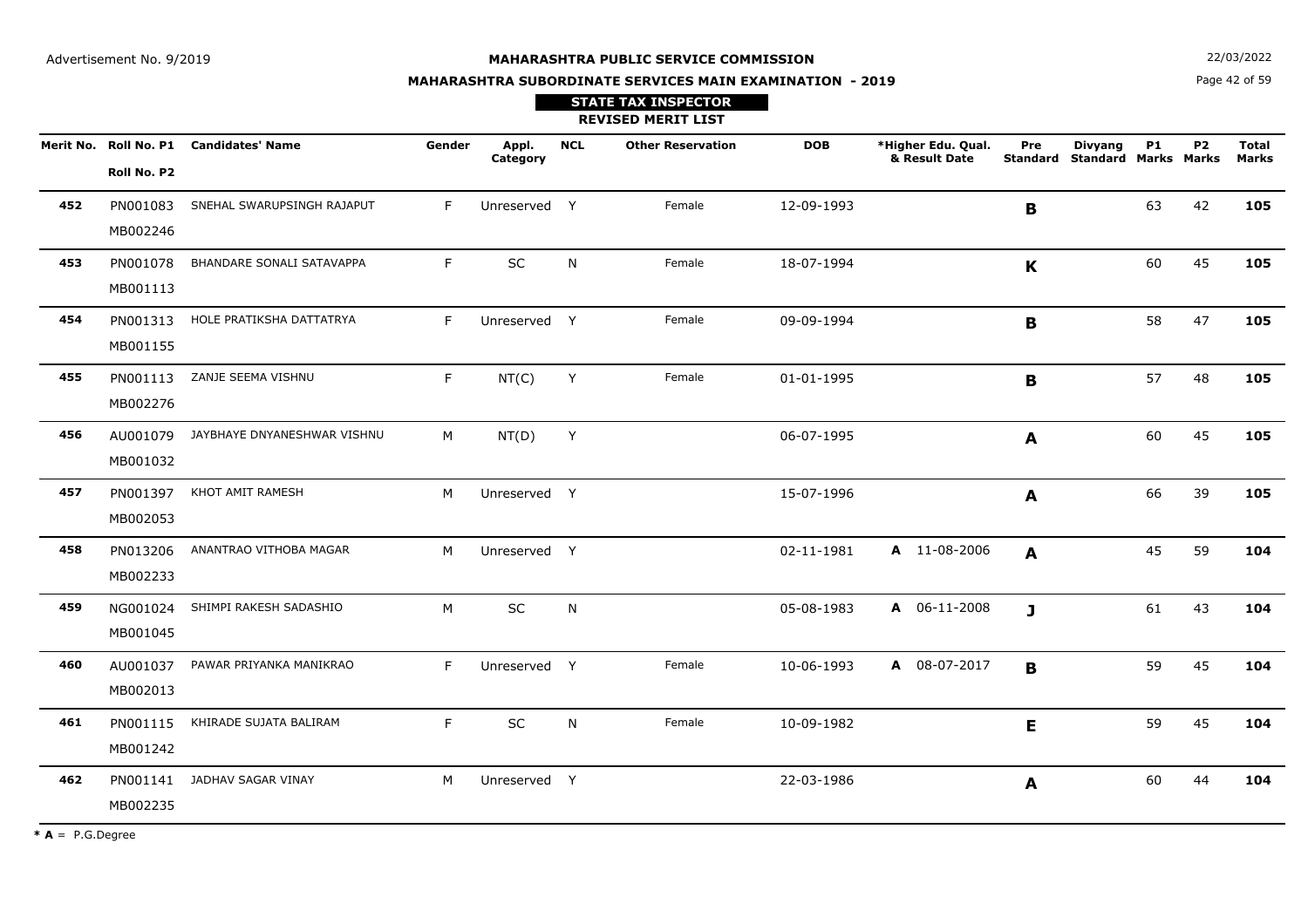**STATE TAX INSPECTOR**

**N**  $22/03/2022$ 

# **MAHARASHTRA SUBORDINATE SERVICES MAIN EXAMINATION - 2019**

Page 43 of 59

|     |                      |                                        |        |                   |              | <b>REVISED MERIT LIST</b> |            |                                     |              |                                                 |           |           |                       |
|-----|----------------------|----------------------------------------|--------|-------------------|--------------|---------------------------|------------|-------------------------------------|--------------|-------------------------------------------------|-----------|-----------|-----------------------|
|     | Roll No. P2          | Merit No. Roll No. P1 Candidates' Name | Gender | Appl.<br>Category | <b>NCL</b>   | <b>Other Reservation</b>  | <b>DOB</b> | *Higher Edu. Qual.<br>& Result Date | Pre          | <b>Divyang</b><br>Standard Standard Marks Marks | <b>P1</b> | <b>P2</b> | <b>Total</b><br>Marks |
| 463 | MB001047<br>MB001200 | PAWAR AMUL BAYAJI                      | M      | SC                | N            |                           | 09-06-1988 |                                     | $\mathbf{J}$ |                                                 | 59        | 45        | 104                   |
| 464 | NG001036<br>MB001199 | WAGHMARE ANUPAM ZITRUJI                | M      | SC                | N            |                           | 23-07-1988 |                                     | J            |                                                 | 59        | 45        | 104                   |
| 465 | MB002340<br>MB002075 | Patil Rohit Ravindra                   | M      | OBC               | Y            |                           | 19-08-1990 |                                     | $\mathbf{A}$ |                                                 | 65        | 39        | 104                   |
| 466 | MB001049<br>MB002272 | SAKPAL ABHIDNYA SHARAD                 | F.     | SC                | N            | Female                    | 25-01-1993 |                                     | K            |                                                 | 55        | 49        | 104                   |
| 467 | PN001425<br>MB002216 | <b>BANSODE AARTI PRAKASH</b>           | F.     | SC                | $\mathsf{N}$ | Female                    | 30-12-1993 |                                     | K            |                                                 | 60        | 44        | 104                   |
| 468 | PN001189<br>MB002159 | BUNDE PRAVIN DASHARATH                 | M      | <b>SC</b>         | N            |                           | 18-08-1994 |                                     | J            |                                                 | 63        | 41        | 104                   |
| 469 | PN001350<br>MB002183 | DHANE AJAY POPAT                       | M      | Unreserved Y      |              |                           | 24-10-1994 |                                     | A            |                                                 | 56        | 48        | 104                   |
| 470 | AU001025<br>MB002285 | MAHALE SAGAR RUPSING                   | M      | Unreserved N      |              |                           | 10-02-1995 |                                     | A            |                                                 | 62        | 42        | 104                   |
| 471 | AU001030<br>MB002364 | SALGAR RENUKA GOVIND                   | F      | NT(C)             | Y            | Female                    | 10-05-1995 |                                     | B            |                                                 | 60        | 44        | 104                   |
| 472 | PN001280<br>MB002175 | MAISANWAD MAHAJAN RAJESHWAR            | M      | <b>ST</b>         | N            |                           | 12-06-1995 |                                     | $\mathbf{J}$ |                                                 | 57        | 47        | 104                   |
| 473 | AU001003<br>MB001167 | PAITHANE YOGESH NIVRUTTI               | M      | Unreserved Y      |              |                           | 11-07-1995 |                                     | A            |                                                 | 57        | 47        | 104                   |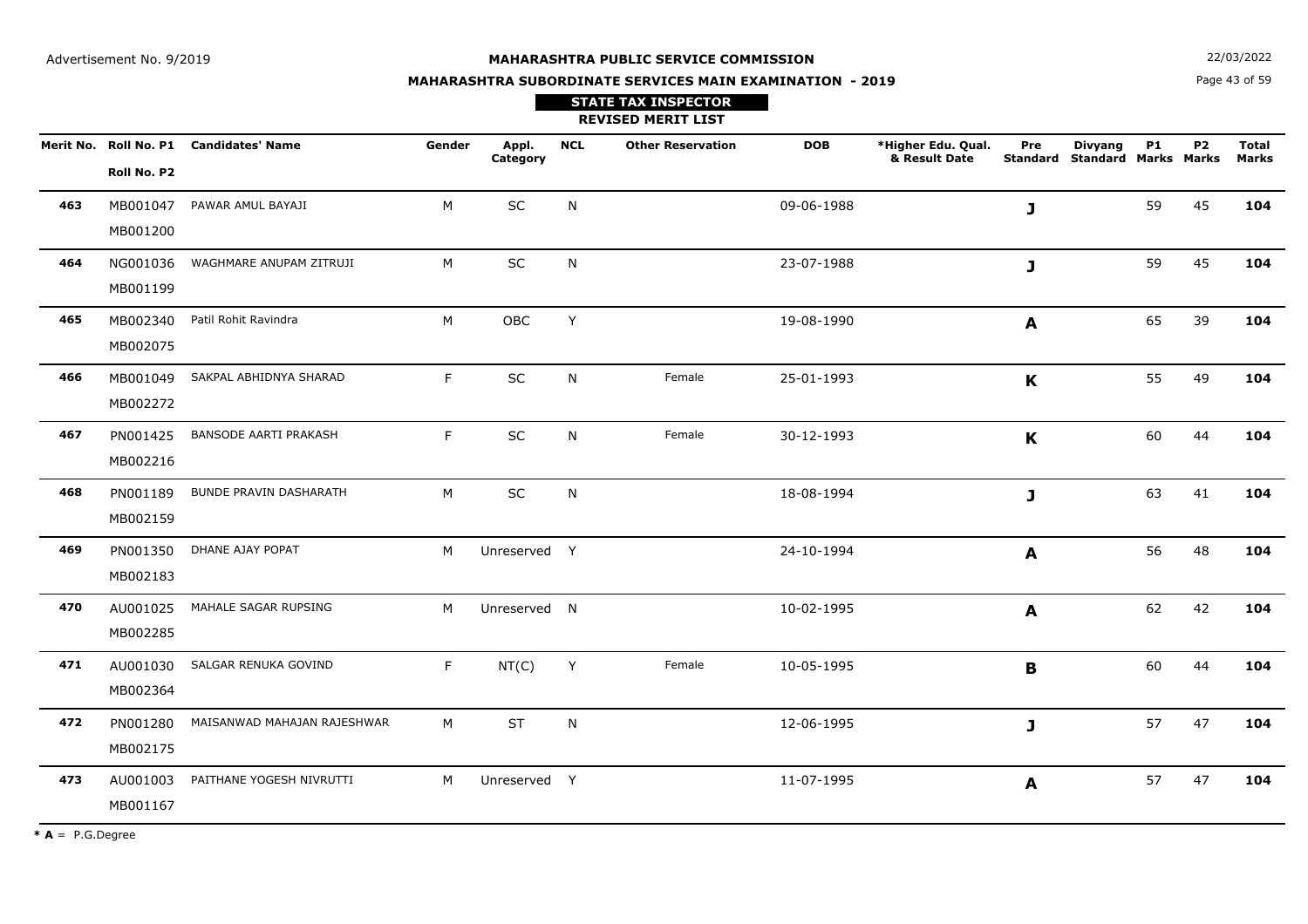**N**  $22/03/2022$ 

# **MAHARASHTRA SUBORDINATE SERVICES MAIN EXAMINATION - 2019STATE TAX INSPECTOR**

Page 44 of 59

|     |                      |                                        |        |                   |            | <b>REVISED MERIT LIST</b>                                   |            |                                     |              |                                                        |           |                |                              |
|-----|----------------------|----------------------------------------|--------|-------------------|------------|-------------------------------------------------------------|------------|-------------------------------------|--------------|--------------------------------------------------------|-----------|----------------|------------------------------|
|     | Roll No. P2          | Merit No. Roll No. P1 Candidates' Name | Gender | Appl.<br>Category | <b>NCL</b> | <b>Other Reservation</b>                                    | <b>DOB</b> | *Higher Edu. Qual.<br>& Result Date | Pre          | <b>Divyang</b><br><b>Standard Standard Marks Marks</b> | <b>P1</b> | P <sub>2</sub> | <b>Total</b><br><b>Marks</b> |
| 474 | PN001342<br>MB001060 | CHOURPAGAR DIPRAJ DILIP                | M      | $\sf SC$          | ${\sf N}$  |                                                             | 23-03-1996 |                                     | J            |                                                        | 59        | 45             | 104                          |
| 475 | PN001014<br>MB001196 | KESARKAR VISHAL SHATRUGHNA             | M      | Unreserved Y      |            |                                                             | 17-07-1996 |                                     | $\mathbf{A}$ |                                                        | 60        | 44             | 104                          |
| 476 | AU004350<br>MB002180 | Gaikwad Laxmi Jalinder                 | F.     | Unreserved Y      |            | Female                                                      | 13-12-1988 | A 22-01-2014                        | B            |                                                        | 50        | 53             | 103                          |
| 477 | NG001021<br>MB002137 | WATORE RAVINDRA NARAYAN                | M      | $\sf SC$          | ${\sf N}$  |                                                             | 25-09-1986 |                                     | J            |                                                        | 53        | 50             | 103                          |
| 478 | MB002337<br>MB002084 | DHANAGAR ASHA SIDDHU                   | F.     | NT(C)             | Y          | Female                                                      | 28-11-1987 |                                     | B            |                                                        | 63        | 40             | 103                          |
| 479 | AU001068<br>MB002060 | ADHAO ANIL EKNATH                      | M      | SC                | N          |                                                             | 12-06-1989 |                                     | J            |                                                        | 55        | 48             | 103                          |
| 480 | AU001006<br>MB001036 | VIVEK DHANRAJ PATIL                    | M      | OBC               | Y          |                                                             | 27-12-1989 |                                     | A            |                                                        | 54        | 49             | 103                          |
| 481 | PN001130<br>MB001143 | NIKALJE SANDIP JANARDHAN               | M      | SC                | N          |                                                             | 03-03-1990 |                                     | J            |                                                        | 53        | 50             | 103                          |
| 482 | AU001056<br>MB002182 | GIRNARE ANJANA SHANKAR                 | F      | Unreserved Y      |            | Female                                                      | 18-03-1990 |                                     | B            |                                                        | 58        | 45             | 103                          |
| 483 | MB002001<br>MB002405 | MANE NILAM RAJENDRA                    | F      | Unreserved Y      |            | Divyang Locomotor<br>Disability or Cerebral<br>Palsy Female | 21-07-1990 |                                     | B            | QUALIFY                                                | 61        | 42             | 103                          |
| 484 | PN001348<br>MB001096 | POWAR DIGMBAR SADASHIV                 | M      | Unreserved Y      |            |                                                             | 20-04-1991 |                                     | A            |                                                        | 56        | 47             | 103                          |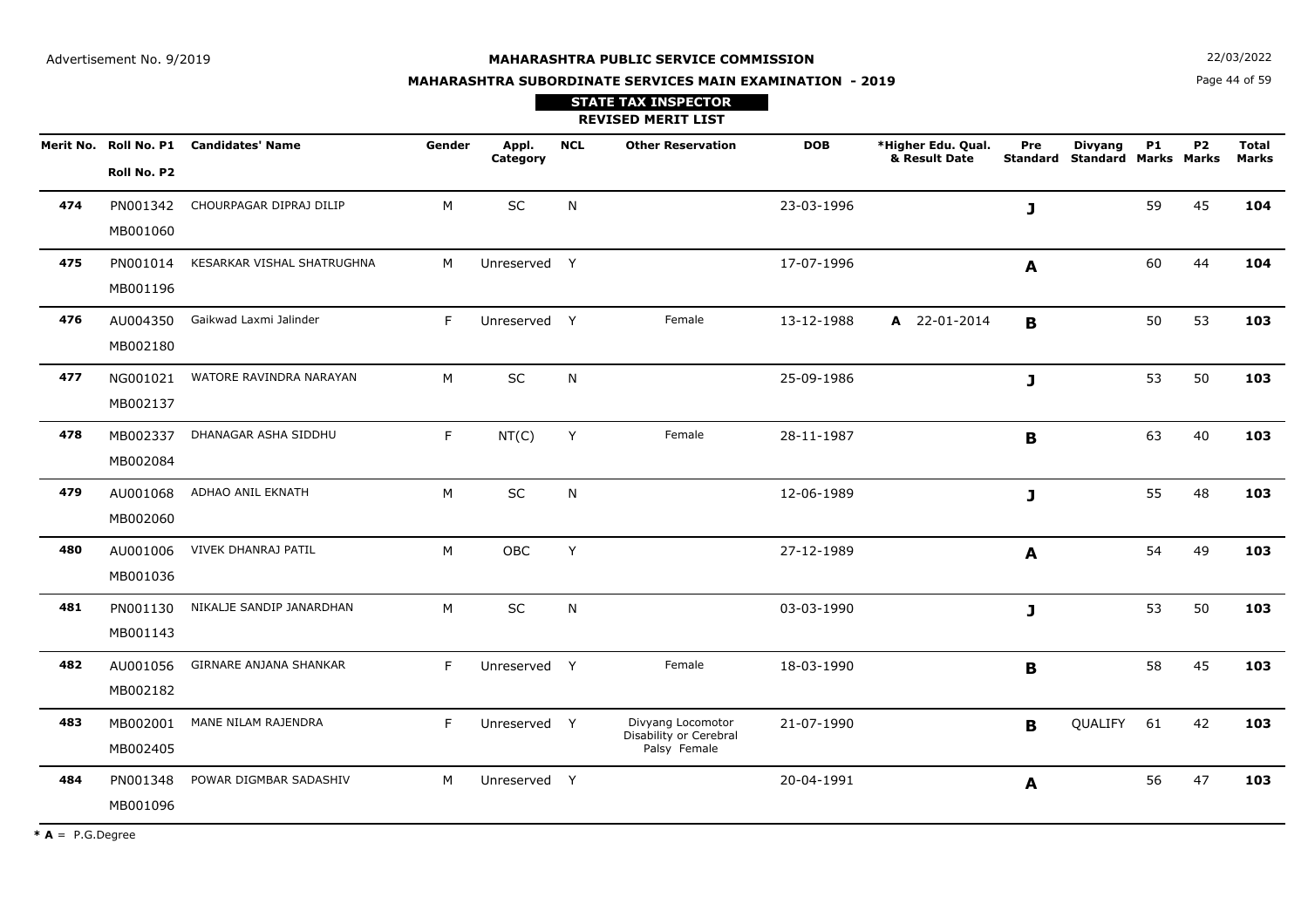**N**  $22/03/2022$ 

#### **MAHARASHTRA SUBORDINATE SERVICES MAIN EXAMINATION - 2019**

Page 45 of 59

|     |                      |                                        |        |                   |            | <b>STATE TAX INSPECTOR</b><br><b>REVISED MERIT LIST</b> |            |                                     |                  |                                                 |           |           |                       |
|-----|----------------------|----------------------------------------|--------|-------------------|------------|---------------------------------------------------------|------------|-------------------------------------|------------------|-------------------------------------------------|-----------|-----------|-----------------------|
|     | Roll No. P2          | Merit No. Roll No. P1 Candidates' Name | Gender | Appl.<br>Category | <b>NCL</b> | <b>Other Reservation</b>                                | <b>DOB</b> | *Higher Edu. Qual.<br>& Result Date | Pre              | <b>Divyang</b><br>Standard Standard Marks Marks | <b>P1</b> | <b>P2</b> | <b>Total</b><br>Marks |
| 485 | PN001388<br>MB001189 | Anuradha Bapusaheb Patil               | F      | Unreserved Y      |            | Female                                                  | 02-06-1991 |                                     | $\mathbf{B}$     |                                                 | 64        | 39        | 103                   |
| 486 | PN001310<br>MB001244 | JADHAV ROHINI HIRAMAN                  | F      | SC                | N          | Female                                                  | 24-04-1993 |                                     | $\mathbf{K}$     |                                                 | 66        | 37        | 103                   |
| 487 | PN001428<br>MB001150 | PRASHANT HANAMANT KADAM                | M      | Unreserved Y      |            |                                                         | 04-06-1993 |                                     | A                |                                                 | 59        | 44        | 103                   |
| 488 | PN001398<br>MB002176 | <b>BAGUL AMIT SHRIRAM</b>              | M      | SC                | N          |                                                         | 30-01-1994 |                                     | J                |                                                 | 57        | 46        | 103                   |
| 489 | PN001234<br>MB001176 | MAHAJAN OMKAR DHANANJAY                | M      | Unreserved N      |            |                                                         | 29-04-1994 |                                     | $\boldsymbol{A}$ |                                                 | 56        | 47        | 103                   |
| 490 | PN001153<br>MB002265 | PATOLE ROHIT RAJARAM                   | M      | DT(A)             | Y          |                                                         | 22-08-1994 |                                     | J                |                                                 | 58        | 45        | 103                   |
| 491 | PN001351<br>MB001187 | SOMVANSHI DHANASHREE KIRAN             | F      | Unreserved Y      |            | Female                                                  | 01-11-1994 |                                     | $\mathbf B$      |                                                 | 49        | 54        | 103                   |
| 492 | PN001209<br>MB002082 | <b>GAVALI PRADIP SURESH</b>            | M      | NT(B)             | Y          |                                                         | 08-03-1996 |                                     | A                |                                                 | 55        | 48        | 103                   |
| 493 | NG001020<br>MB001271 | RAUT ROSHAN SUDHAKAR                   | M      | OBC               | Y          |                                                         | 27-02-1997 |                                     | A                |                                                 | 59        | 44        | 103                   |
| 494 | PN001238<br>MB001331 | NITIN MAHADEV RAUT                     | M      | OBC               | Y          |                                                         | 13-06-1986 |                                     | A                |                                                 | 55        | 47        | 102                   |
| 495 | MB001104             | PN001073 PARADHI SWAPNIL BHAUSAHEB     | M      | <b>ST</b>         | N          |                                                         | 31-07-1989 |                                     | J                |                                                 | 55        | 47        | 102                   |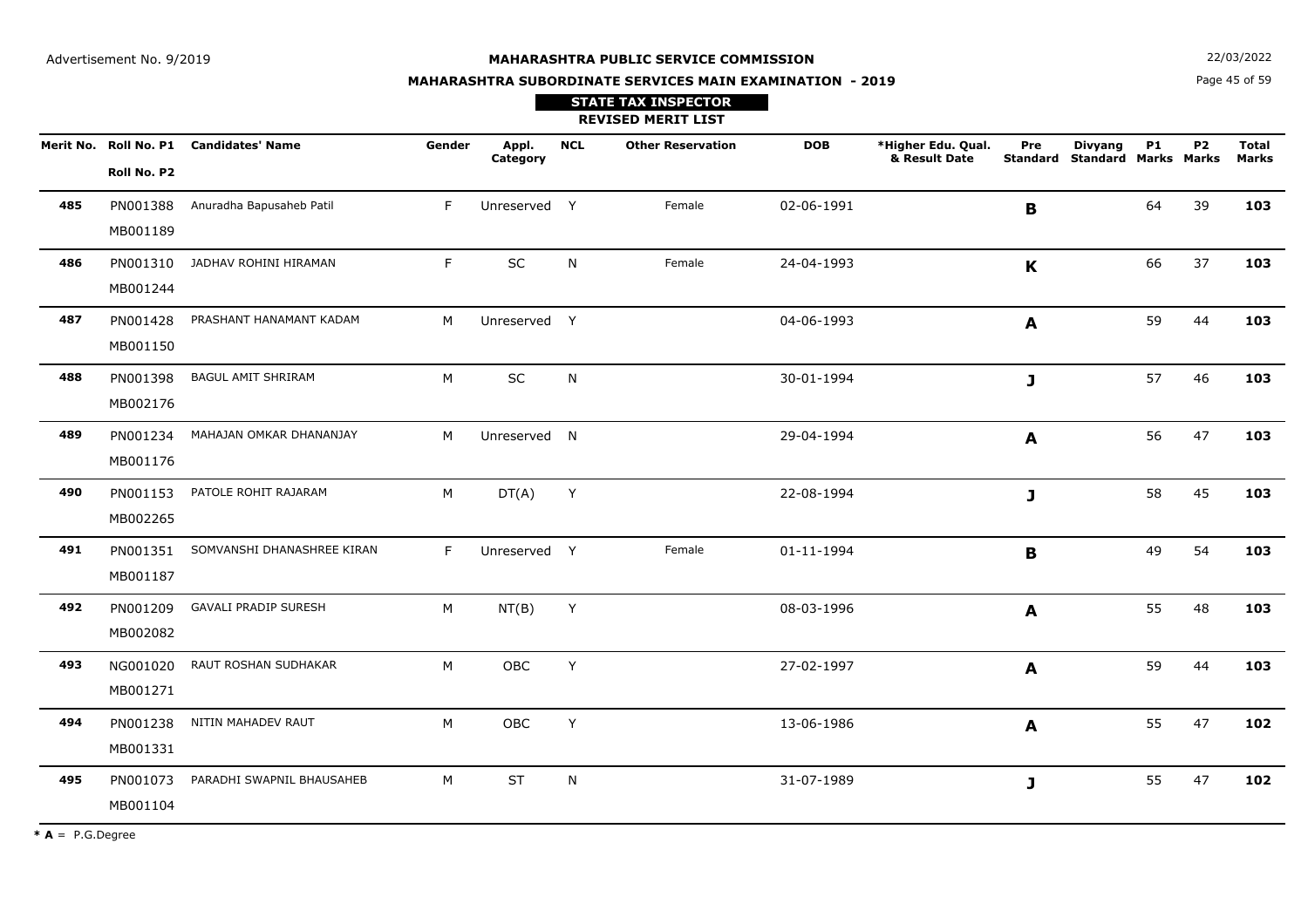**MAHARASHTRA SUBORDINATE SERVICES MAIN EXAMINATION - 2019**

**N**  $22/03/2022$ 

Page 46 of 59

|     |                      |                                        |        |                   |            | <b>STATE TAX INSPECTOR</b><br><b>REVISED MERIT LIST</b> |            |                                     |              |                                                        |           |                |                       |
|-----|----------------------|----------------------------------------|--------|-------------------|------------|---------------------------------------------------------|------------|-------------------------------------|--------------|--------------------------------------------------------|-----------|----------------|-----------------------|
|     | Roll No. P2          | Merit No. Roll No. P1 Candidates' Name | Gender | Appl.<br>Category | <b>NCL</b> | <b>Other Reservation</b>                                | <b>DOB</b> | *Higher Edu. Qual.<br>& Result Date | Pre          | <b>Divyang</b><br><b>Standard Standard Marks Marks</b> | <b>P1</b> | P <sub>2</sub> | <b>Total</b><br>Marks |
| 496 | PN001409<br>MB002219 | RAJPUT AJAYSING NARAYANSING            | M      | DT(A)             | Y          |                                                         | 23-11-1989 |                                     | A            |                                                        | 58        | 44             | 102                   |
| 497 | PN013015<br>MB002400 | DHAKNE PANDURANG RAMNATH               | M      | NT(D)             | Y          | Divyang Blindness or<br>Low Vision                      | 03-03-1991 |                                     | <b>N</b>     | QUALIFY                                                | 53        | 49             | 102                   |
| 498 | NG001003<br>MB001279 | <b>BANSOD VILAS WAMANRAO</b>           | M      | SC                | N          |                                                         | 10-01-1992 |                                     | $\mathbf{A}$ |                                                        | 53        | 49             | 102                   |
| 499 | PN001126<br>MB001140 | CHOTHWE SANTOSH RAJENDRA               | M      | Unreserved Y      |            |                                                         | 01-04-1993 |                                     | A            |                                                        | 59        | 43             | 102                   |
| 500 | PN001004<br>MB001205 | GIRHE YOGESH BABARAO                   | M      | <b>ST</b>         | N          |                                                         | 06-11-1993 |                                     | $\mathbf{J}$ |                                                        | 64        | 38             | 102                   |
| 501 | PN001302<br>MB002147 | KONDHARE JYOTI GENDEV                  | F      | Unreserved Y      |            | Female                                                  | 05-09-1994 |                                     | $\mathbf{A}$ |                                                        | 58        | 44             | 102                   |
| 502 | AU001050<br>MB002288 | KAMBLE POOJA TRIMBAK                   | F.     | SC                | N          | Female                                                  | 03-05-1995 |                                     | E            |                                                        | 58        | 44             | 102                   |
| 503 | PN001199<br>MB002213 | MOHITE PRANOTI SANJIVAN                | F      | OBC               | Y          | Female                                                  | 07-08-1995 |                                     | B            |                                                        | 62        | 40             | 102                   |
| 504 | MB001025<br>MB001105 | RAHUL SANJAY PATIL                     | M      | OBC               | Y          |                                                         | 19-05-1996 |                                     | $\mathbf{A}$ |                                                        | 58        | 44             | 102                   |
| 505 | PN001318<br>MB002165 | PATIL GOVIND JANABA                    | M      | Unreserved Y      |            |                                                         | 05-04-1988 | A 13-07-2011                        | A            |                                                        | 54        | 47             | 101                   |
| 506 | PN001024<br>MB002203 | PHATANGARE VIKAS BALU                  | M      | <b>OBC</b>        | Y          |                                                         | 05-01-1992 | A 05-07-2016                        | A            |                                                        | 53        | 48             | 101                   |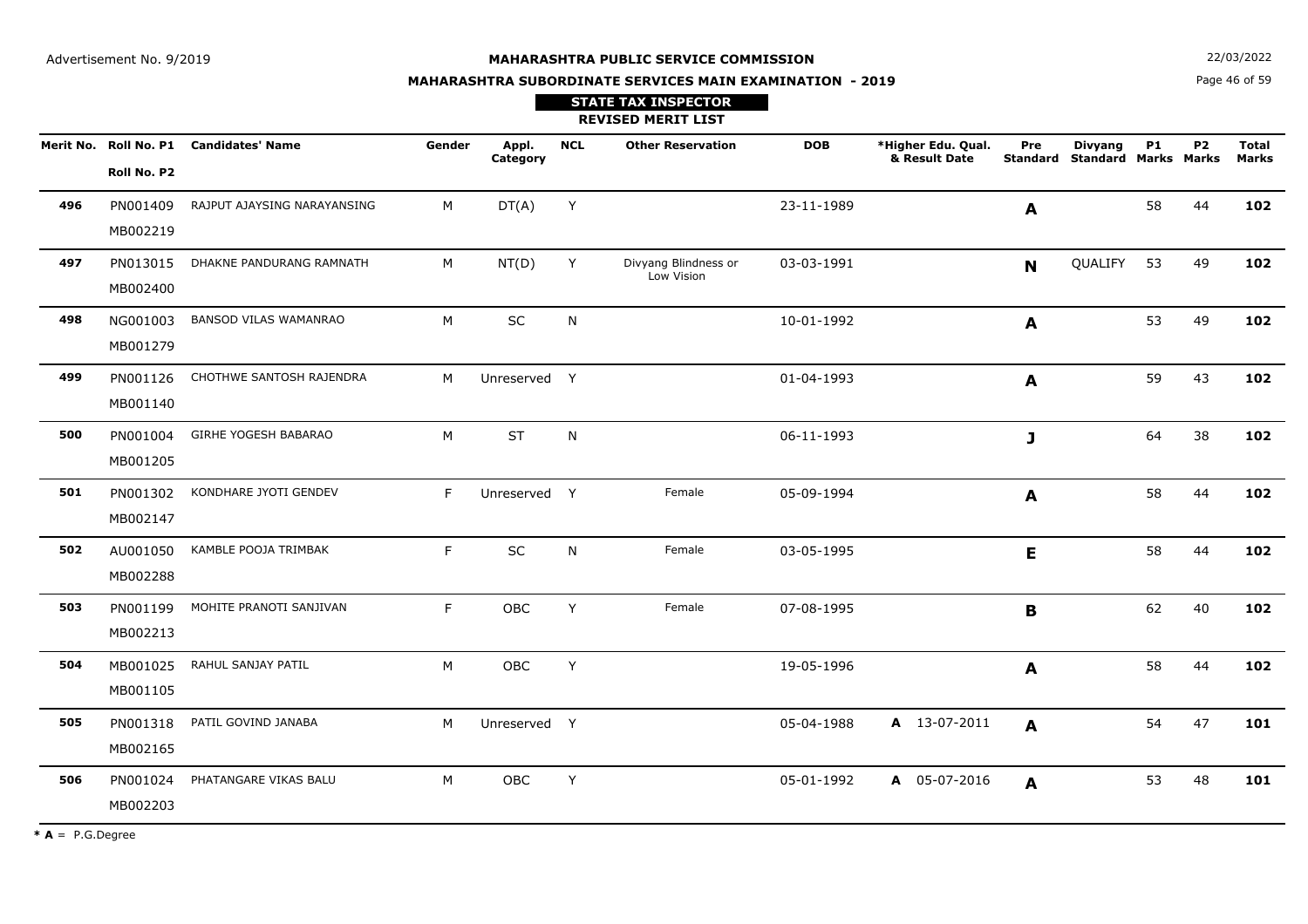**N**  $22/03/2022$ 

# **MAHARASHTRA SUBORDINATE SERVICES MAIN EXAMINATION - 2019STATE TAX INSPECTOR**

Page 47 of 59

|     |                      |                                        |        |                   |            | <b>REVISED MERIT LIST</b>      |            |                                     |             |                                                        |           |           |                              |
|-----|----------------------|----------------------------------------|--------|-------------------|------------|--------------------------------|------------|-------------------------------------|-------------|--------------------------------------------------------|-----------|-----------|------------------------------|
|     | Roll No. P2          | Merit No. Roll No. P1 Candidates' Name | Gender | Appl.<br>Category | <b>NCL</b> | <b>Other Reservation</b>       | <b>DOB</b> | *Higher Edu. Qual.<br>& Result Date | Pre         | <b>Divyang</b><br><b>Standard Standard Marks Marks</b> | <b>P1</b> | <b>P2</b> | <b>Total</b><br><b>Marks</b> |
| 507 | PN001059<br>MB001227 | SURYAVANSHI GAJANAN VINAYAK            | M      | Unreserved Y      |            |                                | 01-05-1989 |                                     | A           |                                                        | 56        | 45        | 101                          |
| 508 | PN001362<br>MB002326 | CHILME PANDURANG GOVIND                | M      | <b>OBC</b>        | Y          |                                | 07-05-1990 |                                     | A           |                                                        | 56        | 45        | 101                          |
| 509 | PN001298<br>MB002320 | KAKDE RAVINDRA BABASAHEB               | M      | NT(C)             | Y          |                                | 25-05-1990 |                                     | A           |                                                        | 56        | 45        | 101                          |
| 510 | PN001276<br>MB001335 | PANPAT MAHESH ASHOKRAO                 | M      | <b>OBC</b>        | Y          |                                | 14-01-1991 |                                     | A           |                                                        | 56        | 45        | 101                          |
| 511 | PN013005<br>MB002337 | WABLE PAWAN PANDITRAO                  | M      | Unreserved Y      |            | Divyang Hearing<br>Impairement | 26-04-1991 |                                     | $\mathbf N$ | QUALIFY                                                | 57        | 44        | 101                          |
| 512 | MB002321             | PN001142 SHINDE SAGAR NAMDEV           | M      | OBC               | Y          |                                | 05-07-1991 |                                     | A           |                                                        | 59        | 42        | 101                          |
| 513 | PN001264<br>MB002318 | Shinde Mayuri Arun                     | F      | Unreserved Y      |            | Female                         | 17-07-1991 |                                     | $\mathbf B$ |                                                        | 55        | 46        | 101                          |
| 514 | PN001288<br>MB002381 | NIMSE KRISHNA BAGAJI                   | M      | OBC               | Y          |                                | 30-06-1992 |                                     | A           |                                                        | 50        | 51        | 101                          |
| 515 | MB001021<br>MB002251 | BHOKARE PRADNYA PRABHAKAR              | F.     | NT(B)             | Υ          | Female                         | 28-10-1992 |                                     | A           |                                                        | 49        | 52        | 101                          |
| 516 | PN001382<br>MB001202 | UGILE ASHISH NAMDEV                    | M      | OBC               | Y          |                                | 01-03-1993 |                                     | A           |                                                        | 60        | 41        | 101                          |
| 517 | PN001296<br>MB002158 | WASEKAR KARISHMA PANDURANG             | F.     | <b>OBC</b>        | Y          | Female                         | 21-02-1995 |                                     | B           |                                                        | 58        | 43        | 101                          |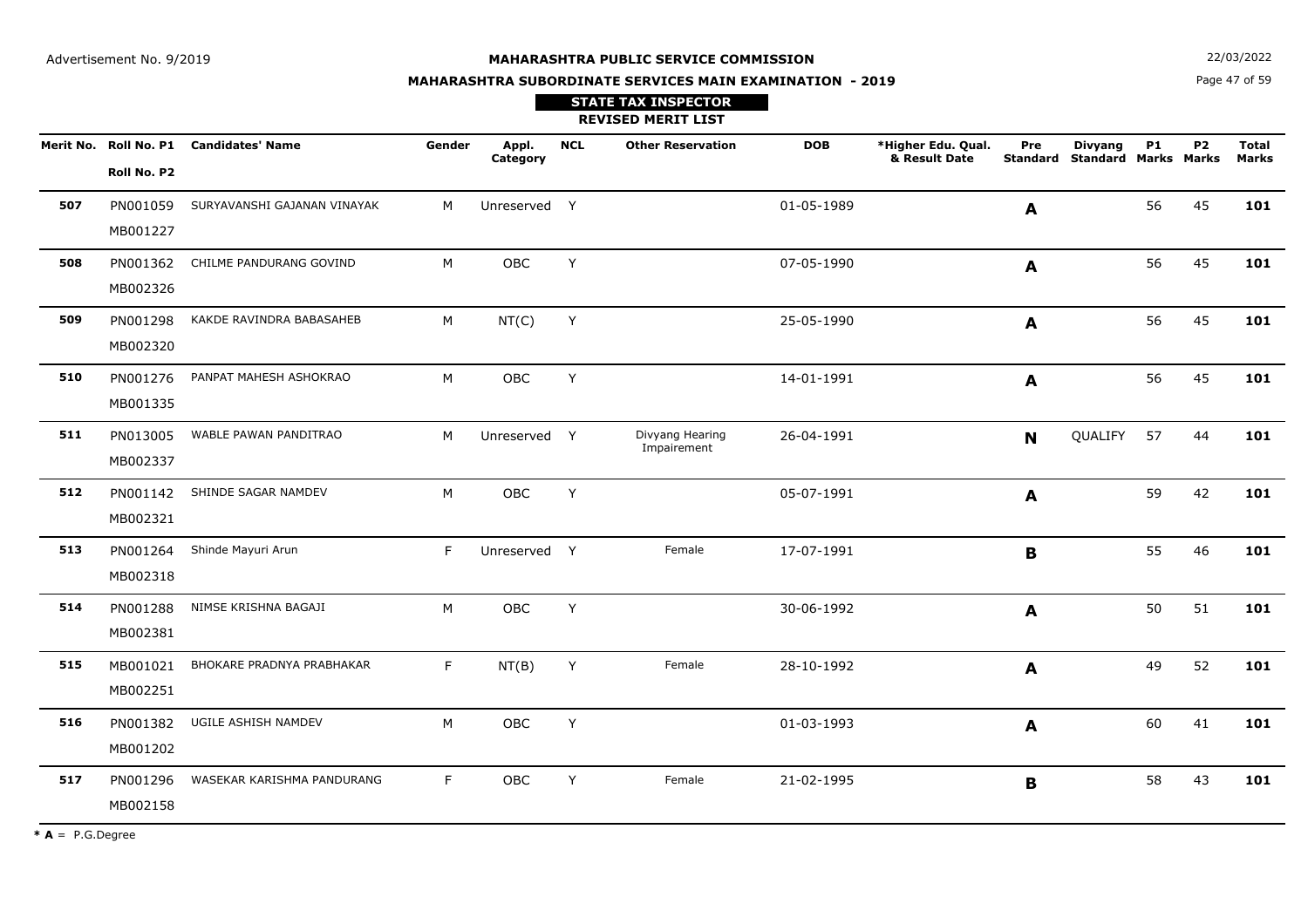**N**  $22/03/2022$ 

# **MAHARASHTRA SUBORDINATE SERVICES MAIN EXAMINATION - 2019STATE TAX INSPECTOR**

Page 48 of 59

|     |                      |                                        |        |                   |            | <b>REVISED MERIT LIST</b>                                   |            |                                     |             |                                                        |           |                |                       |
|-----|----------------------|----------------------------------------|--------|-------------------|------------|-------------------------------------------------------------|------------|-------------------------------------|-------------|--------------------------------------------------------|-----------|----------------|-----------------------|
|     | Roll No. P2          | Merit No. Roll No. P1 Candidates' Name | Gender | Appl.<br>Category | <b>NCL</b> | <b>Other Reservation</b>                                    | <b>DOB</b> | *Higher Edu. Qual.<br>& Result Date | Pre         | <b>Divyang</b><br><b>Standard Standard Marks Marks</b> | <b>P1</b> | P <sub>2</sub> | <b>Total</b><br>Marks |
| 518 | PN001077<br>MB001107 | SHELAR SONALI UTTAM                    | F.     | SC                | N          | Female                                                      | 23-06-1992 | A 09-08-2014                        | $\mathbf K$ |                                                        | 48        | 52             | 100                   |
| 519 | PN001326<br>MB001093 | JADHAV GAURI BHIMRAO                   | F      | $\sf SC$          | N          | Female                                                      | 26-05-1986 |                                     | $\mathbf K$ |                                                        | 60        | 40             | 100                   |
| 520 | MB001051<br>MB001100 | Kharat Yashawant Dhondu                | M      | NT(C)             | Y          |                                                             | 13-05-1990 |                                     | A           |                                                        | 57        | 43             | 100                   |
| 521 | PN001070<br>MB002206 | KAMBLE SUHASINI BAJIRANG               | F      | SC                | N          | Female                                                      | 11-10-1990 |                                     | $\mathbf K$ |                                                        | 53        | 47             | 100                   |
| 522 | AU001024<br>MB002154 | WAGHMARE SAMBHAJI KISHANRAO            | M      | SC                | N          |                                                             | 16-10-1990 |                                     | A           |                                                        | 56        | 44             | 100                   |
| 523 | PN013234<br>MB002342 | PATIL PRAMOD JOTIBA                    | M      | Unreserved N      |            |                                                             | 03-12-1991 |                                     | A           |                                                        | 59        | 41             | 100                   |
| 524 | NG002002<br>MB002393 | WASAWE JYOTI RAMSING                   | F      | <b>ST</b>         | N          | Divyang Locomotor<br>Disability or Cerebral<br>Palsy Female | 28-03-1992 |                                     | $\mathbf K$ | QUALIFY                                                | 50        | 50             | 100                   |
| 525 | PN001229<br>MB002240 | SAWANT SWAPNIL BHARAT                  | M      | Unreserved Y      |            |                                                             | 16-06-1992 |                                     | A           |                                                        | 59        | 41             | 100                   |
| 526 | MB001035<br>MB001255 | BHOYE HARICHANDRA DHARMRAJ             | M      | <b>ST</b>         | N          |                                                             | 11-04-1994 |                                     | J           |                                                        | 48        | 52             | 100                   |
| 527 | PN001244<br>MB002333 | NIKAM KISHOR RAMDAS                    | M      | Unreserved Y      |            |                                                             | 10-12-1995 |                                     | A           |                                                        | 56        | 44             | 100                   |
| 528 | AU001062<br>MB001138 | BHOMBE DAYANAND SHRIRANG               | M      | Unreserved Y      |            |                                                             | 10-06-1996 |                                     | A           |                                                        | 66        | 34             | 100                   |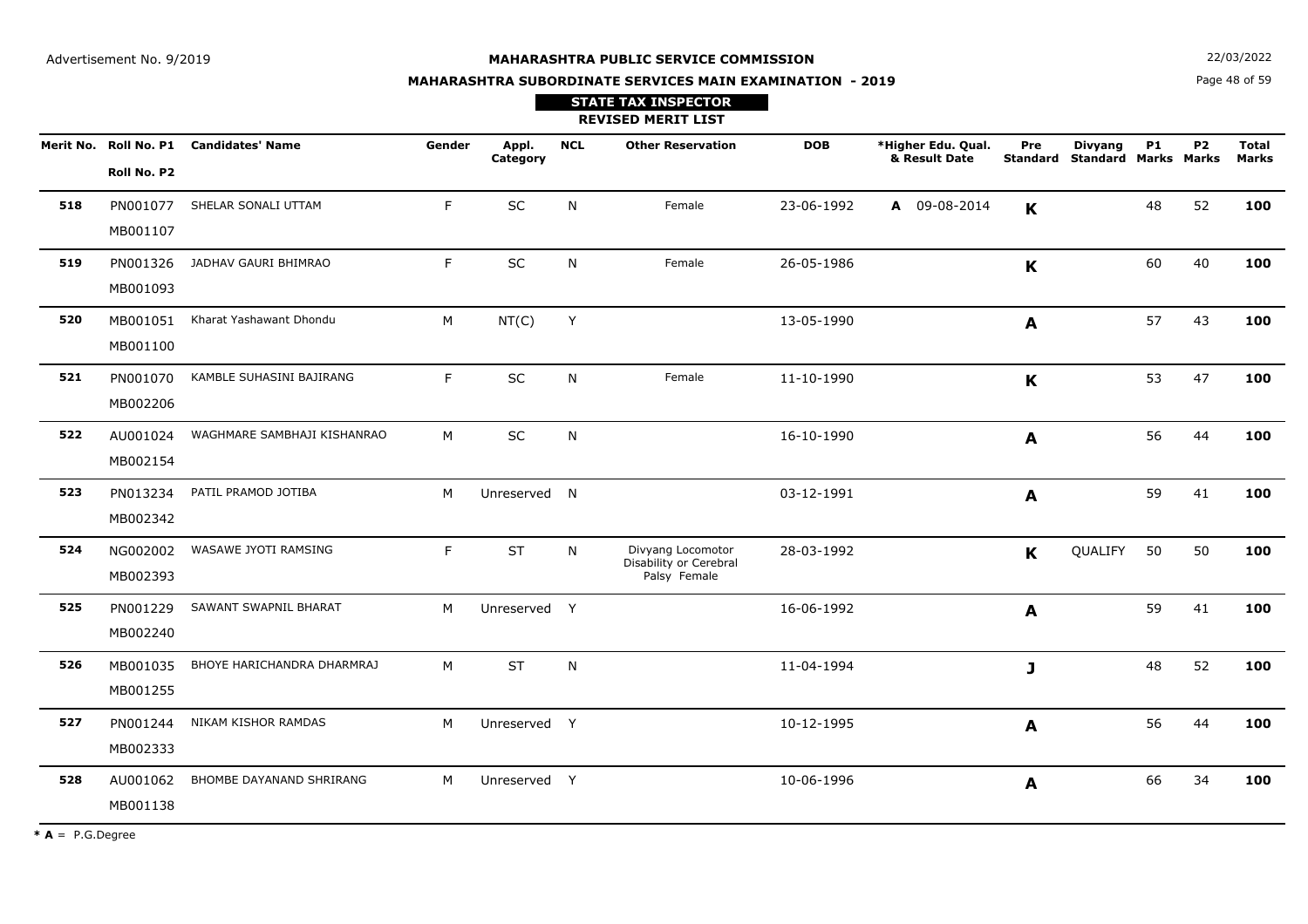**N**  $22/03/2022$ 

# **MAHARASHTRA SUBORDINATE SERVICES MAIN EXAMINATION - 2019STATE TAX INSPECTOR**

Page 49 of 59

|     |                      |                                        |        |                   |            | <b>REVISED MERIT LIST</b> |            |                                     |              |                                                        |           |           |                              |
|-----|----------------------|----------------------------------------|--------|-------------------|------------|---------------------------|------------|-------------------------------------|--------------|--------------------------------------------------------|-----------|-----------|------------------------------|
|     | Roll No. P2          | Merit No. Roll No. P1 Candidates' Name | Gender | Appl.<br>Category | <b>NCL</b> | <b>Other Reservation</b>  | <b>DOB</b> | *Higher Edu. Qual.<br>& Result Date | Pre          | <b>Divyang</b><br><b>Standard Standard Marks Marks</b> | <b>P1</b> | <b>P2</b> | <b>Total</b><br><b>Marks</b> |
| 529 | PN001413<br>MB002379 | GAIKWAD AADITYA VISHWAS                | F.     | Unreserved Y      |            | Female                    | 21-09-1996 |                                     | B            |                                                        | 56        | 44        | 100                          |
| 530 | AU004352<br>MB002095 | Chavan Kiran Digambarrao               | F      | Unreserved Y      |            | Female                    | 27-10-1989 | A 19-07-2013                        | B            |                                                        | 56        | 43        | 99                           |
| 531 | AU001017<br>MB002244 | GAMBHIRE SHIVAJI DIGAMBAR              | M      | NT(D)             | Y          |                           | 07-08-1987 | A 15-07-2014                        | $\mathbf{A}$ |                                                        | 53        | 46        | 99                           |
| 532 | AU001038<br>MB002232 | GAIKWAD PRATAP MARUTI                  | M      | SC                | ${\sf N}$  |                           | 21-04-1988 | A 04-06-2018                        | J            |                                                        | 55        | 44        | 99                           |
| 533 | AU004351<br>MB002051 | MAHABALE SANDEEP EKNATH                | M      | SC                | N          |                           | 10-06-1989 |                                     | J            |                                                        | 40        | 59        | 99                           |
| 534 | PN001337<br>MB002140 | Zade Vaishali Harishchandra            | F.     | OBC               | Y          | Female                    | 14-05-1990 |                                     | B            |                                                        | 52        | 47        | 99                           |
| 535 | PN001125<br>MB002150 | SANTOSH KESHAV MHETRE                  | M      | SC                | ${\sf N}$  |                           | 01-01-1991 |                                     | J            |                                                        | 50        | 49        | 99                           |
| 536 | AU004358<br>MB002356 | SAWANE RAJRATNA KASHINATH              | M      | SC                | N          |                           | 15-05-1993 |                                     | J            |                                                        | 49        | 50        | 99                           |
| 537 | PN001323<br>MB002046 | BHOSALE GAYATRI SHAHAJI                | F.     | Unreserved Y      |            | Female                    | 26-04-1995 |                                     | $\mathbf B$  |                                                        | 60        | 39        | 99                           |
| 538 | PN001226<br>MB002325 | PATIL VIDYA NARAYAN                    | F.     | OBC               | Y          | Female                    | 14-06-1996 |                                     | B            |                                                        | 57        | 42        | 99                           |
| 539 | MB001033<br>MB001261 | Jadhav Mangesh Dattatraya              | M      | SC                | N          |                           | 26-04-1988 | A 17-02-2011                        | J            |                                                        | 48        | 50        | 98                           |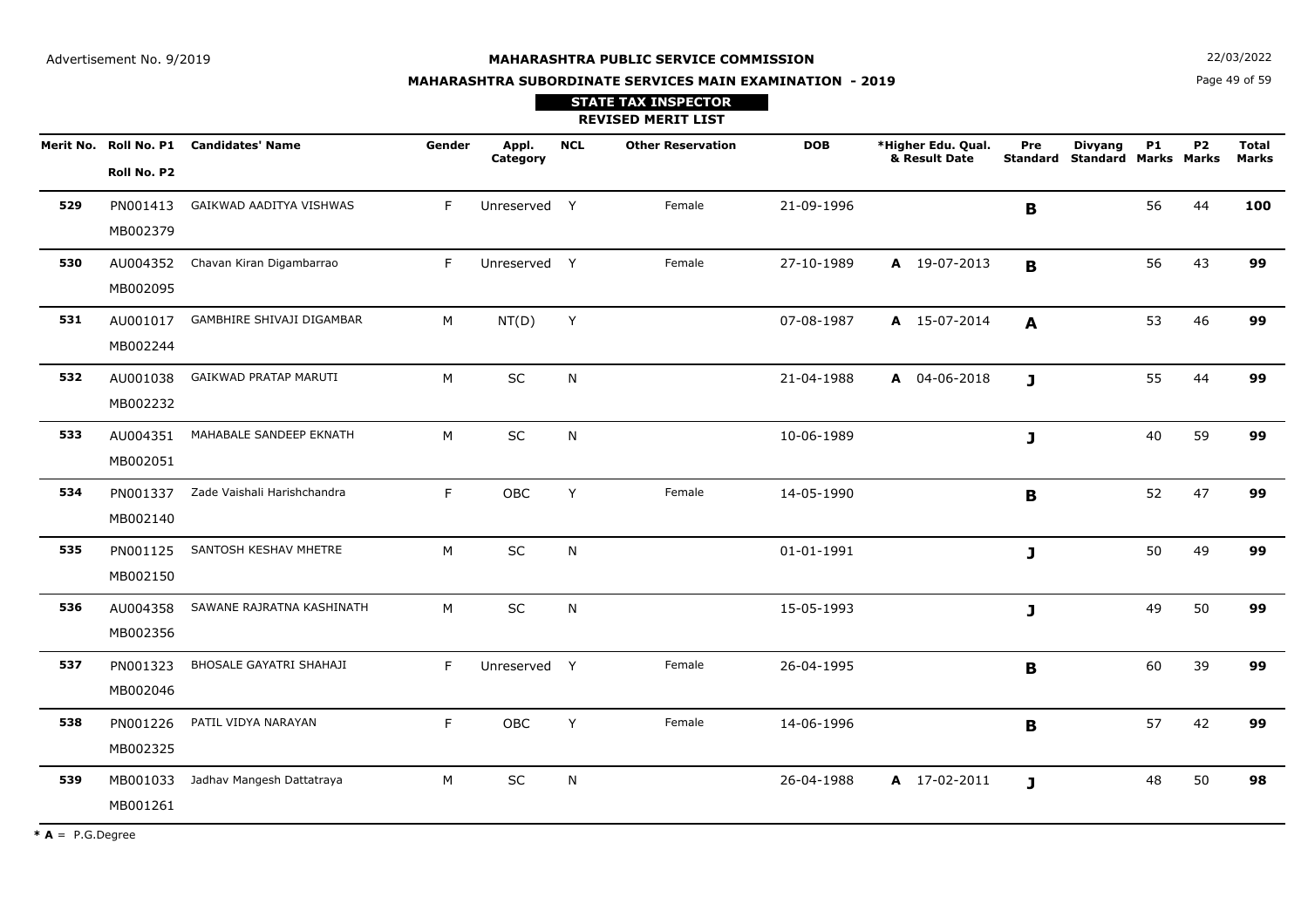**MAHARASHTRA SUBORDINATE SERVICES MAIN EXAMINATION - 2019STATE TAX INSPECTOR**

**REVISED MERIT LIST Merit No. \*Higher Edu. Qual. Roll No. P1 Candidates' Name Gender Appl. DOB& Result Date CategoryNCL Other Reservation Total Standard Marks Marks StandardMarksPreP1P2Roll No. P2Divyang540** AU001026RATHOD SACHIN NAMDEO M DT(A) <sup>Y</sup> 13-07-1986 **<sup>A</sup>** 06-08-2012 <sup>59</sup> <sup>39</sup> **<sup>98</sup>** MB001154**J541** MB001015 JADHAV RAJUDAS KESHAV <sup>M</sup>M DT(A) Y 01-05-1988 **A** 57 41 **98** MB001052**A542** AU004005 THENGADE PRADEEP RAMESH <sup>M</sup> <sup>Y</sup> Divyang Locomotor 14-06-1990 **<sup>98</sup>** Disability or Cerebral <sup>58</sup> <sup>40</sup> Palsy Unreserved Y MB002401**N** QUALIFY **543** PN001245BHAGAT NEHA VINOD F SC C N Female 10-06-1992 **K K** 60 38 **98** MB002375**K544** PN001080kadam sonali suresh F SC C N Female 22-06-1992 **K K** 58 40 **98** MB002300**K545** PN001248 CHAUDHARI PREMNATH PRAKASH <sup>M</sup>M Unreserved Y 25-07-1992 **A** 53 45 **98** MB001133**A546** PN001100Karewad Shivcharan Irabaji M NT(B) <sup>Y</sup> 18-02-1993 <sup>51</sup> <sup>47</sup> **<sup>98</sup>** MB002141**A547** PN001289 SABALE KOMAL SURESH <sup>F</sup> Unreserved <sup>Y</sup> Female 21-11-1993 <sup>60</sup> <sup>38</sup> **<sup>98</sup>** MB002015**B548** PN001049RASAL TRUPTI CHANDRAKANT F SBC C Y Female 03-06-1994 **E** 45 53 **98** MB001116**E5499** AU001081 SALVE SUMEDH NAGESHWAR M M SC N 26-05-1997 **J** 58 40 **98** MB002293**J5500** PN001317 GHULE RUPALI BALASAHEB F Unreserved Y Female 08-11-1986 **A**  29-06-2010 <sup>56</sup> <sup>41</sup> **<sup>97</sup>** MB002134**B**

 $* A = P.G.Degree$ 

**N**  $22/03/2022$ 

Page 50 of 59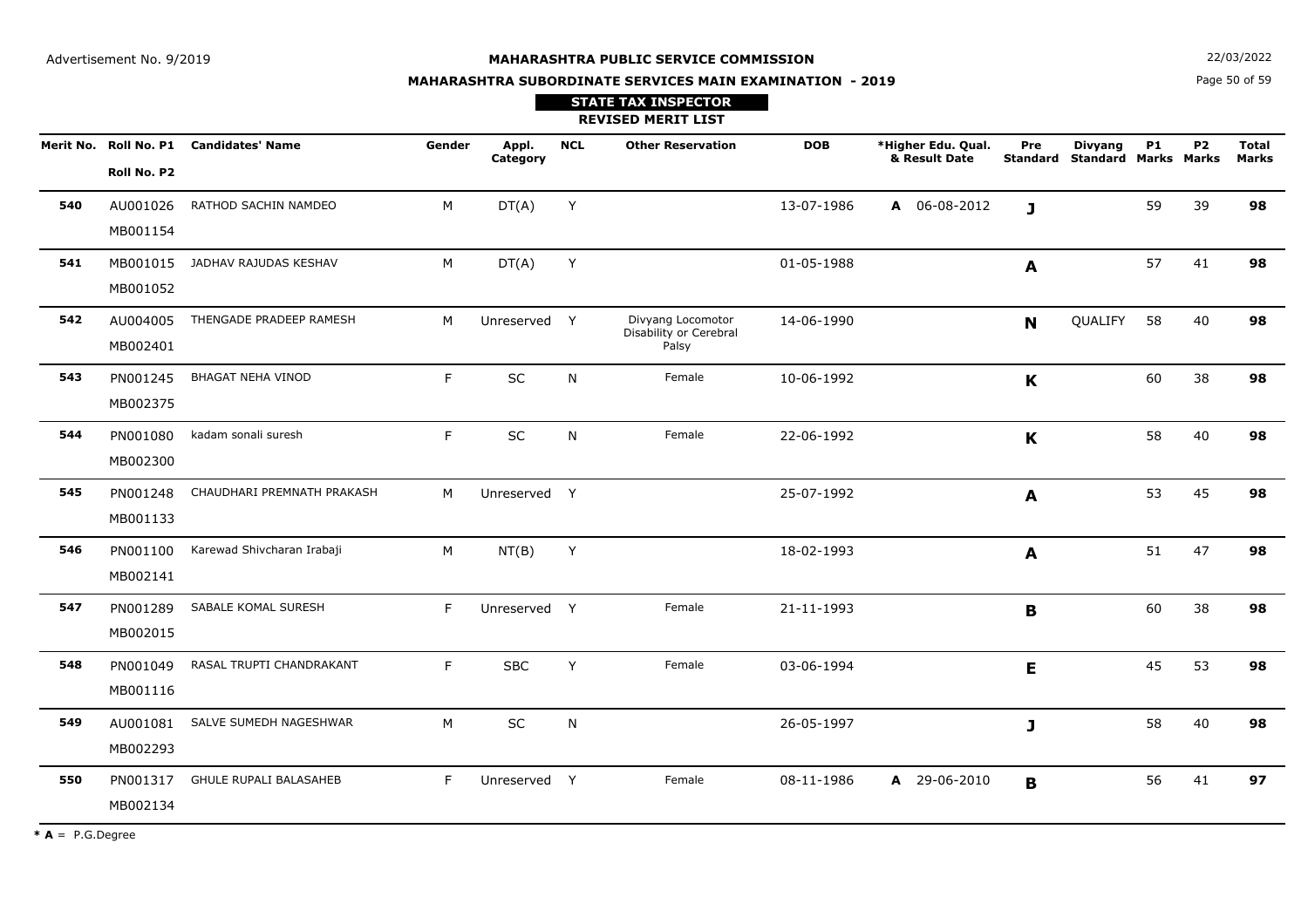**N**  $22/03/2022$ 

# **MAHARASHTRA SUBORDINATE SERVICES MAIN EXAMINATION - 2019STATE TAX INSPECTOR**

Page 51 of 59

|     |                      |                                        |        |                   |            | <b>REVISED MERIT LIST</b> |            |                                     |                 |                                               |           |                |                              |
|-----|----------------------|----------------------------------------|--------|-------------------|------------|---------------------------|------------|-------------------------------------|-----------------|-----------------------------------------------|-----------|----------------|------------------------------|
|     | Roll No. P2          | Merit No. Roll No. P1 Candidates' Name | Gender | Appl.<br>Category | <b>NCL</b> | <b>Other Reservation</b>  | <b>DOB</b> | *Higher Edu. Qual.<br>& Result Date | Pre<br>Standard | <b>Divyang</b><br><b>Standard Marks Marks</b> | <b>P1</b> | P <sub>2</sub> | <b>Total</b><br><b>Marks</b> |
| 551 | PN001054<br>MB002122 | Swapna Bhagawan Musale                 | F.     | OBC               | Y          | Female                    | 10-06-1987 | A 15-09-2011                        | B               |                                               | 65        | 32             | 97                           |
| 552 | MB001038<br>MB002099 | Nikam chetan prakash                   | M      | SC                | N          |                           | 24-04-1990 | A 08-07-2013                        | $\mathbf{J}$    |                                               | 47        | 50             | 97                           |
| 553 | MB002350<br>MB001074 | SANAP SHUBHANGI DINKAR                 | F.     | NT(D)             | Y          | Female                    | 21-11-1994 | A 10-07-2017                        | A               |                                               | 52        | 45             | 97                           |
| 554 | AU004359<br>MB002071 | KASPATE NIRMALA TUKARM                 | F.     | NT(C)             | Y          | Female                    | 09-06-1994 |                                     | B               |                                               | 64        | 33             | 97                           |
| 555 | MB001318             | MB001034 HOTKAR POOJA BALIRAM          | F.     | $\sf SC$          | N          | Female                    | 11-11-1994 |                                     | E               |                                               | 48        | 49             | 97                           |
| 556 | PN001216<br>MB002234 | PAWAR SHANKAR NARAYAN                  | M      | Unreserved Y      |            |                           | 18-04-1995 |                                     | A               |                                               | 55        | 42             | 97                           |
| 557 | PN001033<br>MB002255 | <b>GALAVE VAISHALI ARJUN</b>           | F.     | OBC               | Y          | Female                    | 15-07-1995 |                                     | B               |                                               | 51        | 46             | 97                           |
| 558 | MB001011<br>MB002388 | SEEMA SHANKAR ZADBUKE                  | F.     | OBC               | Y          | Female                    | 30-09-1995 |                                     | B               |                                               | 56        | 41             | 97                           |
| 559 | PN013210<br>MB001122 | BORKAR GAJANAN CHARANDAS               | M      | SC                | N          |                           | 02-02-1985 | A 15-07-2013                        | $\mathbf{J}$    |                                               | 55        | 41             | 96                           |
| 560 | MB001005<br>MB002302 | MUTHAL NISHA KHANDERAO                 | F.     | Unreserved Y      |            | Female                    | 31-03-1993 | A 11-07-2015                        | $\mathbf{B}$    |                                               | 52        | 44             | 96                           |
| 561 | PN001172<br>MB001310 | GAIKWAD RAJESHREE NANDKISHOR           | F.     | SC                | N          | Female                    | 06-01-1993 | A 11-08-2015                        | E               |                                               | 52        | 44             | 96                           |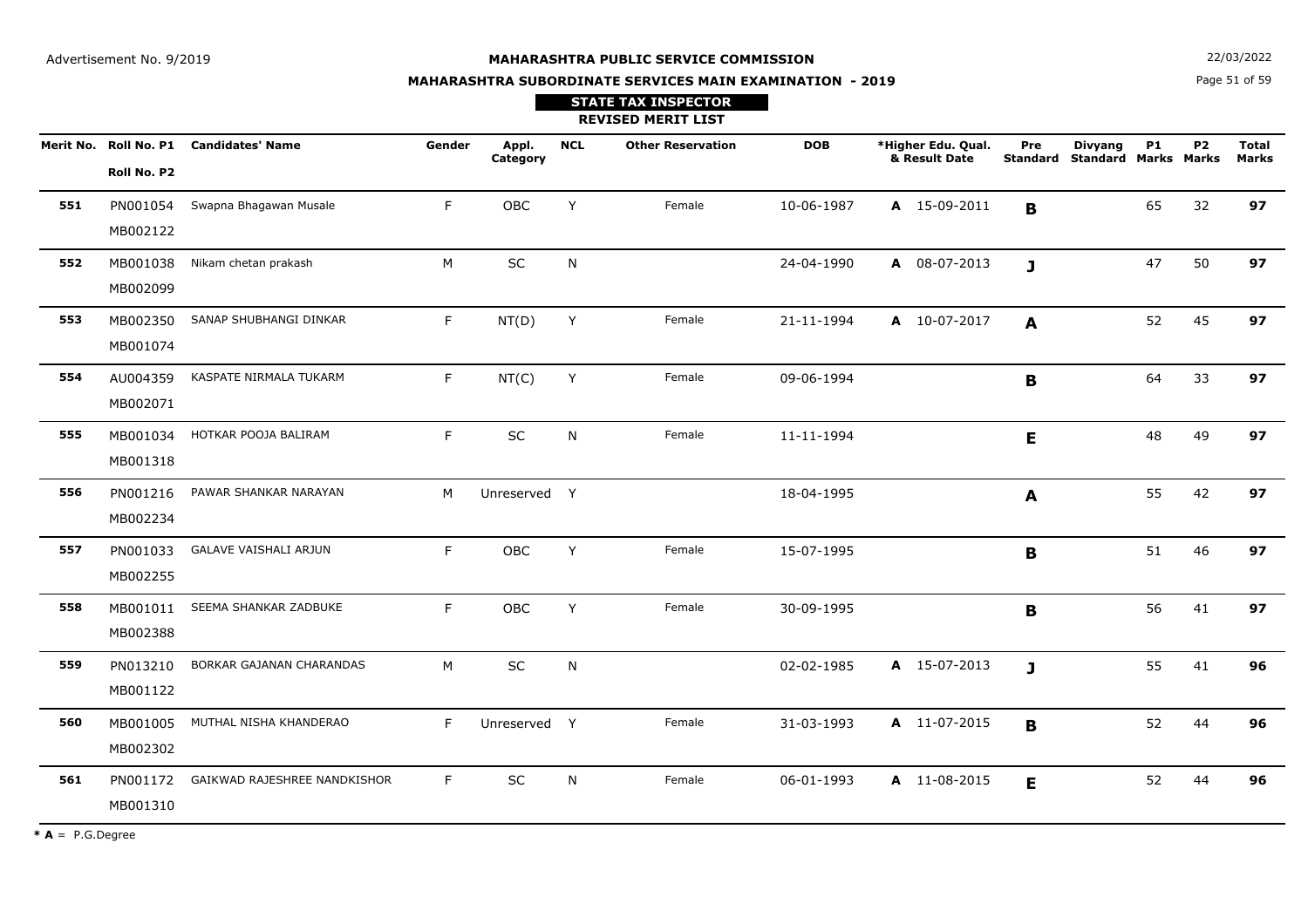**N**  $22/03/2022$ 

# **MAHARASHTRA SUBORDINATE SERVICES MAIN EXAMINATION - 2019STATE TAX INSPECTOR**

Page 52 of 59

|     |                      |                                        |        |                   |            | <b>REVISED MERIT LIST</b> |            |                                     |              |                                                 |           |           |                              |
|-----|----------------------|----------------------------------------|--------|-------------------|------------|---------------------------|------------|-------------------------------------|--------------|-------------------------------------------------|-----------|-----------|------------------------------|
|     | Roll No. P2          | Merit No. Roll No. P1 Candidates' Name | Gender | Appl.<br>Category | <b>NCL</b> | <b>Other Reservation</b>  | <b>DOB</b> | *Higher Edu. Qual.<br>& Result Date | Pre          | <b>Divyang</b><br>Standard Standard Marks Marks | <b>P1</b> | <b>P2</b> | <b>Total</b><br><b>Marks</b> |
| 562 | AU004346<br>MB002131 | AMBILPURE KESHAV ROHIDAS               | M      | SC                | N          |                           | 10-09-1986 |                                     | J            |                                                 | 58        | 38        | 96                           |
| 563 | AU001011<br>MB001031 | GOURKAR TRUPTI PANDURANG               | F.     | SC                | N          | Female                    | 30-05-1988 |                                     | K            |                                                 | 52        | 44        | 96                           |
| 564 | PN001137<br>MB001017 | PANDKAR SAGAR MOHAN                    | М      | <b>SBC</b>        | Y          |                           | 04-08-1990 |                                     | J            |                                                 | 56        | 40        | 96                           |
| 565 | PN001260<br>MB001054 | DHIRAJ YASHWANT KAMBLE                 | M      | SC                | N          |                           | 04-09-1990 |                                     | J            |                                                 | 52        | 44        | 96                           |
| 566 | PN013228<br>MB001220 | <b>BHOSALE SUCHITA MANOHAR</b>         | F      | Unreserved Y      |            | Female                    | 09-05-1991 |                                     | B            |                                                 | 57        | 39        | 96                           |
| 567 | PN001228<br>MB001027 | PATANGE SUMIT VITTHAL                  | M      | Unreserved Y      |            |                           | 27-01-1995 |                                     | A            |                                                 | 54        | 42        | 96                           |
| 568 | PN001184<br>MB002003 | PATIL PRIYANKA SAMPATRAO               | F.     | Unreserved Y      |            | Female                    | 25-06-1995 |                                     | B            |                                                 | 50        | 46        | 96                           |
| 569 | PN001355<br>MB002228 | KAMBLE DEEPALI RAVINDRA                | F      | <b>SC</b>         | N          | Female                    | 28-11-1995 |                                     | E            |                                                 | 59        | 37        | 96                           |
| 570 | NG001033<br>MB001079 | BAGUL DARPAN CHARUDATTA                | M      | SC                | N          |                           | 25-06-1987 | A 15-07-2013                        | $\mathbf{J}$ |                                                 | 52        | 43        | 95                           |
| 571 | PN001370<br>MB002009 | BHUSHAN BALASAHEB SALVE                | M      | <b>SC</b>         | N          |                           | 15-01-1988 |                                     | $\mathbf{J}$ |                                                 | 53        | 42        | 95                           |
| 572 | NG001032<br>MB002344 | Bhisikar Dinesh Dashrath               | M      | <b>SBC</b>        | Y          |                           | 09-11-1989 |                                     | J            |                                                 | 48        | 47        | 95                           |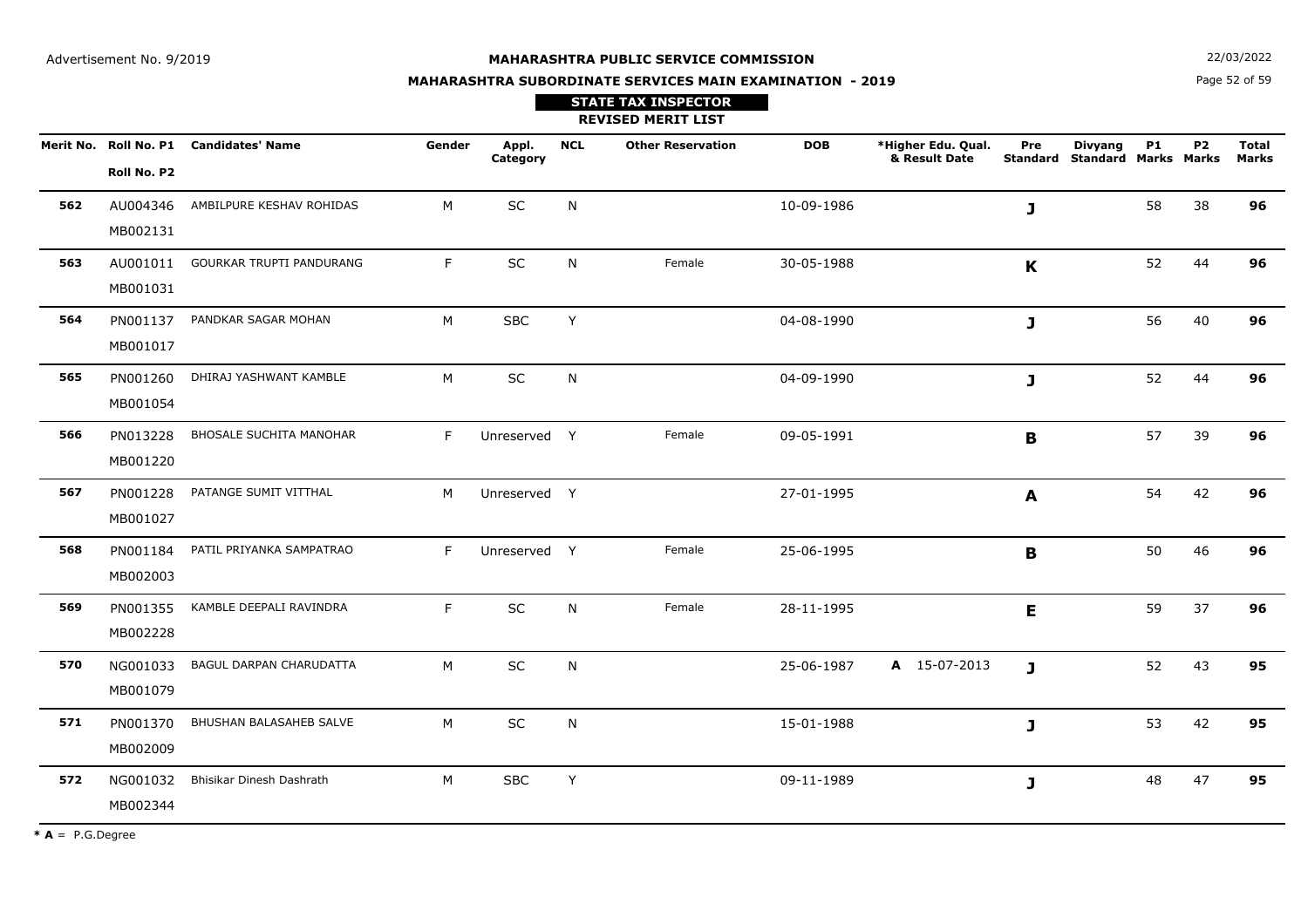Page 53 of 59**N**  $22/03/2022$ 

# **MAHARASHTRA SUBORDINATE SERVICES MAIN EXAMINATION - 2019**

| <b>STATE TAX INSPECTOR</b> |
|----------------------------|
| <b>REVISED MERIT LIST</b>  |

|     |             | Merit No. Roll No. P1 Candidates' Name | Gender | Appl.<br>Category | <b>NCL</b> | <b>Other Reservation</b> | <b>DOB</b> | *Higher Edu. Qual.<br>& Result Date | Pre            | <b>Divyang</b><br><b>Standard Standard Marks Marks</b> | <b>P1</b> | P <sub>2</sub> | <b>Total</b><br><b>Marks</b> |
|-----|-------------|----------------------------------------|--------|-------------------|------------|--------------------------|------------|-------------------------------------|----------------|--------------------------------------------------------|-----------|----------------|------------------------------|
|     | Roll No. P2 |                                        |        |                   |            |                          |            |                                     |                |                                                        |           |                |                              |
| 573 | MB001002    | CHILE YOGITA SHRIPATI                  | F.     | NT(B)             | Y          | Female                   | 09-06-1990 |                                     | $\mathbf B$    |                                                        | 55        | 40             | 95                           |
|     | MB002025    |                                        |        |                   |            |                          |            |                                     |                |                                                        |           |                |                              |
| 574 | PN001308    | JAGTAP VISHAL VISHWAS                  | M      | Unreserved Y      |            |                          | 18-03-1993 |                                     | A              |                                                        | 58        | 37             | 95                           |
|     | MB002196    |                                        |        |                   |            |                          |            |                                     |                |                                                        |           |                |                              |
| 575 | MB001012    | SASTE RESHMA APPAJI                    | F      | Unreserved Y      |            | Female                   | 06-10-1995 |                                     | $\mathbf B$    |                                                        | 55        | 40             | 95                           |
|     | MB001223    |                                        |        |                   |            |                          |            |                                     |                |                                                        |           |                |                              |
| 576 | PN001195    | PATIL PRASHANT GULABRAO                | M      | Unreserved Y      |            |                          | 22-04-1986 | A 31-07-2009                        | $\mathbf{A}$   |                                                        | 56        | 38             | 94                           |
|     | MB002310    |                                        |        |                   |            |                          |            |                                     |                |                                                        |           |                |                              |
| 577 | MB001020    | GARE PRAMOD DEVRAM                     | M      | <b>ST</b>         | N          |                          | 23-04-1986 | A 15-07-2011                        | $\mathbf{A}$   |                                                        | 48        | 46             | 94                           |
|     | MB001005    |                                        |        |                   |            |                          |            |                                     |                |                                                        |           |                |                              |
| 578 | PN001068    | CHOUGULE SUJATA BAPUSO                 | F.     | Unreserved Y      |            | Female                   | 14-11-1989 |                                     | $\mathbf B$    |                                                        | 55        | 39             | 94                           |
|     | MB002135    |                                        |        |                   |            |                          |            |                                     |                |                                                        |           |                |                              |
| 579 | PN001091    | JAGDALE SHUBHANGI BALNATH              | F.     | Unreserved Y      |            | Female                   | 14-05-1991 |                                     | $\mathbf{B}$   |                                                        | 52        | 42             | 94                           |
|     | MB002070    |                                        |        |                   |            |                          |            |                                     |                |                                                        |           |                |                              |
| 580 | PN001283    | SHINDE LAXMAN SHIVAJI                  | M      | SC                | N          |                          | 05-04-1992 |                                     | J              |                                                        | 49        | 45             | 94                           |
|     | MB002283    |                                        |        |                   |            |                          |            |                                     |                |                                                        |           |                |                              |
| 581 | PN001145    | PAWARA SACHIN MANSING                  | M      | <b>ST</b>         | N          |                          | 10-08-1992 |                                     | J              |                                                        | 51        | 43             | 94                           |
|     | MB001221    |                                        |        |                   |            |                          |            |                                     |                |                                                        |           |                |                              |
| 582 | MB001022    | <b>BAGATE POOJA PRAKASH</b>            | F      | SC                | N          | Female                   | 27-06-1994 |                                     | E              |                                                        | 57        | 37             | 94                           |
|     | MB001295    |                                        |        |                   |            |                          |            |                                     |                |                                                        |           |                |                              |
| 583 | PN013006    | SHINDE PARAG ARUN                      | M      | Unreserved Y      |            | Divyang Hearing          | 27-07-1994 |                                     | N <sub>1</sub> | QUALIFY                                                | 48        | 46             | 94                           |
|     | MB002389    |                                        |        |                   |            | Impairement              |            |                                     |                |                                                        |           |                |                              |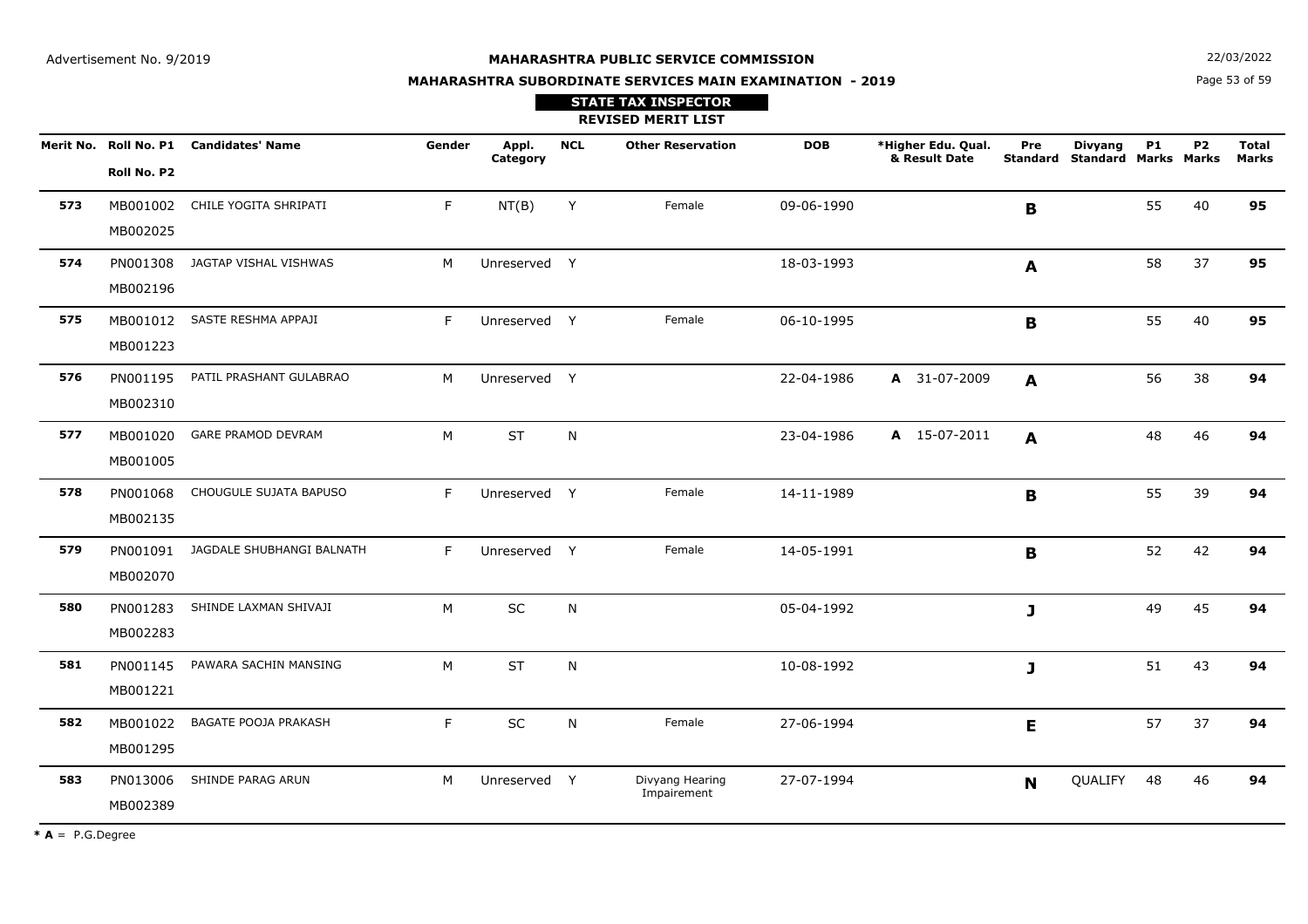**STATE TAX INSPECTOR**

**MAHARASHTRA SUBORDINATE SERVICES MAIN EXAMINATION - 2019**

**N**  $22/03/2022$ 

Page 54 of 59

|     |                      |                                        |        |                   |            | <b>REVISED MERIT LIST</b> |            |                                     |              |                                                        |           |           |                              |
|-----|----------------------|----------------------------------------|--------|-------------------|------------|---------------------------|------------|-------------------------------------|--------------|--------------------------------------------------------|-----------|-----------|------------------------------|
|     | Roll No. P2          | Merit No. Roll No. P1 Candidates' Name | Gender | Appl.<br>Category | <b>NCL</b> | <b>Other Reservation</b>  | <b>DOB</b> | *Higher Edu. Qual.<br>& Result Date | Pre          | <b>Divyang</b><br><b>Standard Standard Marks Marks</b> | <b>P1</b> | <b>P2</b> | <b>Total</b><br><b>Marks</b> |
| 584 | NG001006<br>MB001321 | TIDKE VAIBHAW KISHORRAO                | M      | OBC               | Y          |                           | 29-12-1994 |                                     | A            |                                                        | 52        | 42        | 94                           |
| 585 | PN001143<br>MB002292 | PAWAR SADHANA SUBHASH                  | F.     | OBC               | Y          | Female                    | 25-12-1996 |                                     | $\mathbf B$  |                                                        | 56        | 38        | 94                           |
| 586 | PN001268<br>MB001281 | SHINDE MANISHA NAMDEV                  | F.     | Unreserved Y      |            | Female                    | 14-07-1993 | A 25-05-2016                        | B            |                                                        | 53        | 40        | 93                           |
| 587 | AU001040<br>MB001180 | PAGALWAD GEETA GANESH                  | F.     | <b>ST</b>         | N          | Female                    | 10-06-1991 |                                     | $\mathbf K$  |                                                        | 61        | 32        | 93                           |
| 588 | MB001045<br>MB001095 | DHARADE ANITA NARAYAN                  | F.     | <b>ST</b>         | N          | Female                    | 23-02-1995 |                                     | $\mathbf K$  |                                                        | 54        | 39        | 93                           |
| 589 | PN001040<br>MB001071 | GAVANDE UMADEVI RAJARAM                | F.     | Unreserved Y      |            | Female                    | 27-02-1985 | A 15-07-2014                        | B            |                                                        | 50        | 42        | 92                           |
| 590 | PN013207<br>MB002033 | SATISH DATTATRAYA SHINGADE             | M      | SC                | N          |                           | 10-09-1982 |                                     | $\mathbf{J}$ |                                                        | 52        | 40        | 92                           |
| 591 | MB002331<br>MB001050 | DAVANDE DHANANJAY RAMCHANDRA           | M      | <b>SBC</b>        | Y          |                           | 30-08-1984 |                                     | J            |                                                        | 49        | 43        | 92                           |
| 592 | PN001191<br>MB002114 | DHULE PRATISTHA VITHAL                 | F.     | SC                | N          | Female                    | 04-07-1986 |                                     | K            |                                                        | 58        | 34        | 92                           |
| 593 | PN001007<br>MB002096 | Yogesh Chandrakant Damale              | М      | <b>ST</b>         | N          |                           | 06-06-1991 |                                     | J            |                                                        | 51        | 41        | 92                           |
| 594 | PN001200<br>MB002143 | Dhainje Pramod Arjun                   | M      | SC                | N          |                           | 18-02-1993 |                                     | J            |                                                        | 49        | 43        | 92                           |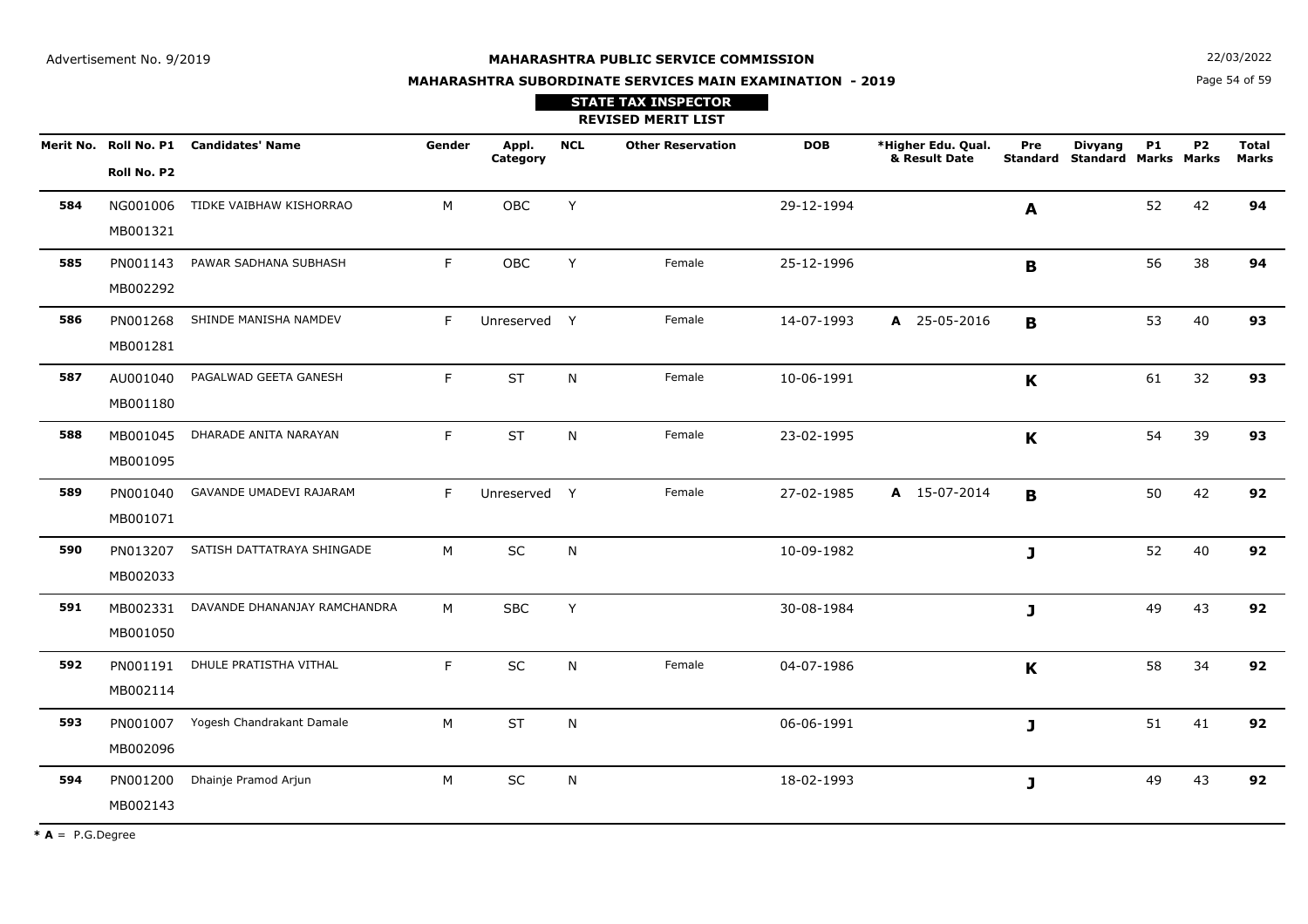**N**  $22/03/2022$ 

# **MAHARASHTRA SUBORDINATE SERVICES MAIN EXAMINATION - 2019**

Page 55 of 59

|     |                      |                                        |        |                   |              | <b>STATE TAX INSPECTOR</b><br><b>REVISED MERIT LIST</b> |            |                                     |              |                                                        |           |           |                              |
|-----|----------------------|----------------------------------------|--------|-------------------|--------------|---------------------------------------------------------|------------|-------------------------------------|--------------|--------------------------------------------------------|-----------|-----------|------------------------------|
|     | Roll No. P2          | Merit No. Roll No. P1 Candidates' Name | Gender | Appl.<br>Category | <b>NCL</b>   | <b>Other Reservation</b>                                | <b>DOB</b> | *Higher Edu. Qual.<br>& Result Date | Pre          | <b>Divyang</b><br><b>Standard Standard Marks Marks</b> | <b>P1</b> | <b>P2</b> | <b>Total</b><br><b>Marks</b> |
| 595 | AU001066<br>MB001117 | DHAPSE ASHWINI BALASAHEB               | F.     | NT(C)             | Y            | Female                                                  | 01-06-1993 |                                     | $\mathbf{B}$ |                                                        | 51        | 41        | 92                           |
| 596 | AU001059<br>MB001258 | JADHAV GAJANAN VITHALRAO               | M      | SC                | $\mathsf{N}$ |                                                         | 22-06-1991 |                                     | J            |                                                        | 51        | 40        | 91                           |
| 597 | MB001010             | AU001007 KARLE VASANT SANJEEVRAO       | M      | SC                | N            |                                                         | 04-10-1991 |                                     | J            |                                                        | 54        | 37        | 91                           |
| 598 | PN001144<br>MB001300 | Padavale Sadashiv Namdev               | M      | NT(C)             | Y            |                                                         | 01-06-1992 |                                     | A            |                                                        | 52        | 39        | 91                           |
| 599 | PN001079<br>MB001208 | KARANJE SONALI SHRIRAM                 | F      | NT(B)             | Y            | Female                                                  | 25-09-1993 |                                     | B            |                                                        | 57        | 34        | 91                           |
| 600 | PN001188<br>MB002280 | HUGGE PRAVIN RAM                       | M      | <b>ST</b>         | N            |                                                         | 27-03-1988 | A 21-08-2013                        | $\mathbf{J}$ |                                                        | 48        | 42        | 90                           |
| 601 | PN013012<br>MB002391 | CHAVAN PRAKASH LALU                    | M      | DT(A)             | Y            | Divyang Locomotor<br>Disability or Cerebral<br>Palsy    | 01-06-1988 |                                     | N            | QUALIFY 45                                             |           | 45        | 90                           |
| 602 | PN001186<br>MB001085 | hattiambire prerna uttamrao            | F      | SC                | N            | Female                                                  | 18-01-1989 |                                     | K            |                                                        | 53        | 37        | 90                           |
| 603 | PN001110<br>MB001190 | WARVADE SHAILESH SURESH                | M      | <b>SBC</b>        | Y            |                                                         | 20-05-1991 |                                     | $\mathbf{J}$ |                                                        | 52        | 38        | 90                           |
| 604 | PN001032<br>MB002052 | KHARTADE VARUN RAJKUMAR                | M      | SC                | N            |                                                         | 12-03-1992 |                                     | J            |                                                        | 46        | 44        | 90                           |
| 605 | AU001046<br>MB001166 | GHOLAP KIRAN KACHARU                   | M      | SC                | N            |                                                         | 08-11-1988 | A 14-02-2012                        | J            |                                                        | 48        | 41        | 89                           |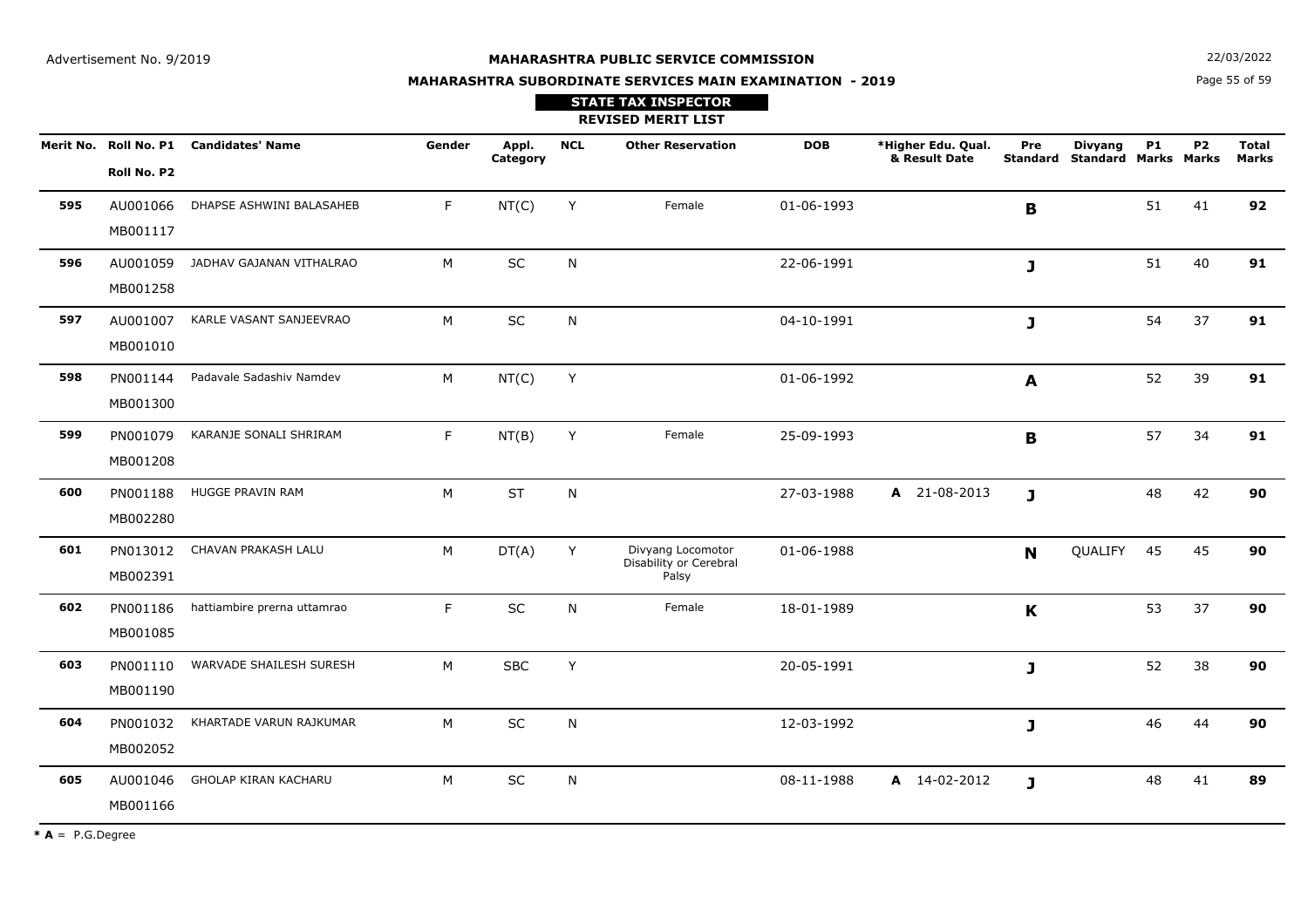Page 56 of 59**N**  $22/03/2022$ 

# **MAHARASHTRA SUBORDINATE SERVICES MAIN EXAMINATION - 2019STATE TAX INSPECTOR**

|     |                      |                                        |        |                   |            | <b>REVISED MERIT LIST</b>                                   |            |                                     |             |                                                 |           |           |                              |
|-----|----------------------|----------------------------------------|--------|-------------------|------------|-------------------------------------------------------------|------------|-------------------------------------|-------------|-------------------------------------------------|-----------|-----------|------------------------------|
|     | Roll No. P2          | Merit No. Roll No. P1 Candidates' Name | Gender | Appl.<br>Category | <b>NCL</b> | <b>Other Reservation</b>                                    | <b>DOB</b> | *Higher Edu. Qual.<br>& Result Date | Pre         | <b>Divyang</b><br>Standard Standard Marks Marks | <b>P1</b> | <b>P2</b> | <b>Total</b><br><b>Marks</b> |
| 606 | PN001171<br>MB001136 | SABLE RAJIV RAVINDRA                   | M      | SC                | N          |                                                             | 27-05-1985 |                                     | J           |                                                 | 49        | 40        | 89                           |
| 607 | AU001028<br>MB001162 | sonawane rupali prabhakar              | F.     | <b>ST</b>         | N          | Female                                                      | 19-11-1987 |                                     | K           |                                                 | 37        | 52        | 89                           |
| 608 | PN001169<br>MB002078 | RAJKUMAR KRUSHNARAO GAIKWAD            | M      | Unreserved Y      |            |                                                             | 01-08-1988 |                                     | A           |                                                 | 50        | 39        | 89                           |
| 609 | AU001012<br>MB002299 | <b>BHAGAT SWARUP PANJABRAO</b>         | M      | SC                | N          |                                                             | 05-04-1991 |                                     | J           |                                                 | 49        | 40        | 89                           |
| 610 | NG001039<br>MB002317 | KARAWATE AKASH GAJANAN                 | M      | <b>ST</b>         | N          |                                                             | 17-07-1997 |                                     | J           |                                                 | 45        | 44        | 89                           |
| 611 | PN013004<br>MB002305 | sandip bhaskar patil                   | M      | Unreserved Y      |            | Divyang Hearing<br>Impairement                              | 04-10-1981 | A 03-01-2007                        | N           | QUALIFY                                         | 48        | 40        | 88                           |
| 612 | AU004004<br>MB002392 | SHIMPI GAYATRI TARACHAND               | F.     | OBC               | Y          | Divyang Locomotor<br>Disability or Cerebral<br>Palsy Female | 29-10-1987 | A 16-01-2015                        | N           | QUALIFY                                         | 45        | 43        | 88                           |
| 613 | MB002002<br>MB002402 | kale rahul bapuso                      | M      | OBC               | Y          | Divyang Locomotor<br>Disability or Cerebral<br>Palsy        | 28-05-1985 |                                     | N           | QUALIFY                                         | 48        | 40        | 88                           |
| 614 | PN001305<br>MB002136 | JEDAGE BIRUDEO BAJI                    | M      | NT(C)             | Y          |                                                             | 07-03-1986 |                                     | A           |                                                 | 41        | 47        | 88                           |
| 615 | MB001046<br>MB001034 | <b>GAIKWAD ANIL POPAT</b>              | M      | <b>ST</b>         | N          |                                                             | 29-02-1992 |                                     | J           |                                                 | 49        | 39        | 88                           |
| 616 | PN001344<br>MB002094 | DHALAPE DIPALI SHIVAJI                 | F      | NT(C)             | Y          | Female                                                      | 13-09-1995 |                                     | $\mathbf B$ |                                                 | 50        | 38        | 88                           |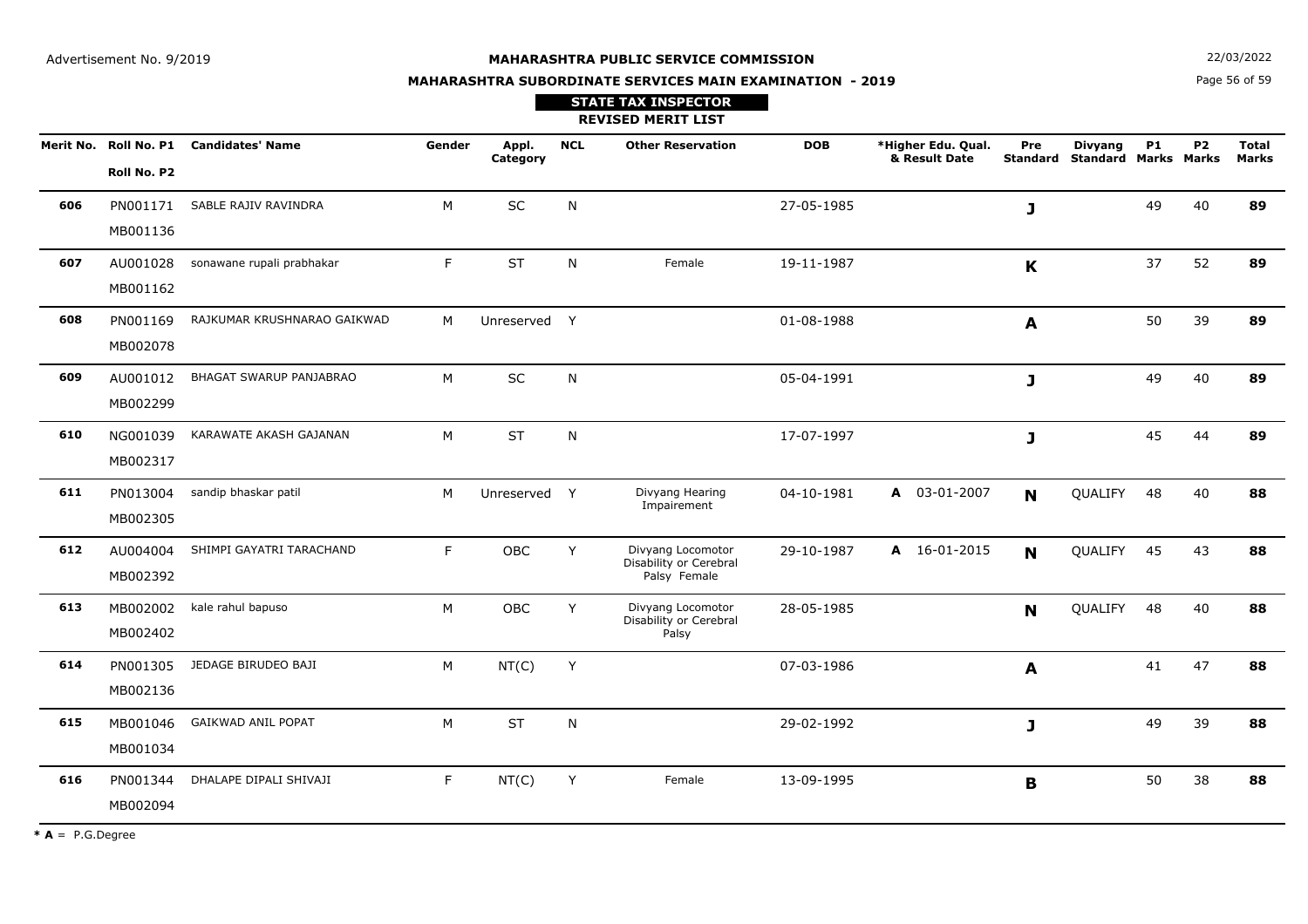**STATE TAX INSPECTOR**

**MAHARASHTRA SUBORDINATE SERVICES MAIN EXAMINATION - 2019**

**N**  $22/03/2022$ 

Page 57 of 59

|     |                      |                                        |        |                   |            | <b>REVISED MERIT LIST</b>      |            |                                     |                        |                                               |           |           |                              |
|-----|----------------------|----------------------------------------|--------|-------------------|------------|--------------------------------|------------|-------------------------------------|------------------------|-----------------------------------------------|-----------|-----------|------------------------------|
|     | Roll No. P2          | Merit No. Roll No. P1 Candidates' Name | Gender | Appl.<br>Category | <b>NCL</b> | <b>Other Reservation</b>       | <b>DOB</b> | *Higher Edu. Qual.<br>& Result Date | Pre<br><b>Standard</b> | <b>Divyang</b><br><b>Standard Marks Marks</b> | <b>P1</b> | <b>P2</b> | <b>Total</b><br><b>Marks</b> |
| 617 | NG002266<br>MB002061 | VIKRAM SHREERAM REWADI                 | M      | OBC               | Y          |                                | 26-01-1983 | A 17-07-2007                        | A                      |                                               | 48        | 38        | 86                           |
| 618 | PN001159<br>MB001278 | ATRAM RAVINDRA MAROTRAO                | M      | <b>ST</b>         | N          |                                | 08-08-1983 | A 24-10-2008                        | $\mathbf{J}$           |                                               | 51        | 35        | 86                           |
| 619 | AU004345<br>MB002092 | AKULWAR MADHURI VYANKATRAO             | F.     | <b>ST</b>         | N          | Female                         | 19-08-1986 | A 14-07-2010                        | K                      |                                               | 41        | 45        | 86                           |
| 620 | PN001391<br>MB002108 | KADAM ANANT BALASAHEB                  | M      | SC                | N          |                                | 04-01-1983 |                                     | A                      |                                               | 48        | 38        | 86                           |
| 621 | PN001354<br>MB001160 | DALVI DEEPIKA ANANT                    | F.     | <b>ST</b>         | N          | Female                         | 27-09-1988 |                                     | K                      |                                               | 44        | 42        | 86                           |
| 622 | PN013003<br>MB002359 | KHANDEKAR SHARAD SHIVAJI               | М      | NT(C)             | Y          | Divyang Hearing<br>Impairement | 29-04-1985 | A 13-12-2008                        | N                      | QUALIFY                                       | 53        | 32        | 85                           |
| 623 | PN001102<br>MB002004 | MALGHANE SHITAL VITTHAL                | F      | <b>ST</b>         | N          | Female                         | 22-05-1994 |                                     | K                      |                                               | 54        | 31        | 85                           |
| 624 | PN013010<br>MB002177 | HUBALE PHULARE DASHRATH MAHADEV        | M      | NT(C)             | Y          | Divyang Hearing<br>Impairement | 15-05-1986 | A 27-06-2009                        | N                      | QUALIFY                                       | 46        | 38        | 84                           |
| 625 | NG001009<br>MB002350 | SUSHIL HARIDAS AGHAM                   | M      | <b>SC</b>         | Ν          |                                | 11-09-1989 | A 11-10-2012                        | $\mathbf{J}$           |                                               | 45        | 39        | 84                           |
| 626 | MB001018<br>MB002260 | KAMBLE PRIYANKA SHIVAJI                | F.     | SC                | N          | Female                         | 06-12-1988 |                                     | K                      |                                               | 47        | 37        | 84                           |
| 627 | NG001035<br>MB002149 | CHANNE ASHWINI PRADIP                  | F      | SC                | N          | Female                         | 03-10-1993 |                                     | K                      |                                               | 53        | 31        | 84                           |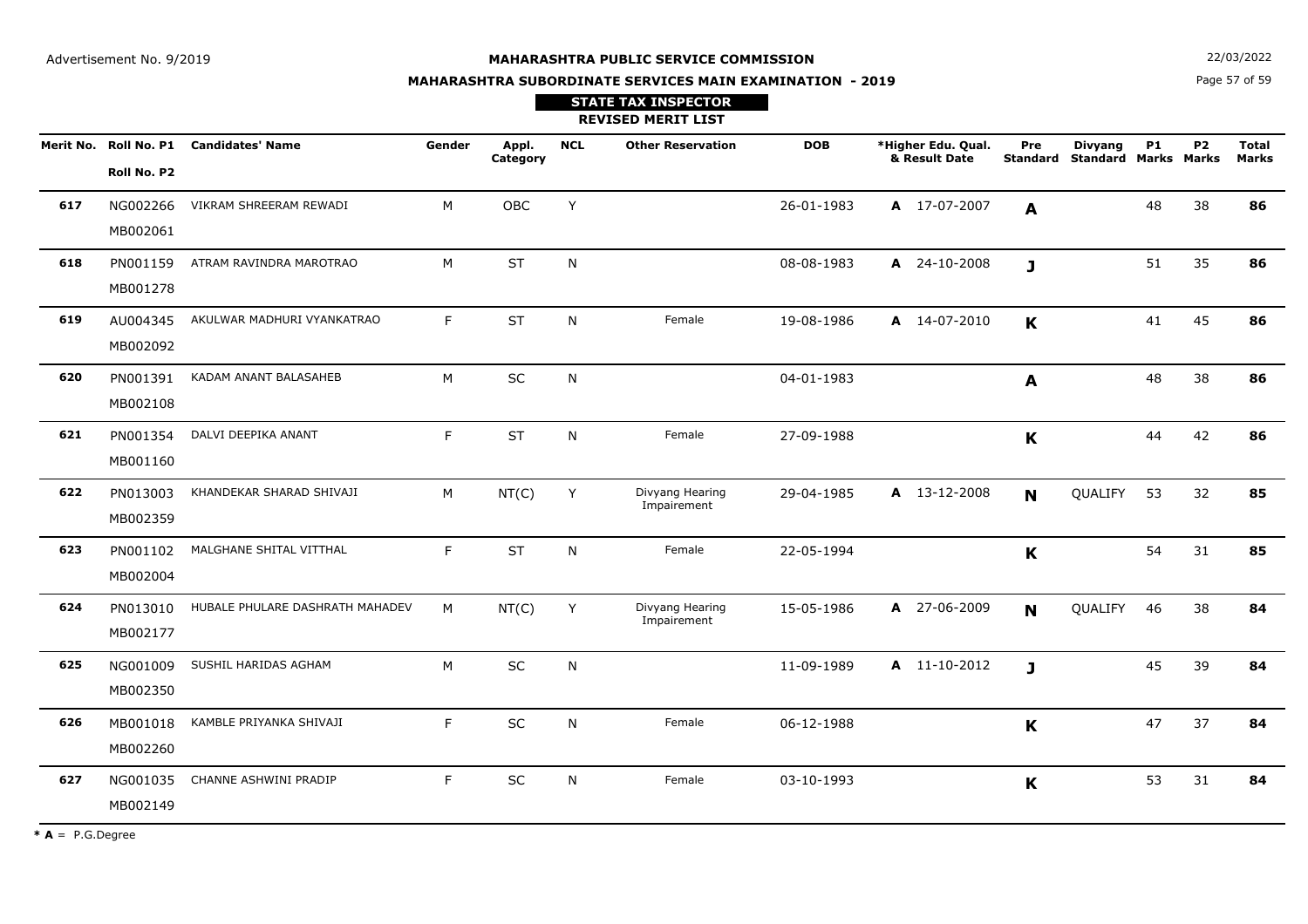**N**  $22/03/2022$ 

# **MAHARASHTRA SUBORDINATE SERVICES MAIN EXAMINATION - 2019STATE TAX INSPECTOR**

Page 58 of 59

|     |                      |                                        |        |                   |            | <b>REVISED MERIT LIST</b>      |            |                                     |             |                                                 |           |                |                       |
|-----|----------------------|----------------------------------------|--------|-------------------|------------|--------------------------------|------------|-------------------------------------|-------------|-------------------------------------------------|-----------|----------------|-----------------------|
|     | Roll No. P2          | Merit No. Roll No. P1 Candidates' Name | Gender | Appl.<br>Category | <b>NCL</b> | <b>Other Reservation</b>       | <b>DOB</b> | *Higher Edu. Qual.<br>& Result Date | Pre         | <b>Divyang</b><br>Standard Standard Marks Marks | <b>P1</b> | P <sub>2</sub> | <b>Total</b><br>Marks |
| 628 | PN001307<br>MB001251 | JANGAM SHUBHAM MAHENDRA                | M      | OBC               | Y          |                                | 02-06-1995 |                                     | A           |                                                 | 36        | 48             | 84                    |
| 629 | PN013001<br>MB001069 | VINODKUMAR SURYAKANT NAVALE            | M      | <b>OBC</b>        | Y          | Divyang Hearing<br>Impairement | 15-04-1988 | A 22-02-2014                        | $\mathbf N$ | QUALIFY                                         | 49        | 34             | 83                    |
| 630 | PN001117<br>MB002376 | SAWALE MINABAI SURESH                  | F.     | <b>ST</b>         | N          | Female                         | 15-06-1994 |                                     | $\mathbf K$ |                                                 | 41        | 42             | 83                    |
| 631 | MB001036<br>MB002212 | Wagwad Godawari Baliram                | F.     | <b>ST</b>         | N          | Female                         | 05-05-1989 | A 15-02-2016                        | $\mathbf K$ |                                                 | 41        | 41             | 82                    |
| 632 | AU001029<br>MB002030 | INGALE RUPALI KISAN                    | F.     | <b>ST</b>         | N          | Female                         | 19-04-1993 | A 29-09-2017                        | $\mathbf K$ |                                                 | 46        | 36             | 82                    |
| 633 | PN001410<br>MB002215 | IRPACHI AJAY ASHOK                     | M      | <b>ST</b>         | ${\sf N}$  |                                | 25-07-1991 | A 06-08-2016                        | J           |                                                 | 44        | 36             | 80                    |
| 634 | PN001303<br>MB002039 | BAINWAD JYOTI GOVIND                   | F.     | <b>ST</b>         | N          | Female                         | 02-06-1996 |                                     | K           |                                                 | 45        | 35             | 80                    |
| 635 | AU001034<br>MB002161 | SURYAWANSHI PALLAVI YASHWANT           | F.     | <b>OBC</b>        | Y          | Female                         | 22-12-1997 |                                     | B           |                                                 | 46        | 34             | 80                    |
| 636 | NG002271<br>MB001004 | MILMILE MAMTA SHATRUGHNA               | F.     | OBC               | Y          | Female                         | 01-10-1994 |                                     | B           |                                                 | 48        | 31             | 79                    |
| 637 | MB001006<br>MB001229 | KAPDEKAR SUMIT SANJAY                  | M      | SC                | N          |                                | 13-09-1993 |                                     | J           |                                                 | 38        | 39             | 77                    |
| 638 | PN001003<br>MB001226 | RABADE YOGESH DHANRAJ                  | M      | <b>ST</b>         | N          |                                | 12-12-1992 |                                     | J           |                                                 | 39        | 36             | 75                    |